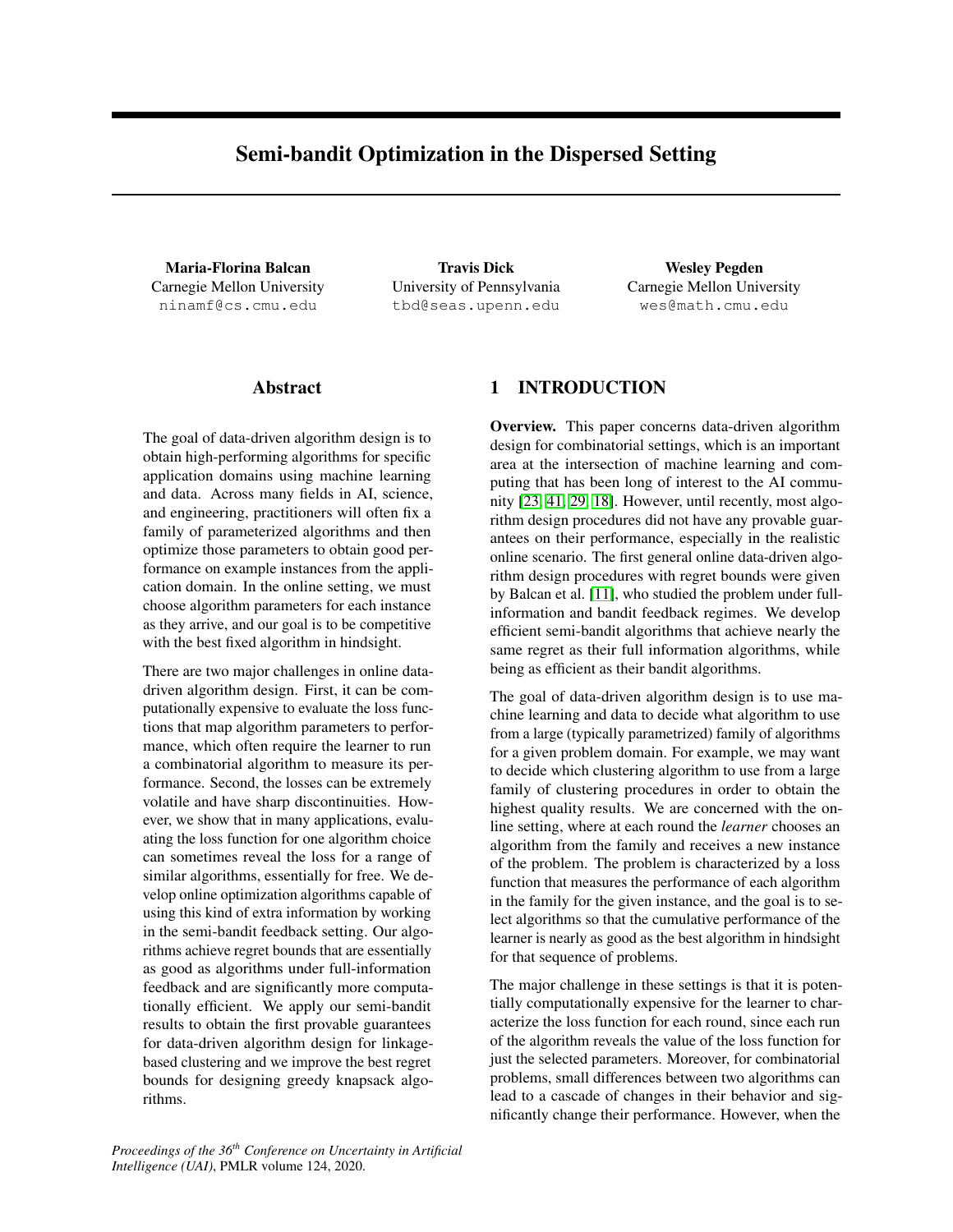algorithm family is parameterized, it can often be shown that the losses—though highly nonconvex in general—are at least piecewise Lipschitz in the algorithm parameters, so we can phrase the problem as online optimization of piecewise Lipschitz functions.

Prior work on piecewise Lipschitz optimization was limited to two extreme feedback regimes: Either the learner carries out a computationally expensive process to obtain full-information feedback (i.e., it observes the loss of every algorithm in the family on each instance), or accepts suboptimal regret bounds to work in the bandit feedback setting (i.e., it only observes the loss of one algorithm for each instance). This creates a tradeoff between computational efficiency and good regret bounds. However, many data-driven algorithm design problems exhibit rich additional structure that is ignored by these two approaches. We show that, surprisingly, evaluating the loss function for a single algorithm can sometimes reveal the loss for a range of similar algorithms, essentially for free; in the context of the loss function, we show that an entire Lipschitz region can often be learned at once. This motivates us to define a new learning model, which we call the semibandit feedback setting for learning piecewise Lispchitz functions. Our new results in this model achieve the best of both worlds: we can efficiently obtain the necessary feedback while also having regret bounds that are nearly as good as under full-information.

We instantiate our results for data-driven algorithm design on two combinatorial problems. These are machine learning problems where the goal is to learn an optimal algorithm, rather than a prediction rule. Our results for optimizing over a family of greedy knapsack algorithms improve over the procedures of Balcan et al. [\[11\]](#page-9-4), Gupta and Roughgarden [\[21\]](#page-9-5), and Cohen-Addad and Kanade [\[16\]](#page-9-6) by simultaneously being more efficient and having tighter regret bounds. We also provide the first online data-driven algorithm design procedures for a rich family of linkage based clustering algorithms introduced by Balcan et al. [\[9\]](#page-9-7) that interpolates between single and complete linkage, which are algorithms that are widely used in practice [\[6,](#page-9-8) [34,](#page-9-9) [40\]](#page-9-10) and known to perform optimally in many settings [\[5,](#page-9-11) [8,](#page-9-12) [7,](#page-9-13) [20\]](#page-9-14). Balcan et al. [\[9\]](#page-9-7) consider the data-driven algorithm design problem for this family of algorithms in the batch setting, rather than the online setting, where they model the application domain as a distribution over problem instances, the goal is to find the algorithm with the highest expected performance given an i.i.d. sample from the distribution as training data.

Problem Setup. We study the problem of online piecewise Lipschitz optimization. The learning protocol is as follows: on each round  $t$ , the learner chooses a parameter  $\rho_t$  belonging to a d-dimensional parameter space

 $C \subset \mathbb{R}^d$ , the adversary chooses a piecewise Lipschitz loss function  $\ell_t : C \to [0, 1]$ , and the learner incurs a loss equal to  $\ell_t(\rho_t)$ . A function  $\ell_t : C \to [0, 1]$  is piecewise  $L$ -Lipschitz if we can partition the parameter space  $C$  into regions such that  $\ell_t$  is *L*-Lipschitz when restricted to each region. Many important instances of data-driven algorithm design require optimizing piecewise Lipschitz functions, including greedy combinatorial algorithms [\[21\]](#page-9-5), clustering algorithms and SDP-rounding schemes [\[9\]](#page-9-7), branch and bound mixed integer program solvers [\[10\]](#page-9-15), initialization procedures for  $k$ -means clustering [\[12\]](#page-9-16), and various auction design problems [\[13\]](#page-9-17). In these problems, the family of algorithms is parameterized and each parameter  $\rho \in \mathcal{C}$  corresponds to one algorithm. We suppose that on each round t there is a partition  $A_1^{(t)}, \ldots, A_M^{(t)}$  of the parameter space  $C$ , called the feedback system. If the learner's parameter  $\rho_t$  belongs to the set  $A_i^{(t)}$ , then they observe both the set  $A_i^{(t)}$  as well as the loss  $\ell_t(\rho)$  for every  $\rho \in A_i^{(t)}$ . We consider the uninformed setting, where the learner does not know the feedback system for round  $t$  in advance of selecting a parameter. For simplicity, we consider oblivious adversaries that choose their sequence of loss functions  $\ell_1, \ell_2, \ldots$  adversarially, but before the interaction with the learner begins. The learner's goal is to minimize regret, which is the difference between their total accumulated loss and that of the best parameter in hindsight:  $\sum_{t=1}^{T} \ell_t(\rho_t) - \min_{\rho \in \mathcal{C}} \sum_{t=1}^{T} \ell_t(\rho)$ .

Throughout the paper, we use the notation  $\tilde{O}(\cdot)$  to optionally suppress all logarithmic terms and dependence on parameters other than the time horizon  $T$  and the dimension of the parameter space d.

#### Main Results and Techniques.

*Semi-bandit Regret Bounds in the Dispersed Setting.* It is not always possible to achieve sub-linear regret for piecewise Lipschitz loss functions [\[30,](#page-9-18) [14,](#page-9-19) [32\]](#page-9-20). Balcan et al. [\[11\]](#page-9-4) provide regret bounds in the full-information and bandit feedback settings under a dispersion condition that roughly measures the number of discontinuous functions in any ball of a given radius, and which is satisfied for a diverse collection of combinatorial algorithm configuration problems. In this paper, we introduce a related and more general version of this condition that captures what is asymptotically important for our regret bounds.

<span id="page-1-0"></span>**Definition 1.** The sequence of loss functions  $\ell_1, \ell_2, \ldots$ is β*-point-dispersed* for the Lipschitz constant L if for all T and for all  $\epsilon \geq T^{-\beta}$ , we have that, in expectation, the maximum number of functions among  $\ell_1, \ldots, \ell_T$  that fail the L-Lipschitz condition for any pair of points at distance  $\epsilon$  in C is at most  $\tilde{O}(\epsilon T)$ . That is, for all T and for all  $\epsilon \geq T^{-\beta}$ , we have  $\mathbb{E} \left[ \max_{\rho,\rho'} \left| \{ t \in [T] : |\ell_t(\rho) - \sigma| \leq \epsilon \} \right| \right]$  $\ell_t(\rho')| > L \|\rho - \rho' \|_2\}$  =  $\tilde{O}(\epsilon T)$ , where the max is taken over all  $\rho, \rho' \in \mathcal{C}$  :  $\|\rho - \rho'\|_2 \leq \epsilon$ .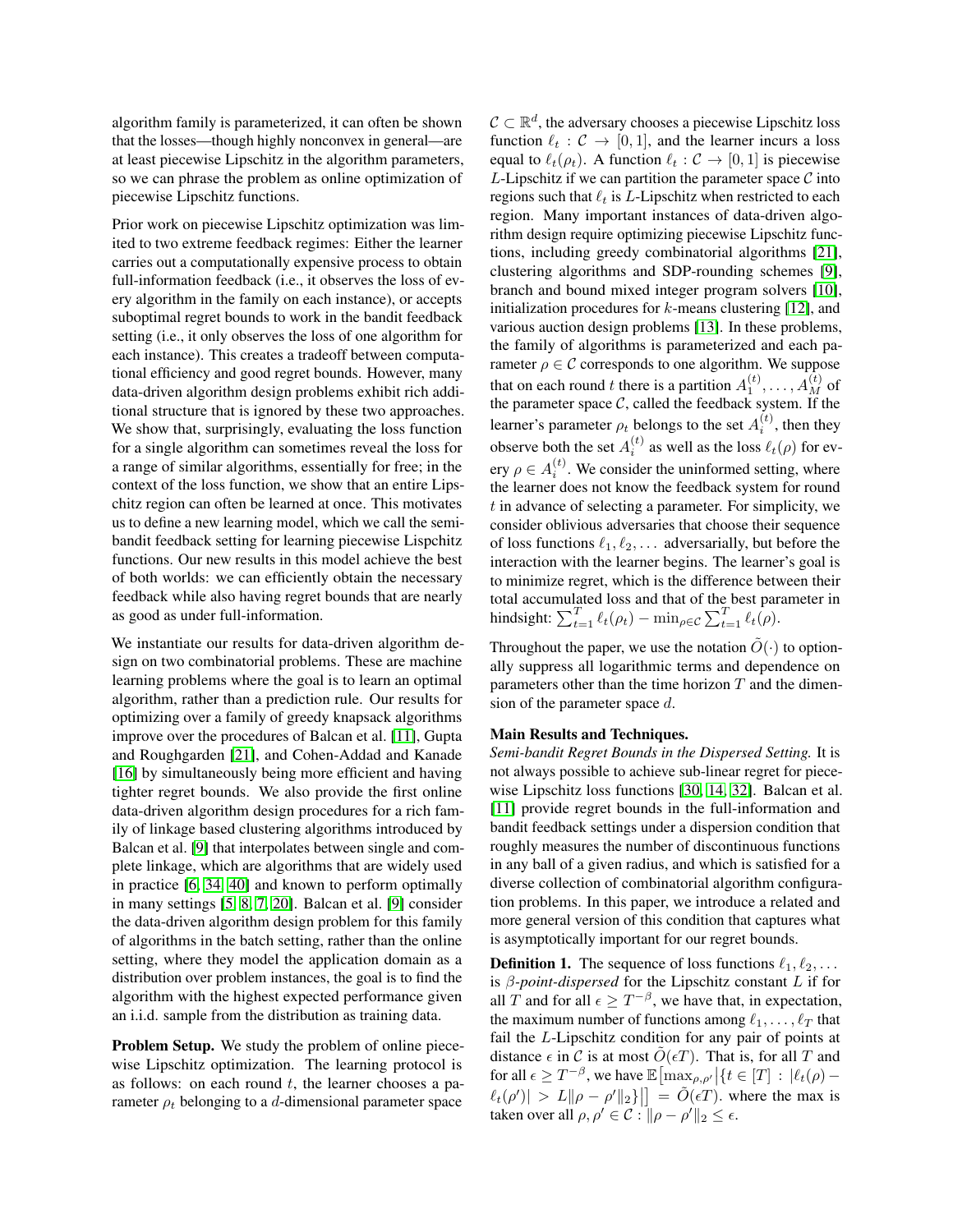Note that the righthandside  $\tilde{O}(\epsilon T)$  is roughly the number  $L$ -Lipschitz failures one would expect across  $T$  functions for a pair of points at distance  $\epsilon$  if Lipschitz failures are distributed reasonably randomly, and their probability of occuring between a pair of points at distance  $\epsilon$  is roughly proportional to  $\epsilon$ . The definition of  $\beta$ -dispersion measures how small  $\epsilon$  can be while maintaining the correctness of this rough bound for the loss functions  $\ell_i$ .

In our applications, the sequence of loss functions will be chosen by a smoothed adversary, in the sense of Spielman and Teng [\[36\]](#page-9-21). Informally, the discontinuity locations of the functions chosen by a smoothed adversary are randomly perturbed. The expectation in Definition [1](#page-1-0) is over this randomness in the sequence of loss functions. (Balcan et al. [\[11\]](#page-9-4) also show examples where sufficient randomness can arise from the algorithm itself, rather than smoothness constraints on the adversary.) In all of our applications, we prove  $\beta$ -dispersion with  $\beta = 1/2$ . We provide an algorithm for online piecewise Lipschitz optimization under semi-bandit feedback whose regret is characterized by the  $\beta$ -dispersion parameter of the losses. In Section [2,](#page-3-0) we prove the following result:

<span id="page-2-0"></span>**Theorem 2.** Let  $C \subset \mathbb{R}^d$  be a bounded parameter space *and*  $\ell_1, \ell_2, \cdots : C \rightarrow [0, 1]$  *be piecewise Lipschitz functions that are* β*-point-dispersed. Running the continuous Exp3-SET algorithm (Algorithm [1\)](#page-4-0) under semibandit feedback with an appropriate parameter* λ *has*  $\epsilon$ *xpected regret bounded by*  $\mathbb{E}\left[\sum_{t=1}^{T} \ell_t(\rho_t) - \ell_t(\rho^*)\right] \leq$  $\tilde{O}(\sqrt{dT} + T^{1-\beta}).$ 

In comparison, the bandit-feedback algorithm of Balcan et al. [\[11\]](#page-9-4) has expected regret bounded by  $\tilde{O}(dT^{\frac{d+1}{d+2}}3^d +$  $T^{1-\beta}$ ). Even in one-dimensional problems, this bound is  $\tilde{O}(T^{2/3} + T^{1-\beta})$ , which is worse than our results. Under different assumptions, the bandit algorithm of Cohen-Addad and Kanade [\[16\]](#page-9-6) has  $\tilde{O}(T^{2/3})$  regret for the special case of one-dimensional piecewise constant functions.

*General Tools for Verifying Dispersion.* We also provide general tools for proving that a sequence of piecewise Lipschitz functions satisfies dispersion. When the sequence  $\ell_1, \ell_2, \ldots$  is random, we can usually directly bound the expected number of loss functions that are not L-Lipschitz between any fixed pair of points  $\rho$ and  $\rho'$  with  $\|\rho - \rho'\|_2 \leq \epsilon$  by  $\tilde{O}(T\epsilon)$ . However, this does not imply that the functions are  $\beta$ -point-dispersed, since the expected number of non-Lipschitz functions between the *worst* pair of points at distance  $\epsilon$  will typically be larger than the expected number for any fixed pair. Building on uniform convergence from learning theory [\[35\]](#page-9-22), we show that if each loss function has a one-dimensional domain, at most  $K$  discontinuities and any interval of radius  $\epsilon$  has at most  $O(T_{\epsilon})$  non-Lipschitz functions in expectation, then the expected number of nonLipschitz losses on the worst interval of length  $\epsilon$  is at most  $\tilde{O}(T\epsilon + \sqrt{T \log(TK)})$ . This implies that for all pairs of points at distance  $\epsilon$ , at most  $O(T\epsilon + \sqrt{T \log(TK)})$ functions are non-Lipschitz between them and demonstrates  $\beta$ -dispersion with  $\beta = 1/2$ . Our result gives an exponential improvement in the dependence on K compared to the results of Balcan et al. [\[11\]](#page-9-4), who upper bound the expected number of non-Lipschitz losses in the worst interval of length  $\epsilon$  by  $\tilde{O}(TK\epsilon + K\sqrt{T \log(TK)})$ .

*Semi-bandit Online Data-driven Algorithm Design.* In Section [4,](#page-5-0) we combine our general regret analysis from Theorem [2](#page-2-0) together with application-specific dispersion analysis to obtain practical data-driven algorithm design procedures for linkage-based clustering and the knapsack problem. In both applications, we show that the discontinuities of each loss function are the roots of polynomials depending on the corresponding problem instance, and that the roots are dispersed under mild smoothness assumptions on the adversary. We obtain the first online data-driven algorithm design procedures for linkage based clustering, and algorithm design procedures for the knapsack problem with substantial computational improvements over the prior work, while at the same time achieving nearly the same regret bound.

*Explicit Comparison for Knapsack.* To highlight the benefits of our new learning model and results applied to data-driven algorithm design, we give an explicit comparison of the computational complexity for obtaining different types of feedback and the corresponding regret bounds for the family of greedy knapsack algorithms introduced in Section [4.1.](#page-6-0) In each round of the online game, the algorithm chooses a parameter  $\rho$ , a new knapsack instance with  $n$  items arrives, and our goal is for the total value of items selected by the learner to be close to the total value of the best fixed parameter  $\rho$  in hindsight. We compare our results to the best prior full-information and bandit feedback procedures.

- *Full-information.* Balcan et al. [\[11\]](#page-9-4) show that the exponentially weighted forecaster with full-information feedback achieves a regret bound of  $\tilde{O}(n^2 \sqrt{T})$ . Our tighter analysis improves the bound to  $\tilde{O}(\sqrt{T})$ . Obtaining full-information feedback has a total cost of  $O(n^3 \log n)$  time per round.
- *Bandit Feedback.* The discretization-based bandit algo-rithm of Balcan et al. [\[11\]](#page-9-4) has regret  $\tilde{O}(T^{2/3}n^2)$ , but only requires  $O(n \log n)$  time per round.
- *Semi-bandit Feedback*. In this paper we give an algorithm whose regret is  $\tilde{O}(n\sqrt{T})$  using semi-bandit feedback obtainable in time  $O(n \log n)$  per round. Note that our algorithm is as efficient as the bandit-feedback algorithm, yet its regret is only larger by a factor of  $n$ .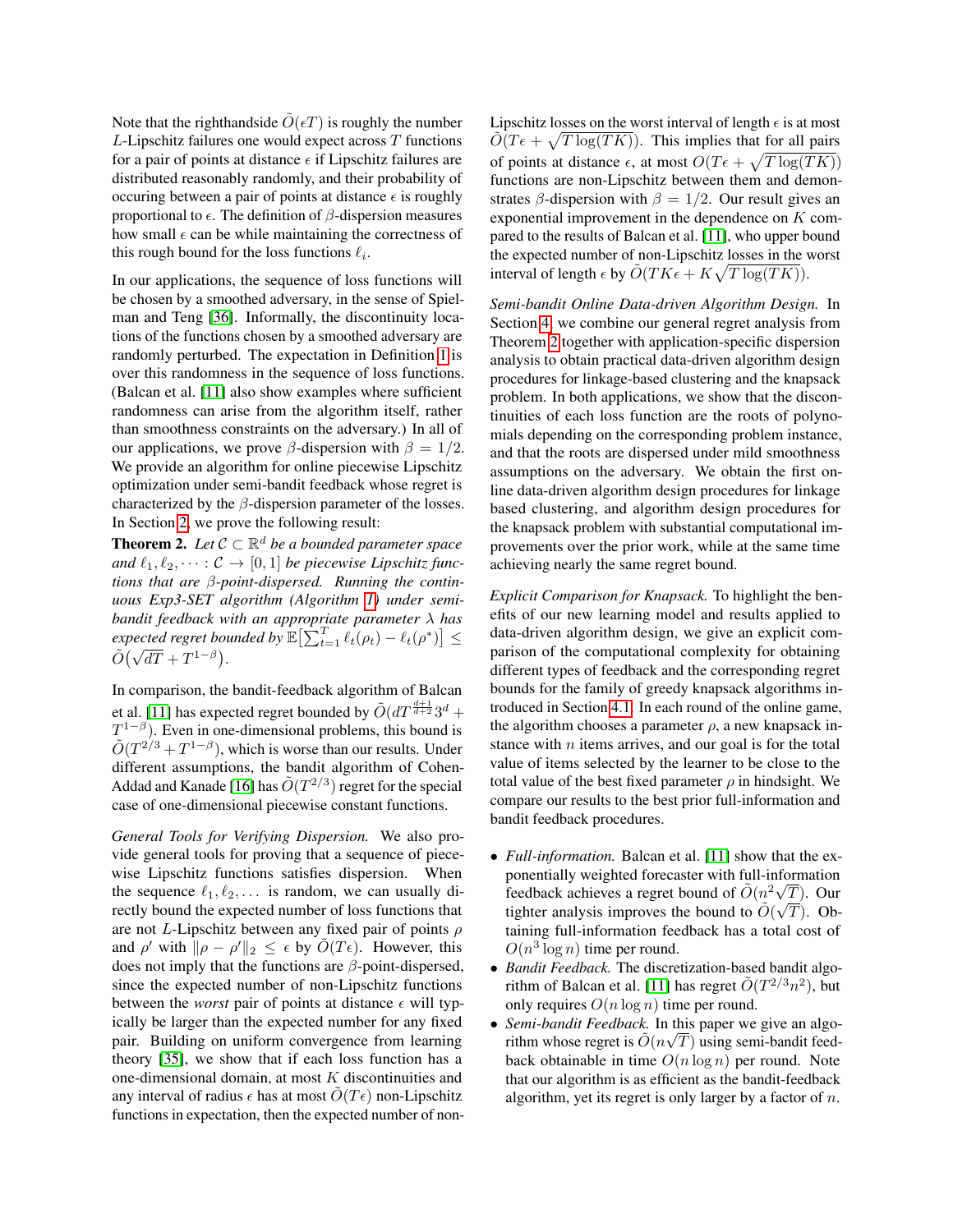Related Work. There is a rich literature on data-driven algorithm design. Most prior work focuses on the statistical setting, where the learner is given a large iid sample of problem instances from some distribution, and the goal is to find the algorithm with the best performance in expectation. Gupta and Roughgarden [\[21\]](#page-9-5) introduced this formal setting and provide sample complexity results for several families of greedy algorithms. Balcan et al. [\[9\]](#page-9-7) consider semidefinite rounding schemes for integer quadratic programs and linkage based clustering algorithms, Balcan et al. [\[10\]](#page-9-15) consider learning the best branch and bound algorithms for mixed integer programs, and Balcan et al. [\[12\]](#page-9-16) consider learning the best initialization procedures for k-means clustering. Aamand et al. [\[1\]](#page-9-23) and Hsu et al. [\[24\]](#page-9-24) use learned algorithms for streaming frequency estimation. Indyk et al. [\[25\]](#page-9-25) study the problem of using a learned sketching matrix to improve low-rank approximation algorithms. Dong et al. [\[19\]](#page-9-26) use learned space partitions to improve nearest neighbor search. In addition to these formal results, this statistical setting has been the predominant model for data-driven algorithm configuration in artificial intelligence [\[33\]](#page-9-27), combinatorial auctions [\[28\]](#page-9-28), numerical linear algebra [\[17\]](#page-9-29), vehicle routing [\[15\]](#page-9-30), and SAT solving [\[41\]](#page-9-1).

Another related line of work focuses on the problem of choosing the algorithm with the shortest running time over a distribution of problem instances [\[27,](#page-9-31) [39,](#page-9-32) [38\]](#page-9-33). This work makes minimal assumptions about the algorithm family and instead designs procedures that can avoid running every algorithm to completion, since this may be very expensive. Our work, on the other hand, explores special structure in algorithm families and can be used to optimize more general performance measures in the online rather than stochastic setting.

For online optimization of one-dimensional piecewise constant functions, Cohen-Addad and Kanade [\[16\]](#page-9-6) provide full-information and bandit online optimization procedures. Balcan et al. [\[11\]](#page-9-4) consider the more general setting of multi-dimensional piecewise Lipschitz functions. They introduce a dispersion condition that roughly measures how many functions are not Lipschitz in any ball, and provide algorithms with dispersion-dependent full-information and bandit regret bounds. They also verify that dispersion is satisfied for a diverse collection of data-driven algorithm design problems.

Prior work on semi-bandit feedback has focused predominantly on finite-armed bandits. Semi-bandit feedback was first considered for online shortest path problems, where on each round the learner selects a path through a graph and observes the length of the edges along that path (but not for other edges) [\[22,](#page-9-34) [26\]](#page-9-35). Audibert et al. [\[3\]](#page-9-36) obtain minimax bounds for a generalization to combinatorial

bandits, where the learner's action space is described by boolean vectors in  $\{0,1\}^d$ , the losses are linear, and the on each round the learner observes the entries of the loss vector corresponding to the non-zero entries in their action. Alon et al. [\[2\]](#page-9-37) introduce the Exp3-SET algorithm for semi-bandit feedback for finite-armed bandits. They consider the graph-feedback setting introduced by Man-nor and Shamir [\[31\]](#page-9-38), where on each round  $t$ , there is a feedback graph  $G_t$  over the arms of the bandit and playing arm  $i$  reveals the loss for arm  $i$  and all arms adjacent in the graph  $G_t$ . We extend the Exp3-SET algorithm to online optimization problems where there are infinitely many arms and where the feedback system on each round is a partition of the parameter space  $\mathcal{C}$ .

## <span id="page-3-0"></span>2 SEMI-BANDIT OPTIMIZATION OF PIECEWISE LIPSCHITZ LOSSES

In this section we provide an algorithm for online piecewise Lispchitz optimization and analyze its regret under dispersion. Our results are for the following continuous semi-bandit setting.

Definition 3 (Uninformed Semi-bandit Feedback.). An online optimization problem with loss functions  $\ell_1, \ell_2, \ldots$  has semi-bandit feedback if for each time t, there is partition  $A_1^{(t)}, \ldots, A_M^{(t)}$  of the parameter space  $C$ , called a feedback system, such that when the learner plays point  $\rho_t \in A_i^{(t)}$ , they observe the set  $A_i^{(t)}$  and  $\ell_t(\rho)$ for all  $\rho \in A_i^{(t)}$ . For any  $\rho \in \mathcal{C}$ , we let  $A^{(t)}(\rho)$  denote the feedback set that contains  $\rho$ .

We analyze a continuous version of the Exp3-SET algorithm of Alon et al. [\[2\]](#page-9-37). This algorithm uses importance weighting to construct unbiased estimates of the complete loss function on each round, which it passes as input to a continuous version of the exponentially weighted forecaster. Pseudocode is given in Algorithm [1.](#page-4-0) Unlike the Exp3 algorithm of Auer et al. [\[4\]](#page-9-39), the Exp3-SET algorithm and our continuous version do not include an explicit exploration term (i.e., we do not mix the distribution  $p_t$  with a uniform distribution over C). Stoltz [\[37\]](#page-9-40) was the first to show that mixing with the uniform distribution is unnecessary for the Exp3 algorithm to have optimal expected regret.

In Appendix [A.2,](#page-13-0) we show how to implement this algorithm with  $O(\log T)$  per round time complexity for one dimensional piecewise constant losses using the interval tree data structure of Cohen-Addad and Kanade [\[16\]](#page-9-6).

Given the learner's observations on round  $t$ , Algorithm [1](#page-4-0) uses importance weighting to estimate the complete loss function by  $\hat{\ell}_t(\rho) = \frac{\mathbb{I}\{\rho \in A^{(t)}(\rho_t)\}}{p_t(A^{(t)}(\rho_t))} \ell_t(\rho)$ . The estimate  $\ell_t(\rho)$  is only non-zero for parameters  $\rho$  that belong to the feedback set observed by the algorithm at round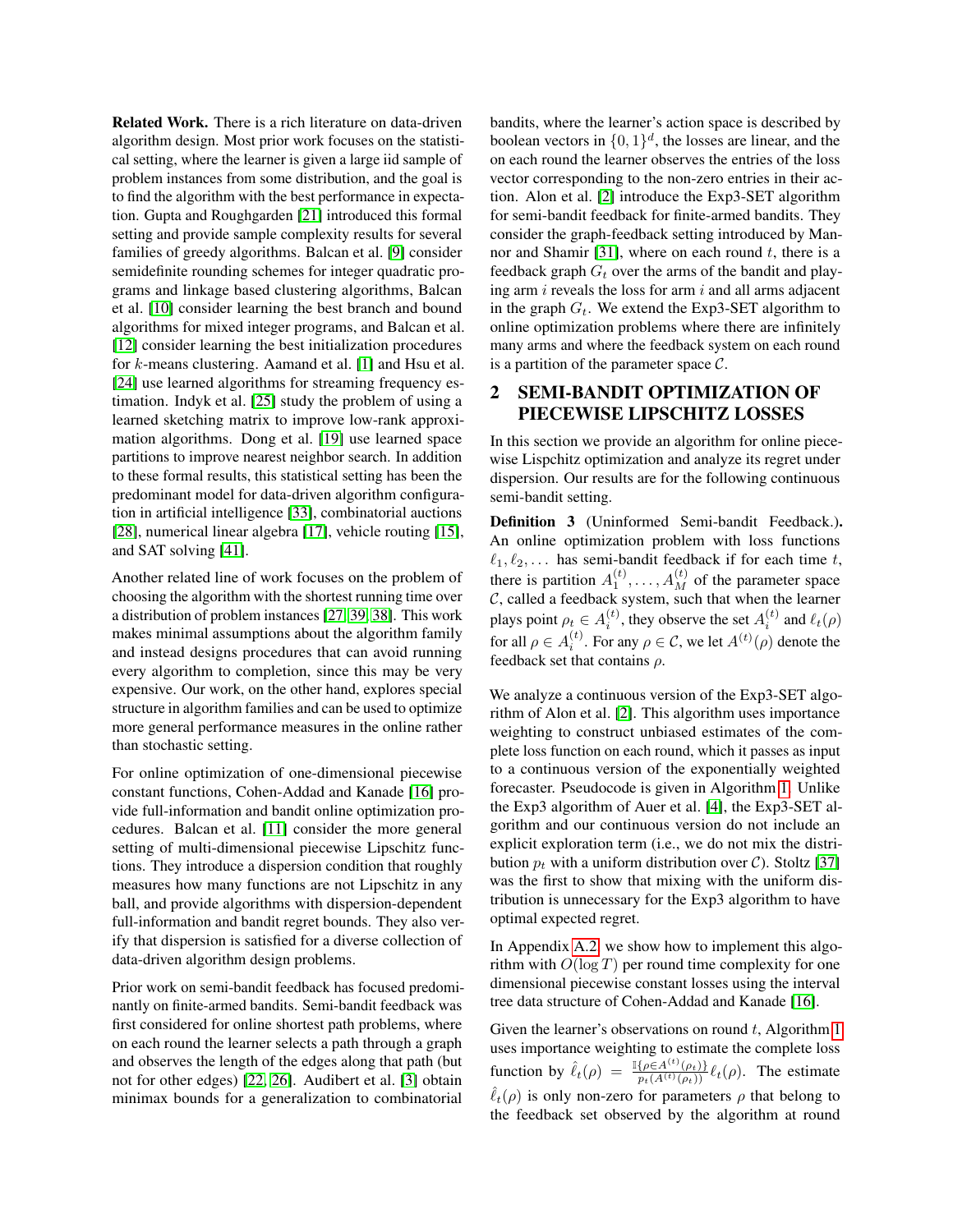### Algorithm 1 Continuous Exp3-SET

**Parameter:** Step size  $\lambda \in [0, 1]$ 

1. Let  $w_1(\rho) = 1$  for all  $\rho \in \mathcal{C}$ 

- 2. For  $t = 1, ..., T$ 
	- (a) Let  $p_t(\rho) = \frac{w_t(\rho)}{W_t}$ , where  $W_t = \int_C w_t(\rho) d\rho$ .
	- (b) Sample  $\rho_t$  from  $p_t$ , play it, and observe feedback set  $A^{(t)}(\rho)$  and losses  $\ell_t(\rho)$  for all  $\rho \in A_t$ .
	- (c) Let  $\hat{\ell}_t(\rho) = \frac{\mathbb{I}\{\rho \in A^{(t)}(\rho_t)\}}{\mathbb{P}(A^{(t)}(\rho_t))} \ell_t(\rho)$ , where we define  $p_t(A^{(t)}(\rho_t)) = \int_{A^{(t)}(\rho_t)} p_t(\rho) d\rho.$
	- (d) Let  $w_{t+1}(\rho) = w_t(\rho) \exp(-\lambda \hat{\ell}_t(\rho))$  for all  $\rho$ .

<span id="page-4-0"></span>t. The key property of  $\ell_t$  is that it is an unbiased estimate of the true loss function conditioned on the history until the beginning of round  $t$ . More formally, let  $\mathbb{E}_{t}[\cdot] = \mathbb{E}[\cdot|\rho_1,\ldots,\rho_{t-1},\ell_1,\ldots,\ell_t]$  denote the conditional expectation given the learner's choices until round  $t-1$  and the first t loss functions. This expectation is only over the randomness of the learner's choice of  $\rho_t$ at time t. For clarity, we also use the notation  $\mathbb{E}_{\leq t}[\cdot]$  to denote the expectation of any random variable that is a function of only  $\rho_1, \ldots, \rho_{t-1}$  and  $\ell_1, \ldots, \ell_t$  so that for any random quantity X, we have  $\mathbb{E}[X] = \mathbb{E}_{\lt t} [\mathbb{E}_t[X]].$ For any  $\rho \in \mathcal{C}$  and t, a straight forward calculation shows that  $\mathbb{E}_t[\hat{\ell}_t(\rho)] = \ell_t(\rho)$ .

To simplify presentation, we assume that the sequence of loss functions has an  $r_0$ -interior minimizer: with probability one, for all times T there exists  $\rho^* \in$  $\argmin_{\mathcal{C}} \sum_{t=1}^T \ell_t(\rho)$  such that  $B(\rho^*, r_0) \subset \mathcal{C}$ . We can usually modify a sequence of loss functions to obtain an equivalent optimization problem that is guaranteed to have an  $r_0$ -interior minimizer. In [A](#page-10-0)ppendix A we discuss such a transformation that works whenever the parameter space  $\mathcal C$  is convex (with no condition on the losses).

We bound the regret of Algorithm [1](#page-4-0) under a slightly more precise version of  $\beta$ -point-dispersion which leads to more precise bounds and broader applicability.

**Definition 4.** The sequence of loss functions  $\ell_1, \ell_2, \ldots$  is f*-point-dispersed* for the Lipschitz constant L and dispersion function  $f : \mathbb{N} \times [0, \infty) \to \mathbb{R}$  if for all T and for all  $\epsilon > 0$ , we have  $\mathbb{E} \left[ \max_{\rho, \rho'} |\{t \in [T] : |\ell_t(\rho) - \ell_t(\rho')| > \epsilon \}\right]$  $L\|\rho - \rho'\|_2\}$   $\leq f(T, \epsilon)$ , where the max is taken over all  $\rho, \rho' \in \mathcal{C}$  :  $\|\rho - \rho'\|_2 \leq \epsilon$ .

We can express both  $\beta$ -point-dispersion and  $(w, k)$ -dispersion from Balcan et al. [\[11\]](#page-9-4) in terms of  $f$ -pointdispersion. For any  $T \in \mathbb{N}$  and  $\epsilon > 0$ , let  $D(T, \epsilon) =$  $\mathbb{E}[\max_{\|\rho-\rho'\|_2\leq\epsilon}|\{1 \leq t \leq T : |\ell_t(\rho)-\ell_t(\rho')|\geq$  $L \|\rho - \rho' \|_2$  be the expected number of non-Lipschitz functions among  $\ell_1, \ldots, \ell_T$  across the worst pair of points within distance at most  $\epsilon$ . If the loss functions are  $\beta$ -pointdispersed, then we know that for all T and  $\epsilon \geq T^{-\beta}$ ,

we have  $D(T, \epsilon) = \tilde{O}(T \epsilon)$ . Since  $D(T, \epsilon)$  is a nondecreasing function of the distance  $\epsilon$ , we are guaranteed that for any  $\epsilon < T^{-\beta}$  we have  $D(T, \epsilon) \leq D(T, T^{-\beta}) =$  $\tilde{O}(T^{1-\beta})$ . It follows that the functions are also f-pointdispersed for  $f(T, \epsilon) = \tilde{O}(T\epsilon + T^{1-\beta})$ . Similarly, the functions are  $(w, k)$ -dispersed if every ball of radius w in  $C$  has at most  $k$  non-Lipschitz functions. Since any pair of points within distance  $\epsilon$  are contained in a ball of radius  $\epsilon$ , it follows that for  $\epsilon \leq w$  we ahve  $D(T, \epsilon) \leq k$ , but for  $\epsilon > w$  we could have  $D(T, \epsilon)$  as large as T. It follows that the functions are  $f$ -point-dispersed where  $f(T, \epsilon) = k$  for all  $\epsilon < w$  and  $f(T, \epsilon) = T$  otherwise.

We bound the regret of Algorithm [1](#page-4-0) in terms of the  $f$ point-dispersion of the losses. The proof is given in Appendix [A.](#page-10-0)

<span id="page-4-1"></span>**Theorem 5.** Let  $C \subset \mathbb{R}^d$  be contained in a ball of radius R and  $\ell_1, \ell_2, \cdots : C \rightarrow [0, 1]$  be piecewise L-Lipschitz *functions that are f-point-dispersed with an*  $r_0$ -interior *minimizer. Moreover, suppose the learner gets semibandit feedback and, on each round* t*, the feedback system*  $A_1^{(t)}, \ldots, A_M^{(t)}$  has M feedback sets. For any  $r \in (0, r_0]$ , *running Algorithm [1](#page-4-0) with*  $\lambda = \sqrt{d \log(R/r)/(TM)}$ satisfies the following regret bound:  $\mathbb{E}\bigl[\sum_{t=1}^T \ell_t(\rho_t) - \bigr]$  $\ell_t(\rho^*)$   $\leq O\left(\sqrt{dTM\log(R/r)} + f(T,r) + T Lr\right).$ 

Our regret bound for  $\beta$ -dispersed losses given in Theorem [2](#page-2-0) follows immediately from Theorem [5.](#page-4-1)

Note that our results are also applicable in two closely related settings: maximizing dispersed piecewise Lipschitz utility functions, and the case when losses are bounded in  $[0, H]$  for some known bound H instead of  $[0, 1]$ . A discussion of the necessary transformations can be found in Appendix [A.1.](#page-12-0)

## <span id="page-4-2"></span>3 A RECIPE FOR VERIFYING DISPERSION

In this section we illustrate a general recipe for proving dispersion in data-driven algorithm design problems. We work in the framework of smoothed analysis [\[36\]](#page-9-21) and suppose that nature injects a small amount of randomness into the problem instances chosen by the adversary before the learner sees them. Our goal is to leverage this framework to prove that the loss functions are dispersed.

At a high-level, a general strategy for proving dispersion in this setting which has proved successful across a range of examples is to:

- 1. Bound the probability density of the random set of discontinuities of the loss functions, to obtain a bound on the typical rate of Lipschitz condition violations.
- 2. Use a VC-dimension based uniform convergence argument to transform this typical rate into a bound on the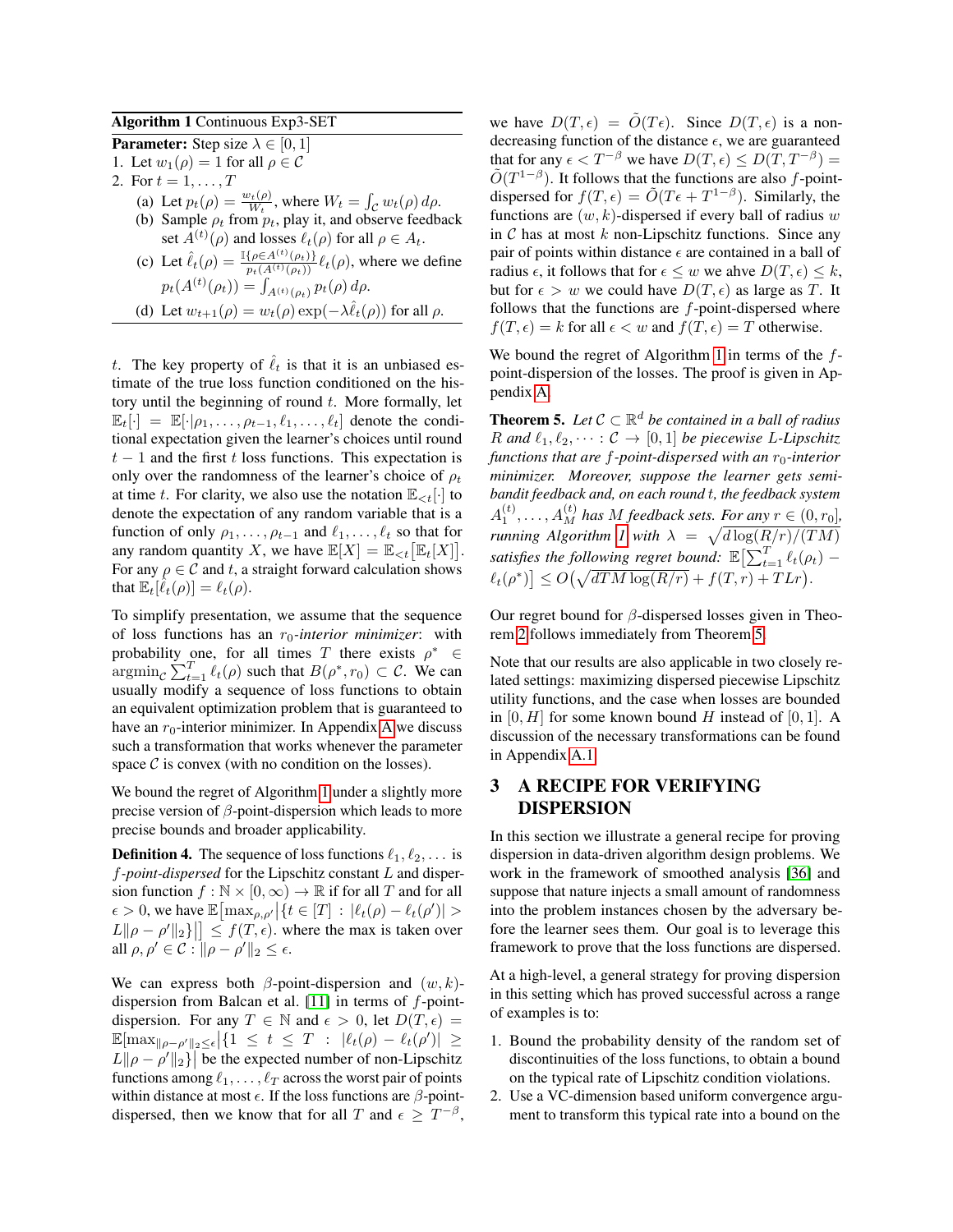dispersion of the loss functions.

In this section, we give general tools which can be used to accomplish each of these steps in real-world problems.

For many combinatorial algorithm families, the loss function for a given instance is piecewise L-Lipschitz on a partition of  $\mathcal C$  whose boundaries are defined by the roots of a collection of polynomials. In the smoothed analysis setting, the coefficients of these polynomials have bounded probability density, and may (or may not) be independent. The following theorem translates this randomness in the coefficients into a statement about the randomness of their roots, making it easy to accomplish Step 1 in the strategy above.

<span id="page-5-1"></span>Theorem 6. *Consider a random degree* d *polynomial* φ(ρ) *with leading coefficient 1 and subsequent coefficients which are real of absolute value at most* R*, whose joint density is at most* κ*. There is an absolute constant* K *depending only on* d *and* R *such that every interval* I *of length*  $\leq \epsilon$  *satisfies*  $\Pr(\phi \text{ has a root in } I) \leq \kappa \epsilon / K$ .

(In Appendix [B](#page-13-1) we prove a generalization of Theorem [6](#page-5-1) that allows for less structured coefficient vectors.)

In the 1-dimensional setting (i.e., when optimizing a single-parameter family of algorithms), Theorem [6](#page-5-1) often allows us to argue that no interval of width  $\epsilon$  contains any discontinuity from each loss function with large probability. In the multidimensional setting, the sets of discontinuities of the L-Lipschitz loss functions will often be algebraic curves (or in more than 2 dimensions, algebraic varieties) defined as the zero sets of multivariate polynomials. In this case, Theorem [6](#page-5-1) can still be used to accomplish Step 1 of the dispersion strategy, by showing that few zeros are likely to occur on any fixed piecewise-linear path (on whose pieces the zero sets of the multivariate polynomial is the zero set of a single-variable polynomial). In particular, this accomplishes Step 1 of the basic strategy for proving dispersion.

For Step 2, we wish to transform our bound on the typical rate of Lipschitz violations to a uniform bound on the worst number of Lipschitz violations, over all pairs of points  $\rho$ ,  $\rho'$ . For example, the following theorem accomplishes this in the 1-dimensional case:

<span id="page-5-2"></span>**Theorem 7.** Let  $\ell_1, \ell_2, \cdots$  :  $\mathbb{R} \rightarrow \mathbb{R}$  be inde*pendent piecewise* L*-Lipschitz functions, each having at most* K *discontinuities.* Let  $D(T, \epsilon, \rho)$  =  $\left| \{ 1 \le t \le T \mid \ell_t \text{ is not } L\text{-Lipschitz on } [\rho - \epsilon, \rho + \epsilon] \} \right|$ *be the number of functions in*  $\ell_1, \ldots, \ell_T$  *that are not L*-*Lipschitz on the ball*  $[\rho - \epsilon, \rho + \epsilon]$ *. Then we have*  $\mathbb{E}[\max_{\rho \in \mathbb{R}} D(T, \epsilon, \rho)] \leq \max_{\rho \in \mathbb{R}} \mathbb{E}[D(T, \epsilon, \rho)] +$  $O(\sqrt{T \log(TK)})$ .

To see the general utility of Theorem [7,](#page-5-2) observe that if in

Step 1 we show that for all times T, radiuses  $\epsilon > 0$  and any fixed interval I of radius  $\epsilon$ , the expected number of non-Lipschitz functions on interval I is at most  $O(T\epsilon)$ , then Theorem [7](#page-5-2) guarantees that the losses are  $\frac{1}{2}$ -dispersed.

To accomplish Step 2 in the case of higher dimensions with discontinuities given as the 0 sets of (multivariate) polynomials, the 0-sets are now not finite sets but finitedegree algebraic curves (or varieties). To verify dispersion, we need a uniform-convergence bound on the number of Lipschitz failures between the worst pair of points  $\rho$ ,  $\rho'$  at distance  $\leq \varepsilon$ , but the definition allows us to bound the worst rate of discontinuties along any path between  $\rho$ ,  $\rho'$  of our choice. The following theorem bounds the VC dimension of axis aligned segments against boundeddegree algebraic curves, which will allow us to accomplish Step 2 by considering piecewise axis-aligned paths between points  $\rho$  and  $\rho'$ .

<span id="page-5-3"></span>**Theorem 8.** *There is a constant*  $K_d$  (e.g.,  $K_2 \leq 11$ ) *depending only on* d *such that axis-aligned line segments cannot shatter any collection of*  $K_d$  *algebraic curves of degree at most* d*.*

The proof, which appears in the appendix, makes repeated use of Bezout's theorem which bounds the number of intersection points of algebraic curves in terms of their degrees. In particular, a family of  $k$  algebraic curves will always a  $poly(k)$ -bounded number of intersection points and local extrema, which, one can show, makes it impossible to label the exponentially-many subsets of such curves with axis-aligned segments.

Theorem [8](#page-5-3) allows us now to obtain a 2-dimensional analog of Theorem [7](#page-5-2) as follows, giving an implementation of Step 2 in this setting.

<span id="page-5-4"></span>**Theorem 9.** Let  $\ell_1, \ell_2, \cdots$  :  $\mathbb{R}^2 \rightarrow \mathbb{R}$  be inde*pendent piecewise* L*-Lipschitz functions, each having a set of discontinuities specified by a collection of* K *algebraic curves of bounded degree. Let* L *denote the set of axis-aligned line-segments in*  $\mathbb{R}^2$ . For each  $s \in \mathcal{L}$ , define  $D(T, s) = |\{1 \leq$  $t \leq T$  :  $\ell_t$  has a discontinuity along s). Then *we have*  $\mathbb{E}[\sup_{s\in\mathcal{L}} D(T,s)] \leq \sup_{s\in\mathcal{L}} \mathbb{E}[D(T,s)] +$  $O(\sqrt{T \log(TK)})$ .

## <span id="page-5-0"></span>4 ONLINE DATA-DRIVEN ALGORITHM DESIGN WITH SEMI-BANDIT FEEDBACK

In this section we apply our semi-bandit optimization results to online data-driven algorithm design for two rich parameterized families of algorithms. For both families, we show how to obtain semi-bandit feedback by running a single algorithm from the family. We also analyze dispersion for these problems under the assumption that the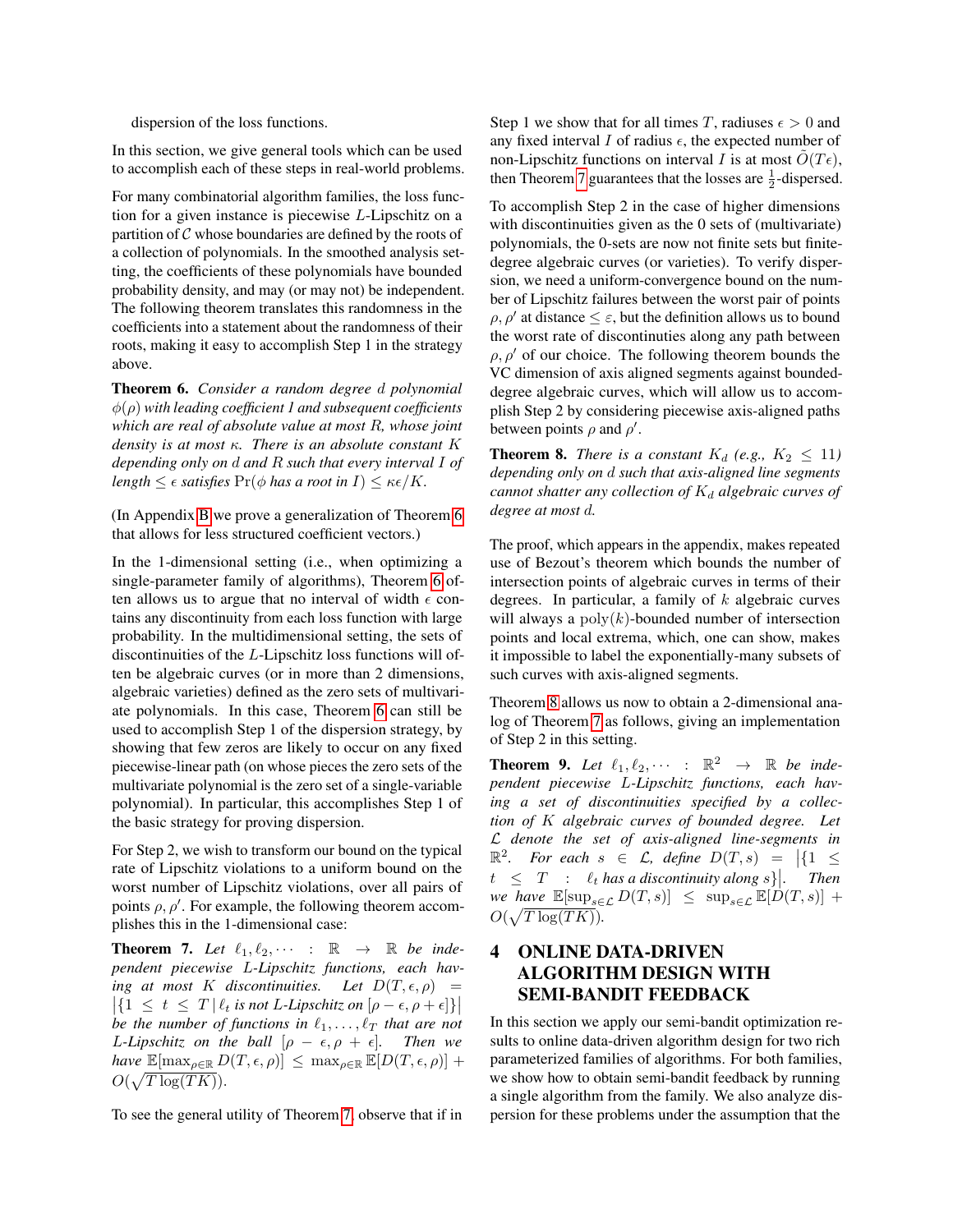adversary is smoothed. In both cases, we obtain  $\tilde{O}(\sqrt{2})$  $\left(T\right)$ regret bounds in the semi-bandit feedback setting. Finally, in Appendix [C.1](#page-19-0) we show how to use binary search to obtain semi-bandit feedback for a large class singleparameter algorithm families.

Smoothed adversaries. We consider adversaries that are smoothed in the sense of Spielman and Teng [\[36\]](#page-9-21), where their decisions are corrupted by small random perturbations. Formally, we say that a parameter chosen by the adversary is  $\kappa$ -smooth if it is a random variable whose density is bounded by  $\kappa$ . After the adversary chooses the density for each smoothed parameter, nature samples each parameter value independently from their corresponding distributions. Small values of  $\kappa$  correspond to larger random perturbations of the problem parameters, while in the limit as  $\kappa \to \infty$ , the adversary is able to choose the parameters deterministically. In each application, we will specify which problem parameters are smoothed, together with the bound  $\kappa$  on their density. For simplicity, we assume that all  $\kappa$ -smooth random variables are independent (i.e., the corruption of the adversary's choices is not correlated across variables), though many of our results can be exteneded to allow for some correlation between the parameters of each instance.

### <span id="page-6-0"></span>4.1 GREEDY ALGORITHMS FOR KNAPSACK

First, we consider selecting the best algorithm from a parameterized family of a greedy algorithms for the knapsack problem. An instance of the knapsack problem consists of *n* items, where item *i* has a value  $v_i$  and a size  $s_i$ , and a knapsack capacity  $C$ . Our goal is to find the most valuable subset of items whose total size does not exceed C. Gupta and Roughgarden [\[21\]](#page-9-5) propose using the following parameterized family of greedy knapsack algorithms: for a given parameter  $\rho \in [0, R]$ , set the score of item *i* to be  $\sigma_{\rho}(i) = v_i/s_i^{\rho}$ . Then, in decreasing order of score, add each item to the knapsack if there is enough capacity left. This algorithm runs in time  $O(n \log n)$ . In our analysis, we assume that the adversary's item values are κ-smooth.

First, we show how to obtain semi-bandit feedback for this family of greedy knapsack algorithms by running a single algorithm in the family. Pseudocode is given in Algorithm [2.](#page-6-1)

Lemma 10. *Consider a knapsack instance with capacity* C and *n* items with values  $v_1, \ldots, v_n$  and sizes  $s_1, \ldots, s_n$ . *Algorithm [2](#page-6-1) runs in time* O(n log n)*. Moreover, there is a feedback system*  $A_1, \ldots, A_M$  *partitioning*  $C$  *into*  $M = O(n^2)$  intervals such that set of items output by *the algorithm is constant for*  $\rho \in A_i$ *. When run with parameter* ρ*, in addition to the item set* S*, the algorithm outputs the interval* A<sup>i</sup> *containing* ρ*.*

Algorithm 2 Semi-bandit Knapsack

**Input:** Parameter  $\rho \geq 0$ , item values  $v_1, \ldots, v_n$ , item sizes  $s_1, \ldots, s_n$ , knapsack capacity  $C \geq 0$ .

- 1. Let  $\pi : [n] \to [n]$  be the item permutation such that  $\sigma_{\rho}(\pi(1)) \geq \cdots \geq \sigma_{\rho}(\pi(n)).$
- 2. Initialize  $S \leftarrow \emptyset$ .
- 3. For  $i = 1, \ldots, n$ : if  $s_{\pi(i)} \leq C$  then add  $\pi(i)$  to S and set  $C \leftarrow C - s_{\pi(i)}$ .
- 4. For  $i = 1, ..., n 1$ : let  $c_i \leftarrow \frac{\log(v_{\pi(i)}/v_{\pi(i+1)})}{\log(s_{\pi(i)}/s_{\pi(i+1)})}$  $\log(s_{\pi(i)}/s_{\pi(i+1)})$ .
- 5. Let  $\rho_{\min} \leftarrow \max\{c_i | c_i \leq \rho\}.$
- 6. Let  $\rho_{\text{max}} \leftarrow \min\{c_i | c_i > \rho\}.$
- <span id="page-6-1"></span>7. Return S and interval  $A = (\rho_{\min}, \rho_{\max})$ .

*Proof sketch.* The items selected by the algorithm only depend on the item ordering  $\pi$ . Steps 4 and 5 compute the largest parameter interval containing  $\rho$  with the same item ordering as  $\rho$ , and therefore the items output by the algorithm is constant on this interval. Based on the work of Gupta and Roughgarden [\[21\]](#page-9-5), we know there are at most  $O(n^2)$  such intervals.  $\Box$ 

In contrast to Algorithm [2,](#page-6-1) the most direct approach to obtaining full-information feedback for this family of knapsack algorithms is to first compute a set of  $O(n^2)$ critical parameter values arising from all pairs of points and to run the algorithm once for each cell in the corresponding partition, taking  $O(n^3 \log n)$  time.

Next, we provide a dispersion analysis for selecting the parameter  $\rho \in [0, R]$  in order to maximize the value of items selected. We assume that each instance has the same capacity  $C$ , item sizes are in [1,  $C$ ], and the item values are in  $[0, 1]$  and  $\kappa$ -smooth. The corresponding loss function is  $\ell(\rho) = C - \sum_{i \in S_{\rho}} v_i \in [0, C]$ , where  $S_{\rho}$  is the set of items selected by Algorithm [2](#page-6-1) when run with parameter  $\rho$ .

<span id="page-6-2"></span>Lemma 11. *Consider an adversary choosing knapsack instances with a fixed knapsack capacity* C *where* the  $t^{\text{th}}$  instance has item sizes  $s_1^{(t)}, \ldots, s_n^{(t)} \in [1, C]$ , and  $\kappa$ -smooth item values  $v_1^{(t)}, \ldots, v_n^{(t)} \in [0,1]$ . The *loss functions*  $\ell_1, \ell_2, \ldots$  *defined above are piecewise constant,* f-dispersed for  $f(T, \epsilon) = T\epsilon n^2 \kappa^2 \ln(C) +$  $O(\sqrt{T \log(Tn)})$ *, and*  $\beta$ *-dispersed for*  $\beta = 1/2$ *.* 

*Proof.* Let  $c_{ij}^{(t)} = \log(v_i^{(t)}/v_j^{(t)})/\log(s_i^{(t)}/s_j^{(t)})$  be the critical parameter value such that at  $\rho = c_{ij}^{(t)}$ , items i and j swap their relative order in the  $t<sup>th</sup>$  instance. Balcan et al. [\[11\]](#page-9-4) show that each critical value  $c_{ij}^{(t)}$  is random and has a density function bounded by  $\kappa^2 \ln(C)/2$ . It follows that for any interval  $I$  of radius  $\epsilon$ , the expected total number of critical values  $c_{ij}^{(t)}$  summed over all pairs of items and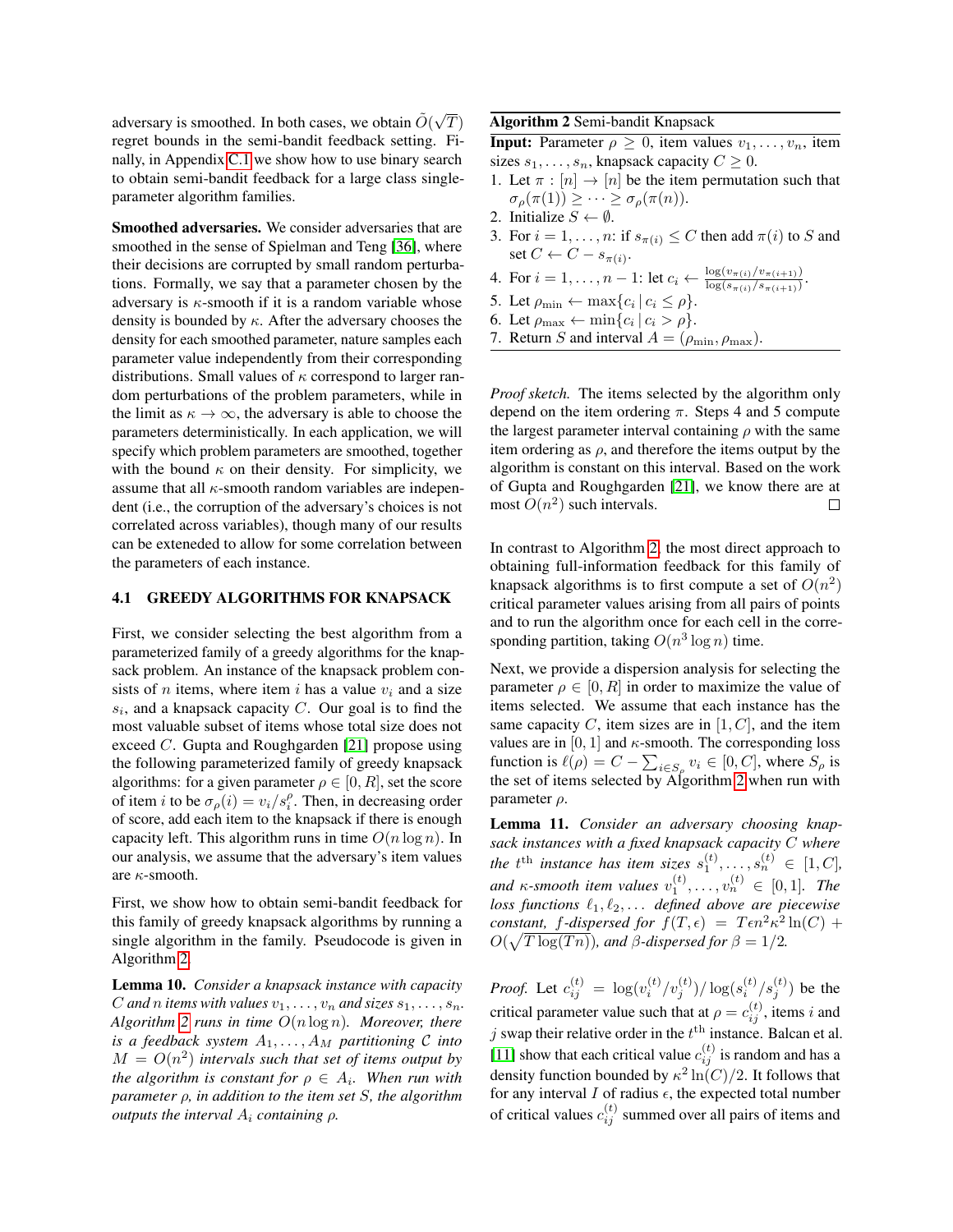$t = 1, \ldots, T$  is at most  $T \epsilon n^2 \kappa^2 \ln(C)$ . This is also an upper bound on the expected number of loss functions in  $\ell_1, \ldots, \ell_T$  that are not constant on I. Applying Theorem [7,](#page-5-2) it follows that the functions are f-dispersed for  $f(T,\epsilon) = T\epsilon n^2 \kappa^2 \ln(C) + O(\sqrt{T \log(Tn)}) = \tilde{O}(T\epsilon +$  $\sqrt{T}$ ), which implies  $\beta$ -dispersion with  $\beta = 1/2$ .

Running Algorithm [1](#page-4-0) using the semi-bandit feedback returned by Algorithm [2,](#page-6-1) we obtain the following.

Corollary 12. *Under the same conditions as Lemma [11,](#page-6-2) using Algorithm [1](#page-4-0) to tune the parameter*  $\rho \in [0, R]$  *of Algorithm [2](#page-6-1) under semi-bandit feedback has expected regret bounded by*  $O(Cn\sqrt{T \log(RT n \kappa \log(C))})$ .

The full-information regret bound obtained by Balcan et al. [\[11\]](#page-9-4) is  $\tilde{O}(Cn^2\sqrt{T})$ , which is worse than our semibandit bound (but can be improved to  $\tilde{O}(C\sqrt{T})$  using our tighter dispersion analysis).

### <span id="page-7-2"></span>4.2 INTERPOLATING BETWEEN SINGLE AND COMPLETE LINKAGE CLUSTERING

Next, we consider a rich family of linkage-based clustering algorithms introduced by Balcan et al. [\[9\]](#page-9-7) that interpolates between the classic single and complete linkage procedures. Clustering instances are described by a matrix  $D = (d_{ij}) \in \mathbb{R}^{n \times n}$  giving the pairwise distances between a collection of  $n$  data points and the goal is to organize the points into a hierarchy or cluster tree. We provide the first dispersion analysis and online configuration procedures for this class of algorithms. We assume that each distance  $d_{ij}$  is  $\kappa$ -smooth.

The algorithm family we consider, called  $\rho$ -linkage, is family of agglomerative clustering algorithms with a single parameter  $\rho \in [0, 1]$ . These algorithms take as input a distance matrix  $D \in \mathbb{R}^{n \times n}$  with entries  $d_{ij}$ and the parameter value  $\rho \in [0, 1]$  and output a cluster tree, which is a binary tree where each node corresponds to a cluster in the data. The leaves of the tree are the individual data points, while the root node corresponds to the entire dataset. The children of each node subdivide that cluster into two subclusters. The  $\rho$ -linkage algorithm starts with each point belonging to its own cluster. Then, it repeatedly merges the closest pair of clusters according the distance defined by  $d_{\rho}(A, B) = (1 - \rho) d_{\min}(A, B) + \rho d_{\max}(A, B)$ , where A and B are clusters (i.e., subsets of [n]),  $d_{min}(A, B) =$  $\min_{a \in A, b \in B} d_{ab}$  and  $d_{\max}(A, B) = \max_{a \in A, b \in B} d_{ab}$ . When there is only a single cluster remaining, the algorithm outputs the constructed cluster tree.

For any pair of candidate cluster merges  $(C_1, C_2)$ and  $(C'_1, C'_2)$ , where  $C_1, C_2, C'_1$  and  $C'_2$  are clusters, there is a critical parameter value  $c$  such that

 $d_{\rho}(C_1, C_2) = d_{\rho}(C'_1, C'_2)$  only when  $\rho = c$ . To simplify notation in the rest of this section, we let  $c(C_1, C_2, C'_1, C'_2) = \Delta_{\min}/(\Delta_{\min} - \Delta_{\max}),$  where  $\Delta_{\min}$  = d<sub>min</sub> $(C_1', C_2') - d_{\min}(C_1, C_2)$  and  $\Delta_{\max}$  =  $d_{\max}(C'_1, C'_2) - d_{\max}(C_1, C_2).$ 

First, we show how to obtain semi-bandit feedback for this family of linkage algorithms by running a single algorithm in the family. Our modified algorithm maintains an interval  $(\rho_{\min}, \rho_{\max})$  with the invariant that at any iteration, for all parameters  $\rho' \in (\rho_{\min}, \rho_{\max})$ , the algorithm would make the same merges that have been made so far. Pseudocode for this procedure is given in Algorithm [3](#page-7-0)

Algorithm 3 Semi-bandit  $\rho$ -Linkage

**Input:** Parameter  $\rho \in [0, 1]$ , distance matrix  $D \in \mathbb{R}^{n \times n}$ . 1. Let  $S \leftarrow {\text{Leaf}(i) \text{ for } i \in [n]}$ . 2. Let  $\rho_{\min} \leftarrow 0$  and  $\rho_{\max} \leftarrow 1$ . 3. While  $|S| > 1$ : (a) Let  $(C_1, C_2) = \text{argmin}_{C_1, C_2 \in S} d_\rho(C_1, C_2)$ . (b) For each pair  $(C'_1, C'_2) \neq (C_1, C_2)$  in S i. Let  $c' \leftarrow c(C_1, C_2, C'_1, C'_2)$ . ii. If  $c' > \rho$  then set  $\rho_{\text{max}} \leftarrow \min(\rho_{\text{max}}, c'),$ otherwise set  $\rho_{\min} \leftarrow \max(\rho_{\min}, c').$ (c) Remove  $C_1$  and  $C_2$  and add  $\text{Node}(C_1, C_2)$  to S. 4. Return the only element T of S and  $A = [\rho_{\min}, \rho_{\max}]$ .

<span id="page-7-1"></span><span id="page-7-0"></span>Lemma 13. *Consider a clustering instance with distance matrix*  $D \in \mathbb{R}^{n \times n}$ *. Algorithm [3](#page-7-0) runs in time*  $O(n^3)$ *. Moreover, there is a feedback system*  $A_1, \ldots, A_M$  *partitioning* [0, 1] *into*  $M = O(n^8)$  *intervals such that the cluster tree output by the algorithm is constant for*  $\rho \in A_i$ . *When run with parameter* ρ*, in addition to the cluster tree* T, the algorithm outputs the interval  $A_i$  containing  $\rho$ .

*Proof sketch.* On each iteration, we compute the critical parameter values where the pair of clusters chosen in step (a) of Algorithm [3](#page-7-0) would change. All parameters in the largest interval containing  $\rho$  and no critical parameter values from any iterations will result in exactly the same clustering. Balcan et al. [\[9\]](#page-9-7) showed that each clustering instance has at most  $O(n^8)$  discontinuities, which bounds the number of feedback sets obtained in this way.  $\Box$ 

Similarly to the knapsack example, the most direct approach for obtaining full-information feedback is to first calculate a set of  $O(n^8)$  critical parameter values arising from all  $O(n^8)$  subsets of 8 points and to run  $\rho$ linkage once for each interval in the corresponding partition. By using a priority queue to maintain the distances between clusters, it is possible to implement  $\rho$ -linkage in  $O(n^2 \log n)$  time. This leads to a total running time of  $O(n^{10} \log n)$ —much higher than the  $O(n^3)$  running time in Lemma [13.](#page-7-1) Note that using a priority queue in Algo-rithm [3](#page-7-0) does not reduce the running time to  $O(n^2 \log n)$ ,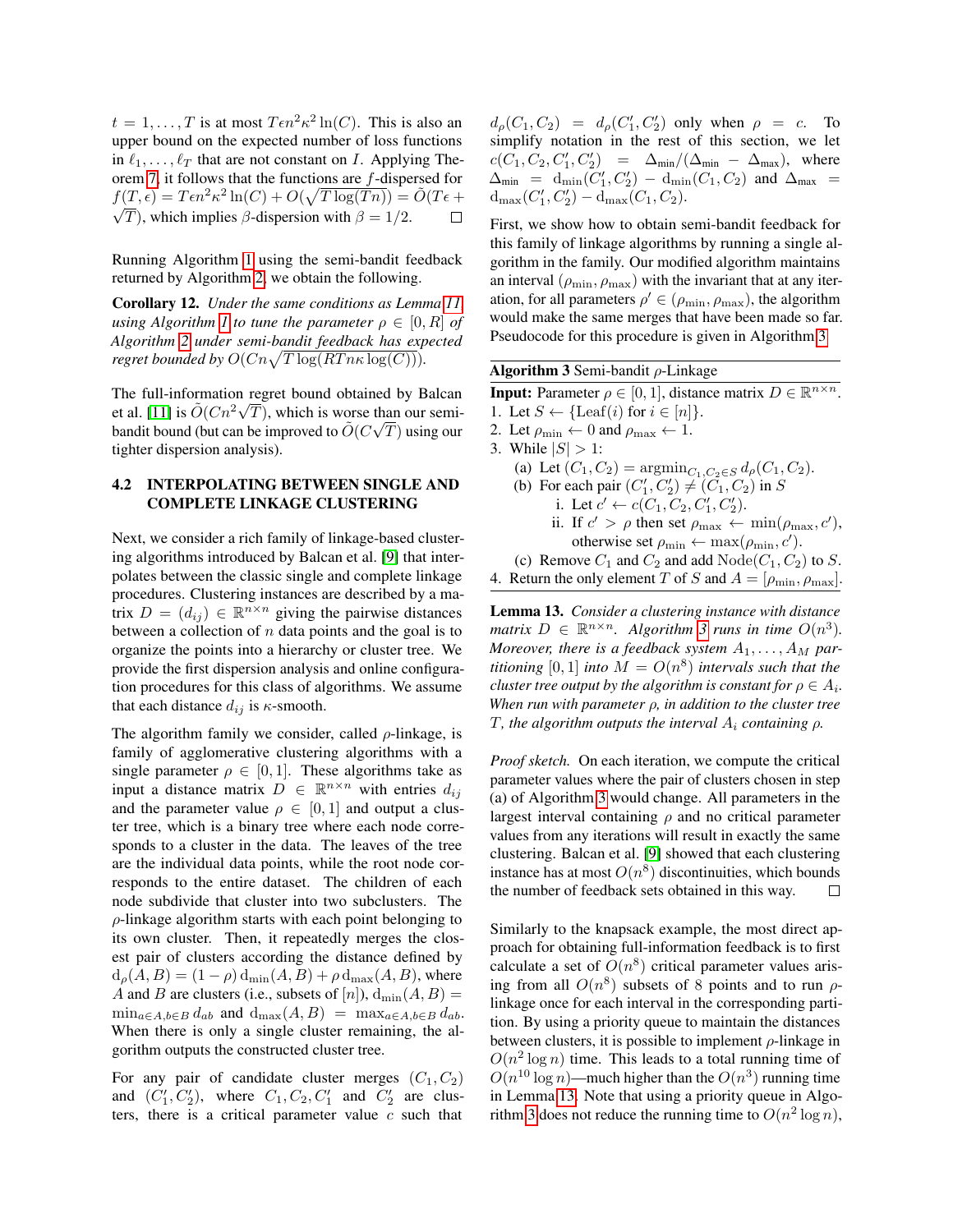since updating the interval  $(\rho_{\min}, \rho_{\max})$  requires a linear pass through all  $O(n^2)$  pairs of clusters, so finding the closest pair faster does not reduce the running time.

Next, we provide a dispersion analysis for selecting the parameter  $\rho$  of Algorithm [3](#page-7-0) when the clustering instances are chosen by a smoothed adversary. In particular, we suppose that on each round the adversary chooses a distance matrix  $D^{(t)}$  where each distance  $d_{ij}^{(t)}$  is  $\kappa$ -smooth and takes values in [0, B]. The quantity  $B/(1/\kappa) = B\kappa$ roughly captures the scale of the perturbations relative to the true distances. Our analysis leads to regret that depends on  $B\kappa$  only logarithmically and give good bounds even for exponentially small perturbations.

Fix any loss function  $g : \mathbb{R}^{n \times n} \times$  CLUSTERTREES  $\rightarrow$ [0, 1], where  $g(D, T)$  measures the cost of cluster tree T for distance matrix D. For example,  $q(D, T)$  could be the k-means cost of the best k-pruning of the tree  $T$  or the distance to a ground-truth target clustering. We study the loss functions given by  $\ell_t(\rho) = g(D^{(t)}, \mathcal{A}(D^{(t)}; \rho))$ , where  $A(D; \rho)$  denotes the output cluster tree of Algorithm [3](#page-7-0) run on distance matrix D with parameter  $ρ$ .

<span id="page-8-0"></span>Lemma 14. *Consider an adversary choosing clustering instances where the* t th *instance has symmetric distance matrix*  $D^{(t)} \in [0, B]^{n \times n}$  *and for all*  $i \leq j$ ,  $d_{ij}^{(t)}$  *is*  $\kappa$ smooth. The losses  $\ell_1, \ell_2, \ldots$  defined above are piecewise constant, f-dispersed for  $f(T, \epsilon) = 32T\epsilon n^8 \kappa^2 M^2 + 1$  $O(\sqrt{T \log(Tn)})$  *and*  $\beta$ -dispersed for  $\beta = 1/2$ .

*Proof sketch.* In the proof of Lemma [13,](#page-7-1) we showed that for each time t, there are  $O(n^8)$  critical parameter values partitioning  $C$  into regions so that the algorithm output is constant on each region. Since the loss  $\ell_t$  only depends on  $\rho$  through the algorithm output,  $\ell_t$  is also piecewise constant with at most  $O(n^8)$  pieces.

Moreover, we argued that every discontinuity of  $\ell_t$  occurs at a critical parameter value of the form  $c = (d_{rr'}^{(t)}$  $d_{ii'}^{(t)})/(d_{jj'}^{(t)}-d_{ii'}^{(t)}+d_{rr'}^{(t)}-d_{ss'}^{(t)})$  where  $i,i',j,j',r,r',s,s'$ are 8 point indices. Similarly to the knapsack example, we show that each critical parameter value is random and has a density function bounded by  $16(\kappa B)^2$ . From this, it follows that for any interval I of radius  $\epsilon$ , summing over all times  $t = 1, \ldots, T$  and all subsets of 8 points, we have that the expected total number of critical values that land in interval *I* is at most  $32T\epsilon(\kappa B)^2$ . This also bounds the expected number of functions  $\ell_1, \ldots, \ell_T$  that are not constant on I. By Theorem [7,](#page-5-2) the functions are f-dispersed for  $f(T, \epsilon) = 32T\epsilon(\kappa B)^2 + \sqrt{T \log(Tn)} =$  $\tilde{O}(T\epsilon + \sqrt{T})$ , also implying  $\frac{1}{2}$ -dispersion.

There are several cases when bounding the density of the critical value  $c$ , depending on whether any of the  $4$ distances correspond to the same entry in the distance matrix D. We give the argument for the case when all 4 distances are distinct entries and therefore independent. The remaining cases are similar and considered in Ap-pendix [C.](#page-17-0) Let  $X = d_{rr'} - d_{ii'}$  and  $Y = d_{jj'} - d_{ss'}$  so that  $c = X/(X+Y)$ . The variables X and Y are independent. Since X and Y are each the sum of  $\kappa$ -smooth random variables, Lemma [25](#page-21-0) implies that they are each have  $\kappa$ bounded densities. Using the fact that  $|X + Y| < 2B$ , applying Lemma [27](#page-21-1) implies that the ratio  $c = X/(X+Y)$ has a  $16(\kappa B)^2$  bounded density, as required.  $\Box$ 

Running Algorithm [1](#page-4-0) using the semi-bandit feedback returned by Algorithm [3,](#page-7-0) we obtain the following:

Corollary 15. *Under the same conditions as Lemma [14,](#page-8-0) using Algorithm [1](#page-4-0) to tune the parameter*  $\rho \in [0,1]$  *of Algorithm [3](#page-7-0) under semi-bandit feedback has expected regret bounded by*  $O(n^4 \sqrt{T \log(T n \kappa B)})$ .

In Appendix [C.2](#page-20-0) we show how to extend these results to apply to the case of also learning a metric in addition to interpolating between single and complete linkage.

## 5 CONCLUSION

In this work, we provide the first online optimization algorithm for piecewise Lipschitz functions under semi-bandit feedback with regret bounds that depend on the dispersion of the loss functions. We also give general tools for verifying dispersion in applications with exponentially tighter bounds than prior work. Finally, we apply our results to two data-driven algorithm design problems. We obtain the first online data-driven algorithm design procedure for a family of linkage-based clustering algorithms, and an online data-driven algorithm design procedure for a greedy family of knapsack algorithms that is more efficient and has better regret bounds than prior work. A cornerstone of our results is that, for many data-driven algorithm design problems, semi-bandit feedback can be obtained as efficiently as bandit-feedback and is sufficient for our algorithms to achieve nearly the same regret bounds as under full-information feedback. Our results largely mitigate the tradeoff between computational efficiency and good regret bounds suffered by prior approaches, making online data-driven algorithm design practical.

Acknowledgements. This work was supported in part by NSF grants CCF-1535967, IIS-1618714, IIS-1901403, CCF-1910321, SES-1919453, DMS1700365, the Defense Advanced Research Projects Agency under cooperative agreement HR0011202000, an AWS Machine Learning Research Award, an Amazon Research Award, a Microsoft Research Faculty Fellowship, a Bloomberg Research Grant, and by the generosity of Eric and Wendy Schmidt by recommendation of the Schmidt Futures program.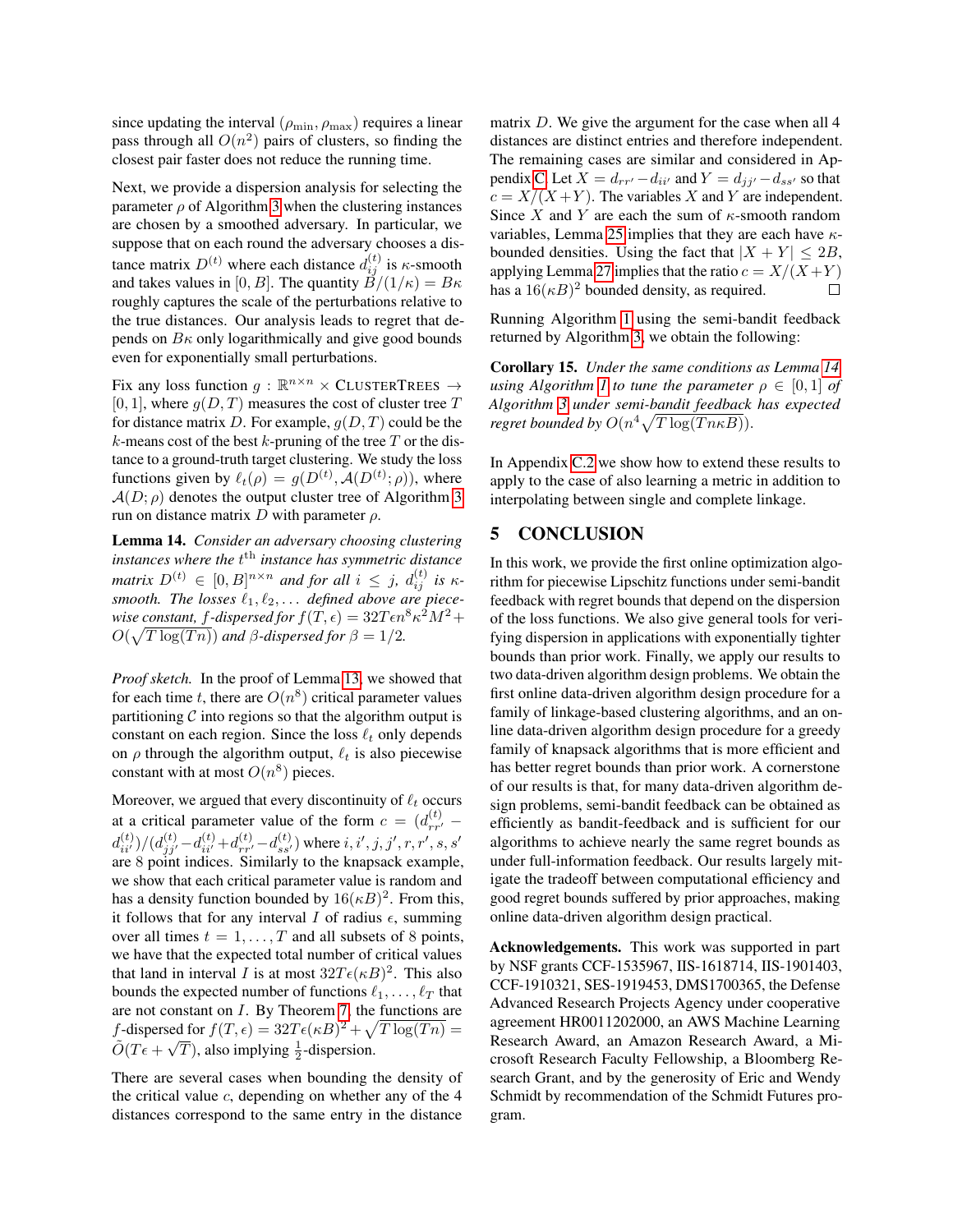#### References

- <span id="page-9-23"></span>[1] Anders Aamand, Piotr Indyk, and Ali Vakilian. (learned) frequency estimation algorithms under zipfian distribution, 2019.
- <span id="page-9-37"></span>[2] Noga Alon, Nicolo Cesa-Bianchi, Claudio Gentile, Shie ` Mannor, Yishay Mansour, and Ohad Shamir. Nonstochastic multi-armed bandits with graph-structured feedback. *SIAM J. Comput.*
- <span id="page-9-36"></span>[3] Jean-Yves Audibert, Sébastien Bubeck, and Gábor Lugosi. Regret in online combinatorial optimization. *Mathematics of Operations Research*, 2014.
- <span id="page-9-39"></span>[4] Peter Auer, Nicolo Cesa-Bianchi, Yoav Freund, and Robert E Schapire. The nonstochastic multiarmed bandit problem. *SIAM journal on computing*, 2002.
- <span id="page-9-11"></span>[5] Pranjal Awasthi, Avrim Blum, and Or Sheffet. Centerbased clustering under perturbation stability. In *Information Processing Letters*, 2012.
- <span id="page-9-8"></span>[6] Pranjal Awasthi, Maria-Florina Balcan, and Konstantin Voevodski. Local algorithms for interactive clustering. In *ICML*, 2014.
- <span id="page-9-13"></span>[7] Maria-Florina Balcan and Yingyu Liang. Clustering under perturbation resilience. In *SIAM Journal on Computing*, 2016.
- <span id="page-9-12"></span>[8] Maria-Florina Balcan, Nika Haghtalab, and Colin White. k-center clustering under perturbation resilience. In *ICALP*, 2016.
- <span id="page-9-7"></span>[9] Maria-Florina Balcan, Vaishnavh Nagarajan, Ellen Vitercik, and Colin White. Learning-theoretic foundations of algorithm configuration for combinatorial partitioning problems. *COLT*, 2017.
- <span id="page-9-15"></span>[10] Maria-Florina Balcan, Travis Dick, Tuomas Sandholm, and Ellen Vitercik. Learning to branch. In *ICML*, 2018.
- <span id="page-9-4"></span>[11] Maria-Florina Balcan, Travis Dick, and Ellen Vitercik. Dispersion for data-driven algorithm design, online learning, and private optimization. In *FOCS*, 2018.
- <span id="page-9-16"></span>[12] Maria-Florina Balcan, Travis Dick, and Colin White. Datadriven clustering via parameterized lloyd's families. In *NeurIPS*, 2018.
- <span id="page-9-17"></span>[13] Maria-Florina Balcan, Tuomas Sandholm, and Ellen Vitercik. A general theory of sample complexity for multi-item profit maximization. In *EC*, 2018.
- <span id="page-9-19"></span>[14] Shai Ben-David, David Pal, and Shai Shalev-Shwartz. Agnostic online learning. In *COLT*, 2009.
- <span id="page-9-30"></span>[15] Yves Caseau, François Laburthe, and Glenn Silverstein. A meta-heuristic factory for vehicle routing problems. In *International Conference on Principles and Practice of Constraint Programming*, 1999.
- <span id="page-9-6"></span>[16] Vincent Cohen-Addad and Varun Kanade. Online Optimization of Smoothed Piecewise Constant Functions. In *AISTATS*, 2017.
- <span id="page-9-29"></span>[17] Jim Demmel, Jack Dongarra, Victor Eijkhout, Erika Fuentes, Antoine Petitet, Rich Vuduc, R Clint Whaley, and Katherine Yelick. Self-adapting linear algebra algorithms and software. *Proceedings of the IEEE*, 2005.
- <span id="page-9-3"></span>[18] Jim Demmel, Jack Dongarra, Victor Eijkhout, Erika Fuentes, Antoine Petitet, Rich Vuduc, R Clint Whaley, and Katherine Yelick. Self-adapting linear algebra algorithms and software. *Proceedings of the IEEE*, 2005.
- <span id="page-9-26"></span>[19] Yihe Dong, Piotr Indyk, Ilya Razenshteyn, and Tal Wagner. Learning space partitions for nearest neighbor search, 2019.
- <span id="page-9-14"></span>[20] Anna Grosswendt and Heiko Roeglin. Improved analysis of complete linkage clustering. In *European Symposium of Algorithms*, 2015.
- <span id="page-9-5"></span>[21] Rishi Gupta and Tim Roughgarden. A PAC approach to application-specific algorithm selection. *SIAM Journal on Computing*, 2017.
- <span id="page-9-34"></span>[22] András György, Tamás Linder, and György Ottucsák. The shortest path problem under partial monitoring. In *COLT*, 2006.
- <span id="page-9-0"></span>[23] Eric Horvitz, Yongshao Ruan, Carla Gomez, Henry Kautz, Bart Selman, and Max Chickering. A bayesian approach to tackling hard computational problems. In *UAI*, 2001.
- <span id="page-9-24"></span>[24] Chen-Yu Hsu, Piotr Indyk, Dina Katabi, and Ali Vakilian. Learning-based frequency estimation algorithms. In *ICLR*, 2018.
- <span id="page-9-25"></span>[25] Piotr Indyk, Ali Vakilian, and Yang Yuan. Learning-based low-rank approximations, 2019.
- <span id="page-9-35"></span>[26] Satyen Kale, Lev Reyzin, and Robert E. Shapire. Nonstochastic bandit slate problems. In *NeurIPS*, 2010.
- <span id="page-9-31"></span>[27] Robert Kleinberg, Kevin Leyton-Brown, and Brendan Lucier. Efficiency through procrastination: Approximately optimal algorithm configuration with runtime guarantees. In *IJCAI*, 2017.
- <span id="page-9-28"></span>[28] Kevin Leyton-Brown, Eugene Nudelman, and Yoav Shoham. Empirical hardness models: Methodology and a case study on combinatorial auctions. *JACM*, 2009.
- <span id="page-9-2"></span>[29] Kevin Leyton-Brown, Eugene Nudelman, and Yoav Shoham. Empirical hardness models: Methodology and a case study on combinatorial auctions. *JACM*, 2009.
- <span id="page-9-18"></span>[30] N. Littlestone. Learning quickly when irrelevant attributes abound: A new linear-threshold algorithm. In *Machine Learning*, 1998.
- <span id="page-9-38"></span>[31] Shie Mannor and Ohad Shamir. From bandits to experts: On the value of side-observations. In *NeurIPS*, 2011.
- <span id="page-9-20"></span>[32] Alexander Rakhlin, Karthik Sridharan, and Ambuj Tewari. Online learning: Stochastic, constrained, and smoothed adversaries. In *NeurIPS*, 2011.
- <span id="page-9-27"></span>[33] John R Rice. The algorithm selection problem. In *Advances in Computers*. Elsevier, 1976.
- <span id="page-9-9"></span>[34] Mehreen Saeed, Onaiza Maqbool, Haroon Atique Babri, Syed Zahoor Hassan, and S. Mansoor Sarwar. Software clustering techniques and the use of combined algorithm. In *European Conference on Software Maintenance and Reengineering*, 2003.
- <span id="page-9-22"></span>[35] S. Shalev-Shwartz and S. Ben-David. *Understanding machine learning: From theory to algorithms*. Cambridge University Press, 2014.
- <span id="page-9-21"></span>[36] Daniel A Spielman and Shang-Hua Teng. Smoothed analysis of algorithms: Why the simplex algorithm usually takes polynomial time. *JACM*, 2004.
- <span id="page-9-40"></span>[37] Gilles Stoltz. *Incomplete information and internal regret in prediction of individual sequences*. PhD thesis, Universite´ Paris Sud-Paris XI, 2005.
- <span id="page-9-33"></span>[38] Gellért Weisz, András György, and Csaba Szepesvári. CapsAndRuns: An improved method for approximately optimal algorithm configuration. In *ICML 2018 AutoML Workshop*, 2018.
- <span id="page-9-32"></span>[39] Gellért Weisz, András György, and Csaba Szepesvári. Leapsandbounds: A method for approximately optimal algorithm configuration. In *ICML*, 2018.
- <span id="page-9-10"></span>[40] James R. White, Saket Navlakha, Niranjan Nagarajan, Mohammad-Reza Ghodsi, Carl Kingsford, and Mihai Pop. Alignment and clustering of phylogenetic markers implications for microbial diversity studies. In *BCM Bioinformatics*, 2010.
- <span id="page-9-1"></span>[41] L. Xu, F. Hutter, H.H. Hoos, and K. Leyton-Brown. SATzilla: portfolio-based algorithm selection for SAT. *JAIR*, 2008.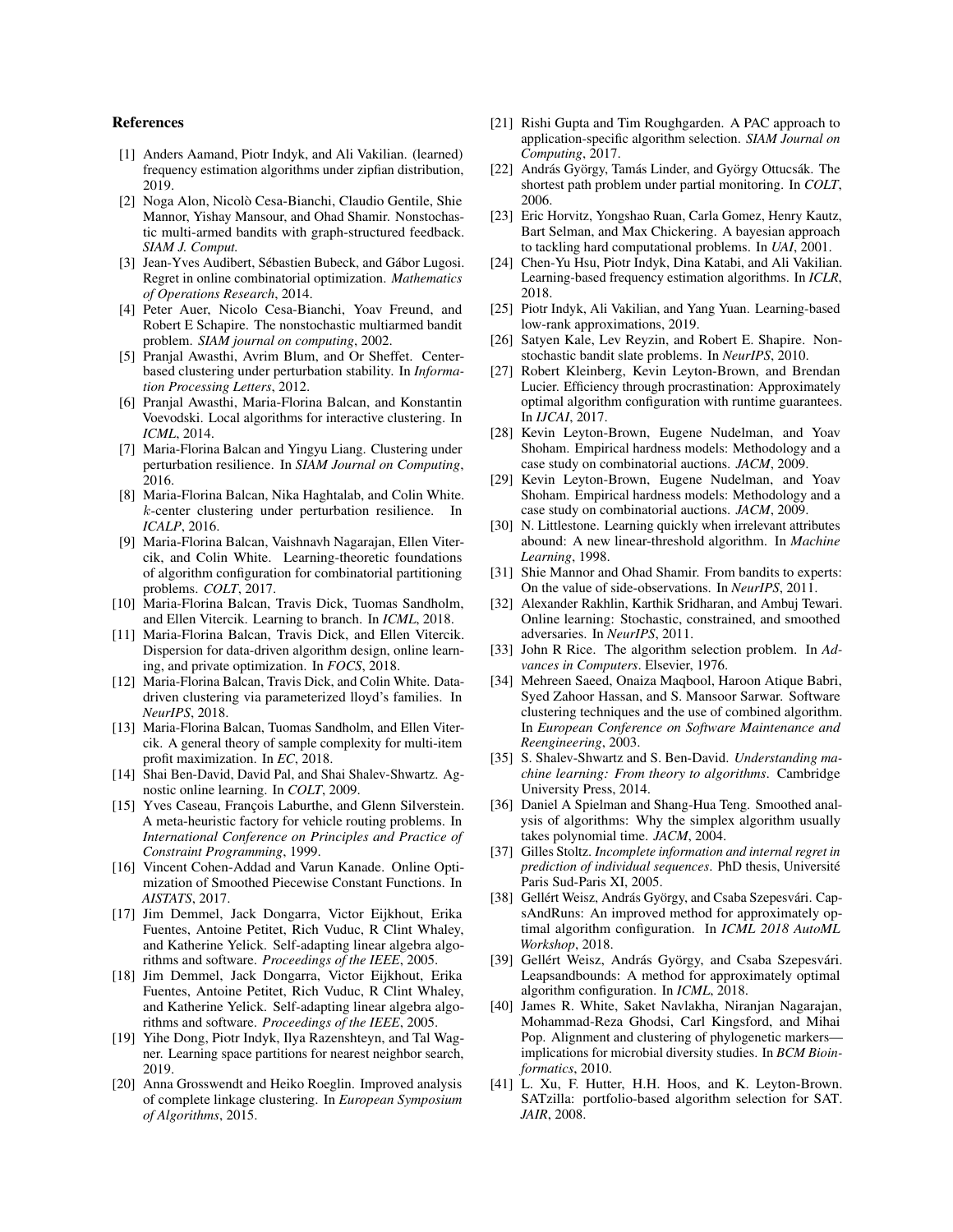## <span id="page-10-0"></span>A APPENDIX FOR ONLINE OPTIMIZATION (Section [2\)](#page-3-0)

Problem Transformations to Obtain  $r_0$ -interior Minimizers. Recall that a sequence of loss functions  $\ell_1, \ell_2, \ldots$  has an  $r_0$ -interior minimizer if with probability 1, for all times T we have that there exists  $\rho^* \in$  $\operatorname{argmin}_{\rho \in \mathcal{C}} \sum_{t=1}^T \ell_t(\rho)$  such that  $B(\rho^*, r_0) \subset \mathcal{C}$ . We can usually modify a sequence of loss functions to obtain an equivalent optimization problem that is guaranteed to have an  $r_0$ -interior minimizer. For example, when the parameter space C is convex (e.g., a cube in  $\mathbb{R}^d$ , which covers most algorithm configuration applications), we can apply the following transformation: define an enlarged parameter space  $C' = \bigcup_{\rho \in C} B(\rho, r_0)$  and a modified sequence of loss functions  $\ell_t^{\gamma}$  :  $\mathcal{C} \to [0, 1]$  given by  $\ell'_t(\rho') = \ell_t(\Pi_{\mathcal{C}}(\rho'))$ , where  $\Pi_{\mathcal{C}}$  denotes the Euclidean projection onto  $C$ . Using the fact that projections onto convex sets are contractions, it follows that the sequence  $\ell'_1, \ell'_2, \ldots$  is also L-Lispchitz and f-dispersed. Moreover, it has an  $r_0$ -interior minimizer and any sequence of parameters  $\rho'_1, \rho'_2, \dots \in C'$  can be converted into  $\rho_1, \rho_2, \dots \in \mathcal{C}$  by taking  $\rho_t = \Pi_{\mathcal{C}}(\rho_t)$ . This guarantees that  $\ell_t(\rho_t) = \ell'_t(\rho'_t)$  for all t. In particular, an algorithm with low regret playing against  $\ell'_1, \ell'_2, \ldots$  can be converted into one that plays against  $\ell_1, \ell_2, \ldots$  with an identical regret bound. The cost of this transformation is that it increases the diameter of the parameter space  $\mathcal C$  by 2r. Our regret bounds have logarithmic dependence on the diameter of C.

**Theorem 5.** Let  $C \subset \mathbb{R}^d$  be contained in a ball of radius R and  $\ell_1, \ell_2, \cdots : C \rightarrow [0, 1]$  *be piecewise* L-Lipschitz *functions that are f-point-dispersed with an r<sub>0</sub>-interior minimizer. Moreover, suppose the learner gets semibandit feedback and, on each round* t*, the feedback system*  $A_1^{(t)}, \ldots, A_M^{(t)}$  has M feedback sets. For any  $r \in (0, r_0]$ , *running Algorithm [1](#page-4-0) with*  $\lambda = \sqrt{d \log(R/r)/(TM)}$ satisfies the following regret bound:  $\mathbb{E}\left[\sum_{t=1}^T \ell_t(\rho_t) - \right]$  $\ell_t(\rho^*)$   $\leq O(\sqrt{dTM \log(R/r)} + f(T,r) + T L r).$ 

*Proof of Theorem [5.](#page-4-1)* For the majority of the proof we consider an arbitrary deterministic sequence of piecewise Lipschitz loss functions  $\ell_1, \ldots, \ell_T$  with an  $r_0$ -interior minimizer. We will only suppose they are  $f$ -point-dispersed in the final steps of the proof.

Following the proof of the Exp3-Set algorithm of Alon et al. [\[2\]](#page-9-37), we will upper and lower bound the quantity  $\mathbb{E}[\log(W_{T+1}/W_1)]$ . Our upper bound will be in terms of the learner's total expected loss, while the lower bound will be in terms of the expected total loss of the optimal parameter in hindsight. Dispersion plays a crucial role in the lower bound, since it allows us to guarantee that a set of parameters with non-trivial volume has nearly optimal total loss. Combining these bounds and then finally taking the expectation of the bound for a sequence of losses  $\ell_1, \ldots, \ell_T$  that are f-dispersed will give the final bound.

*Upper Bound.* Consider the ratio of consecutive normalizing constants  $W_{t+1}/W_t$ . Using the definition of  $w_{t+1}$ and  $p_t$ , we have

$$
\frac{W_{t+1}}{W_t} = \int_C \frac{w_t(\rho)}{W_t} \exp(-\lambda \hat{\ell}_t(\rho)) d\rho
$$

$$
= \int_C p_t(\rho) \exp(-\lambda \hat{\ell}_t(\rho)) d\rho.
$$

Next, using that  $e^{-z} \leq 1 - z + z^2/2$  for all  $z \geq 0$ , we have

$$
\frac{W_{t+1}}{W_t} \le \int_{\mathcal{C}} p_t(\rho) \left( 1 - \lambda \hat{\ell}_t(\rho) + \frac{\lambda^2}{2} \hat{\ell}_t(\rho) \right) d\rho
$$
  
=  $1 - \lambda \int_{\mathcal{C}} p_t(\rho) \hat{\ell}_t(\rho) d\rho + \frac{\lambda^2}{2} \int_{\mathcal{C}} p_t(\rho) \hat{\ell}_t(\rho)^2 d\rho.$ 

Using the fact that  $1 - z \leq \exp(-z)$  for all  $z \geq 0$  and taking the product over  $t = 1, \ldots, T$ , we have  $\frac{W_{T+1}}{W_1} \leq \exp\left(-\lambda \sum_{t=1}^T \int_{\mathcal{C}} p_t(\rho) \hat{\ell}_t(\rho) d\rho + \right)$  $\lambda^2$  $\frac{\lambda^2}{2} \sum_{t=1}^T \int_{\mathcal{C}} p_t(\rho) \hat{\ell}_t(\rho)^2 d\rho$ ). Taking logs, we have

<span id="page-10-1"></span>
$$
\log(\frac{W_{T+1}}{W_1}) \le -\lambda \sum_{t=1}^T \int_C p_t(\rho) \hat{\ell}_t(\rho) d\rho + \frac{\lambda^2}{2} \sum_{t=1}^T \int_C p_t(\rho) \hat{\ell}_t(\rho)^2 d\rho.
$$
 (1)

Next, we will take the expectation of the above bound to simplify the two integrals. Recall that for each time t, we let  $A_1^{(t)}, \ldots, A_M^{(t)}$  be the feedback system and for any  $\rho \in \mathcal{C}$  and let  $A^{(t)}(\rho)$  denote the set  $A_i^{(t)}$  such that  $\rho \in A_i^{(t)}$ . Recall that the importance-weighted losses  $\hat{\ell}_t$ were constructed to ensure that for any time  $t$  and any fixed  $\rho \in \mathcal{C}$ , we have  $\mathbb{E}_t[\hat{\ell}_t(\rho)] = \ell_t(\rho)$ . Therefore,

$$
\mathbb{E}\left[\int_{\mathcal{C}} p_t(\rho)\hat{\ell}_t(\rho) d\rho\right] = \mathbb{E}_{< t}\left[\mathbb{E}_t\left[\int_{\mathcal{C}} p_t(\rho)\hat{\ell}_t(\rho) d\rho\right]\right]
$$

$$
= \mathbb{E}_{< t}\left[\int_{\mathcal{C}} p_t(\rho)\ell_t(\rho) d\rho\right].
$$

The integral in the final expectation is the definition of  $\mathbb{E}_t[\ell_t(\rho_t)],$  which gives  $\mathbb{E}\left[\int_{\mathcal{C}} p_t(\rho) \hat{\ell}_t(\rho) d\rho\right] =$  $\mathbb{E}_{\leq t}[\mathbb{E}_t[\ell_t(\rho_t)]] = \mathbb{E}[\ell_t(\rho_t)].$  Therefore, we have

<span id="page-10-2"></span>
$$
\mathbb{E}\left[\sum_{t=1}^{T} \int_{\mathcal{C}} p_t(\rho) \hat{\ell}_t(\rho) d\rho\right] = \mathbb{E}\left[\sum_{t=1}^{T} \ell_t(\rho_t)\right], \quad (2)
$$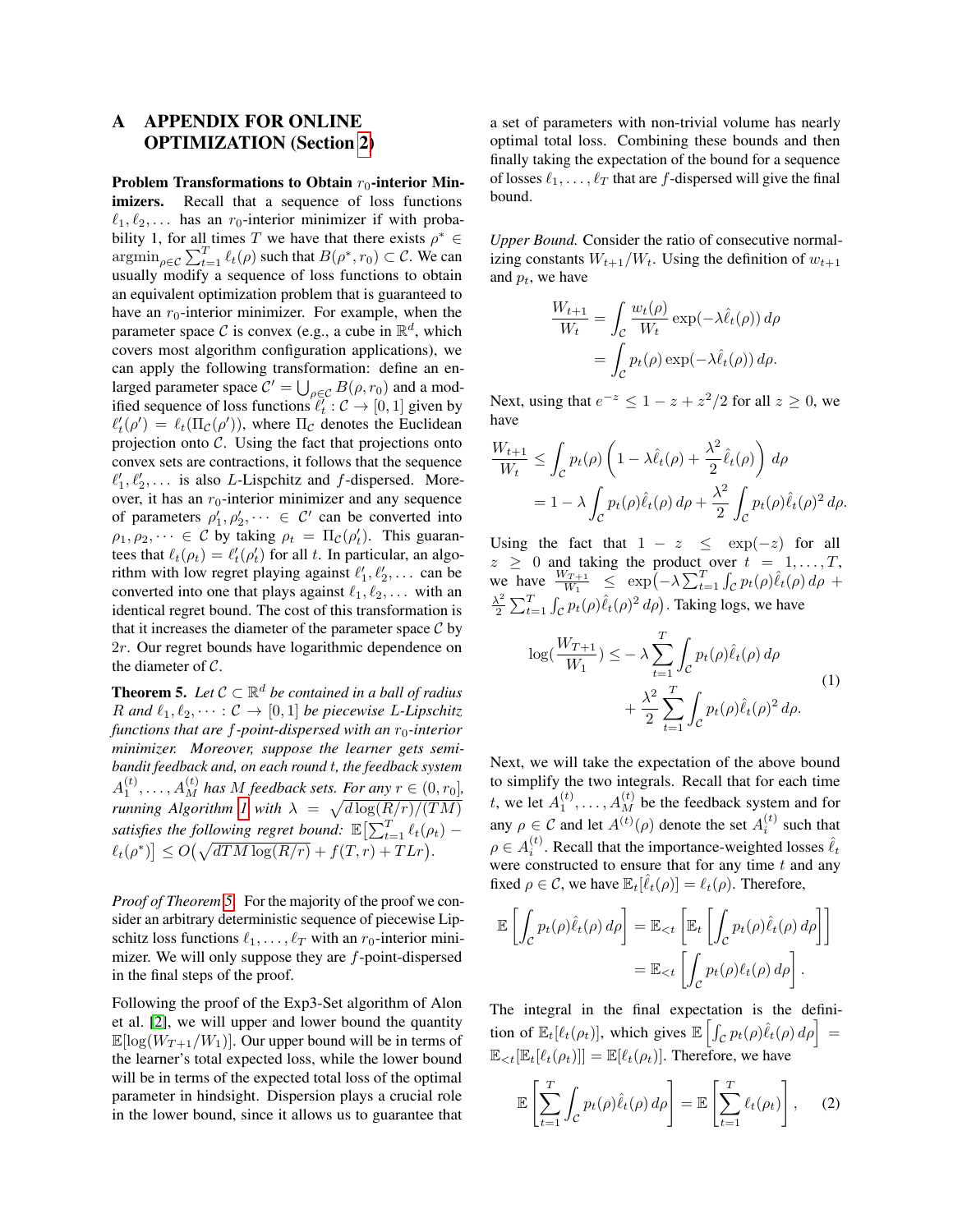which is the total expected loss of the algorithm on the first  $T$  rounds.

Now we turn to simplifying the expectation of the second integral in [\(1\)](#page-10-1). For any  $\rho \in \mathcal{C}$  and any time t, we have

$$
\mathbb{E}_t[\hat{\ell}_t(\rho)^2] = \int_{\mathcal{C}} p_t(\rho') \left( \frac{\mathbb{I}\{\rho \in A^{(t)}(\rho')\}}{p_t(A^{(t)}(\rho'))} \ell_t(\rho) \right)^2 d\rho.
$$

Using the fact that  $\rho \in A^{(t)}(\rho')$  if and only if  $\rho' \in$  $A^{(t)}(\rho)$ , we can upper bound the integral as follows:

$$
\int_{\mathcal{C}} p_t(\rho') \left( \frac{\mathbb{I}\{\rho \in A^{(t)}(\rho')\}}{p_t(A^{(t)}(\rho'))} \ell_t(\rho) \right)^2 d\rho
$$
\n
$$
= \left( \frac{\ell_t(\rho)}{p_t(A^{(t)}(\rho))} \right)^2 \cdot \int_{A^{(t)}(\rho)} p_t(\rho') d\rho
$$
\n
$$
= \frac{\ell_t(\rho)^2}{p_t(A^{(t)}(\rho))}
$$
\n
$$
\leq \frac{1}{p_t(A^{(t)}(\rho))}.
$$

This implies that

$$
\mathbb{E}\left[\int_{\mathcal{C}} p_t(\rho)\hat{\ell}_t(\rho)^2 d\rho\right] = \mathbb{E}_{< t}\left[\mathbb{E}_t\left[\int_{\mathcal{C}} p_t(\rho)\hat{\ell}_t(\rho)^2 d\rho\right]\right] \leq \mathbb{E}\left[\int_{\mathcal{C}} p_t(\rho)\frac{1}{p_t(A^{(t)}(\rho))} d\rho\right]
$$

Finally, we evaluate the integral by writing it as the sum of integrals over the feedback sets  $A_1^{(t)}, \ldots, A_M^{(t)}$ , which is justified since these sets partition  $\tilde{C}$ . In particular, we have

$$
\int_{\mathcal{C}} p_t(\rho) \frac{1}{p_t(A^{(t)}(\rho))} d\rho = \sum_{i=1}^{M} \frac{1}{p_t(A_i^{(t)})} \cdot \int_{A_i^{(t)}} p_t(\rho) d\rho
$$

$$
= M.
$$

Putting it together, we have

<span id="page-11-0"></span>
$$
\mathbb{E}\left[\sum_{t=1}^{T} \int_{\mathcal{C}} p_t(\rho) \hat{\ell}_t(\rho)^2 d\rho\right] \le TM.
$$
 (3)

Taking the expectation of [\(1\)](#page-10-1) and using the calculations given by  $(2)$  and  $(3)$ , we have

$$
\mathbb{E}\left[\log \frac{W_{T+1}}{W_1}\right] \leq -\lambda \mathbb{E}\left[\sum_{t=1}^T \ell_t(\rho_t)\right] + \frac{\lambda^2}{2}TM.
$$

*Lower Bound.* Next, let  $\rho^* \in \operatorname{argmin}_{\rho \in \mathcal{C}} \sum_{t=1}^T \ell_t(\rho)$  be such that  $B(\rho^*, r_0) \subset \mathcal{C}$  and fix any radius  $r \leq r_0$ . Using

the fact that  $W_1 = \int_{\mathcal{C}} 1 d\rho = \text{Vol}(\mathcal{C})$  and the weights  $w_{T+1}(\rho)$  are positive, we have

$$
\frac{W_{T+1}}{W_1} = \frac{1}{\text{Vol}(\mathcal{C})} \int_{\mathcal{C}} w_{T+1}(\rho) d\rho
$$
\n
$$
\geq \frac{1}{\text{Vol}(\mathcal{C})} \int_{B(\rho^*, r)} \exp\left(-\lambda \sum_{t=1}^T \hat{\ell}_t(\rho)\right) d\rho.
$$

Taking the log of this bounds gives  $\log \frac{W_{T+1}}{W_1} \geq$  $\log \frac{1}{\text{Vol}(\mathcal{C})} + \log \left( \int_{B(\rho^*, r)} \exp \left( -\lambda \sum_{t=1}^T \hat{\ell}_t(\rho) \right) d\rho \right).$ At this point it is tempting to apply dispersion to lower bound the term  $\exp(-\lambda \sum_{t} \hat{\ell}_{t}(\rho))$  in terms of  $\exp(-\lambda \sum_{t} \hat{\ell}_{t}(\rho^*))$ . In particular, if at each time t the feedback system  $A_1^{(t)}, \ldots, A_M^{(t)}$  corresponds to the piecewise Lispchitz partitioning of C for the loss function  $\ell_t$ , then the estimated loss function  $\hat{\ell}_t$  has a subset of the discontinuities of  $\ell_t$ . In this case, the estimated losses  $\hat{\ell}_1, \hat{\ell}_2, \ldots$  are also f-dispersed for the same function f as the true losses. However, when the feedback system at around  $t$  does not match the piecewise Lipschitz partition, we would require a separate dispersion analysis for the sequence of estimated losses  $\hat{\ell}_1, \hat{\ell}_2, \ldots$ . The more serious challenge, however, is that the importance weight  $1/p_t(A^{(t)}(\rho_t))$  in the definition of  $\hat{\ell}_t$  causes it to take values in the range  $[0, 1/p_t(A^{(t)}(\rho_t))]$ , which is much larger than the true losses which take values in  $[0, 1]$ . Moreover, the Lipschitz parameter of the estimated loss  $\ell_t$  is  $L' = L/p_t(A^{(t)}(\rho_t))$ . This larger loss range and Lipschitz constant lead to a worse final regret bound. Instead, we defer applying dispersion until after taking expectations so that we can use the dispersion properties of the true losses  $\ell_1, \ell_2, \ldots$  directly.

Towards this end, we first use Jensen's inequality to simplify the above bound. Let  $h : \mathcal{C} \to \mathbb{R}$  be any function and  $S \subset \mathcal{C}$  be any subset of the parameter space. Then, using the fact that log is concave, we can apply Jensen's inequality to obtain the following bound:

$$
\log \left( \int_{S} \exp(h(\rho)) d\rho \right)
$$
  
=  $\log \left( \text{Vol}(S) \int_{S} \frac{1}{\text{Vol}(S)} \exp(h(\rho)) d\rho \right)$   
=  $\log(\text{Vol}(S)) + \log \left( \int_{S} \frac{1}{\text{Vol}(S)} \exp(h(\rho)) d\rho \right)$   
 $\ge \log(\text{Vol}(S)) + \int_{S} \frac{1}{\text{Vol}(S)} \log(\exp(h(\rho))) d\rho$   
=  $\log(\text{Vol}(S)) + \int_{S} \frac{1}{\text{Vol}(S)} h(\rho) d\rho$ ,

Applying this inequality to our lower bound on  $\log \frac{W_{T+1}}{W_1}$  with  $h(\rho) = -\lambda \sum_{t=1}^T \hat{\ell}_t(\rho)$  and  $S =$  $B(\rho^*, r)$  gives  $\log \frac{W_{T+1}}{W_1} \geq \log \frac{\text{Vol}(B(\rho^*, r))}{\text{Vol}(C)}$  –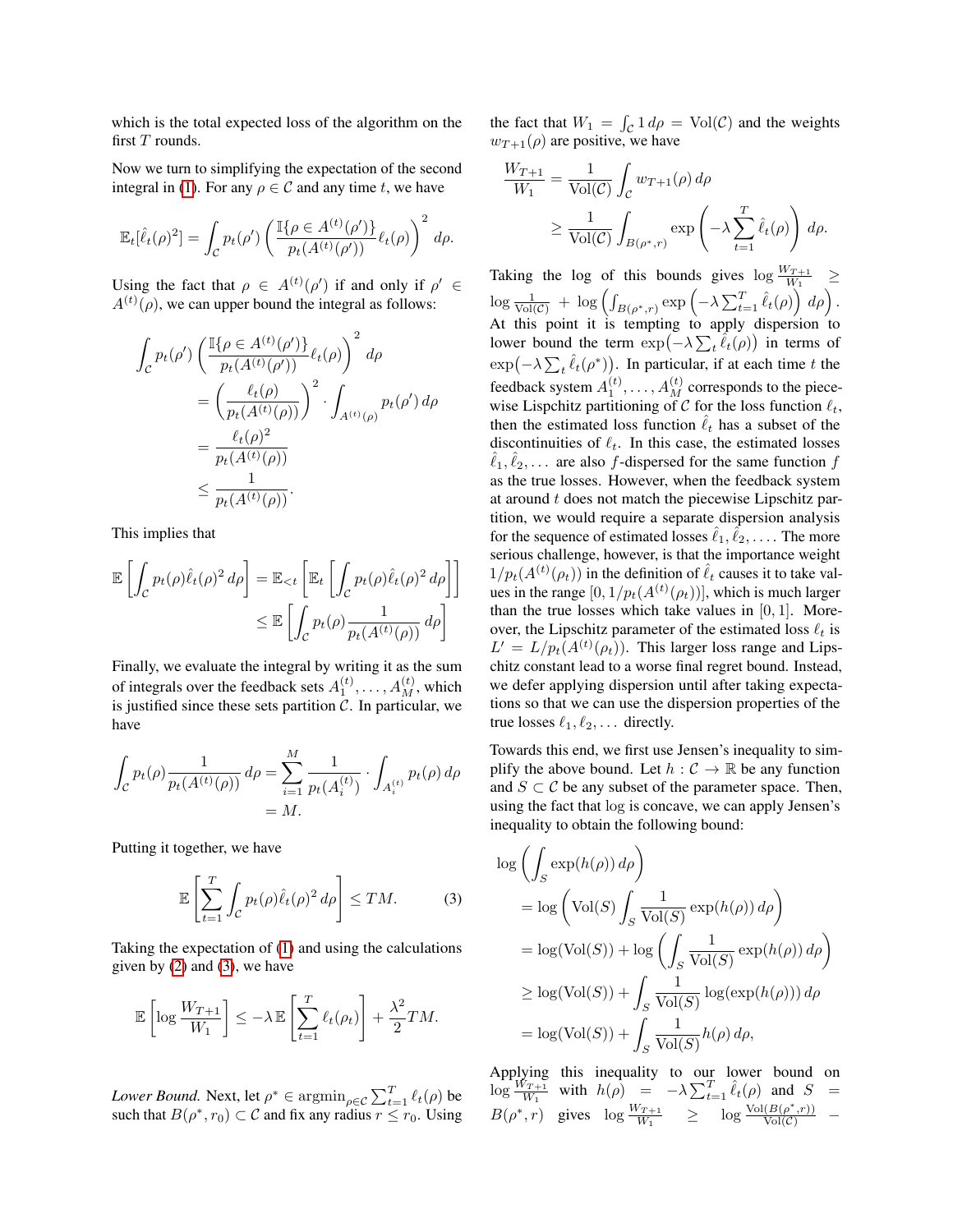$\lambda \int_{B(\rho^*, r)} \frac{1}{\text{Vol}(B(\rho^*, r))} \sum_{t=1}^T \hat{\ell}_t(\rho) d\rho$ . Next, since C is contained in a ball of radius  $R$  and the volume of a ball of radius R in  $\mathbb{R}^d$  is proportional to  $R^d$ , it follows that the volume ratio is at least  $(r/R)^d$ . Taking expectations, we have  $\mathbb{E}\left[\log \frac{W_{T+1}}{W_1}\right] \geq d \log \frac{r}{R}$  –  $\lambda \int_{B(\rho^*, r)} \frac{1}{\text{Vol}(B(\rho^*, r))} \sum_{t=1}^T \ell_t(\rho) d\rho$ , where we used the fact that for any fixed  $\rho \in \mathcal{C}$ , we have  $\mathbb{E}[\hat{\ell}_t(\rho)] =$  $\mathbb{E}_{\leq t}[\mathbb{E}_t[\hat{\ell}_t(\rho)]] = \ell_t(\rho)$ . Finally, we will upper bound the sum of losses  $\sum_{t=1}^{T} \ell_t(\rho)$  for points in the ball  $B(\rho^*, r)$ in terms of the number of non-Lipschitz functions on the worst pair of points within distance  $r$  in  $\mathcal{C}$ . After taking expectations, this quantity will be bounded using f-point-dispersion. For any pair of points  $\rho, \rho' \in \mathcal{C}$ , define  $D_r = \sup_{\rho, \rho' \in \mathcal{C}: ||\rho - \rho'||_2 \le r} |\{1 \le t \le T :$  $|\ell_t(\rho) - \ell_t(\rho')| > L ||\rho - \rho'||_2$  to be the number of functions among  $\ell_1, \ldots, \ell_T$  that violate the L-Lipschitz condition between the worst pair of points  $\rho$  and  $\rho'$  within distance r. Then, for any  $\rho \in B(\rho^*, r)$  we have that

$$
\sum_{t=1}^{T} \ell_t(\rho) \le \sum_{t=1}^{T} \ell_t(\rho) + T L r + D_r,
$$

since at most  $D<sub>r</sub>$  of the losses violate the L-Lipschitz condition between  $\rho$  and  $\rho^*$  and the remaining loss functions can change value by at most 1 between  $\rho$  and  $\rho^*$ . Substituting into our bound gives

$$
\mathbb{E}\left[\log\frac{W_{T+1}}{W_1}\right] \geq d\log\frac{r}{R} - \lambda \sum_{t=1}^T \ell_t(\rho^*) - T L r - D_r.
$$

*Combined bound.* Combining the upper and lower bounds and rearranging, we have

<span id="page-12-1"></span>
$$
\sum_{t=1}^{T} \mathbb{E}[\ell_t(\rho_t)] - \ell_t(\rho^*) \le \frac{\lambda}{2} TM + \frac{d}{\lambda} \log \frac{R}{r} + T L r + D_r.
$$
\n(4)

Finally, now suppose that the functions  $\ell_1, \ldots, \ell_T$  are a random sequence that satisfy  $f$ -point-dispersion. Taking the expectation of both sides of [\(4\)](#page-12-1) with respect to the loss sequence, we have that

$$
\mathbb{E}\left[\sum_{t=1}^{T} \ell_t(\rho_t) - \ell_t(\rho^*)\right] \n\leq \frac{\lambda}{2} TM + \frac{d}{\lambda} \log \frac{R}{r} + T L r + \mathbb{E}[D_r] \n\leq \frac{\lambda}{2} TM + \frac{d}{\lambda} \log \frac{R}{r} + T L r + f(T, r),
$$

where the final inequality follows from the definition of f-segment-disperison. The specific bounds given in the theorem statement follow by substituting the chosen value of  $\lambda$ .  $\Box$ 

### <span id="page-12-0"></span>A.1 OPTIMIZING UTILITIES AND H-BOUNDED LOSSES

We note that the regret bound obtained in Theorem [5](#page-4-1) for Algorithm [1](#page-4-0) can also be used to obtain similar results in two closely related settings. First, if we instead have piecewise Lipschitz utility functions  $u_1, u_2, \dots : C \to [0, 1]$ and our goal is to maximize utility rather than minimize loss, we can transform this into a loss-minimization problem by minimizing the losses given by  $\ell_t(\rho) = 1 - u_t(\rho)$ . This transformation preserves the regret of any algorithm, the feedback system at each round, and the piecewise Lipschitz and dispersion properties of the functions. Similarly, if the losses take values in  $[0, H]$  for some known maximum loss  $H$ , instead of [0, 1], the learner can preprocess the losses to fall in  $[0, 1]$  by dividing them by H. The rescaled functions take values in  $[0, 1]$  and have Lipschitz constant  $L' = L/H$ . Then expected regret of Algorithm [1](#page-4-0) with respect to the unscaled loss functions is  $O(H\sqrt{TMd\log(R/r)} + Hf(T,r) + T Lr).$ 

**Lemma 16.** *Let*  $u_1, u_2, \cdots : C \rightarrow [0, H]$  *be a sequence of utility functions that are each piecewise* L*-Lipschitz and* f*-dispersed. Define a corresponding sequence of losses*  $\ell_1, \ell_2, \cdots : C \to [0, H]$  *given by*  $\ell_t(\rho) = H - u_t(\rho)$ *. The functions*  $\ell_1, \ell_2, \ldots$  *are also piecewise* L-Lispchitz and f*-dispersed.*

*Proof.* First, consider any time t. Since  $u_t : \mathcal{C} \to [0, H]$ is piecewise  $L$  Lipschitz, by definition we know that there is a partition  $C_1, \ldots, C_M$  of C so that for each  $i \in [M]$  and any  $\rho, \rho' \in C_i$ , we have  $|u_t(\rho) - u_t(\rho')| \leq L \cdot ||\rho - \rho'||_2$ . We will argue that the loss function  $\ell_t$  is also piecewise L-lispschitz on the same partition. Fix any  $i \in [M]$  and any pair of points  $\rho, \rho' \in C_i$ . Then we have that

$$
|\ell_t(\rho) - \ell_t(\rho')| = |(H - u_t(\rho)) - (H - u_t(\rho'))|
$$
  
= |u\_t(\rho') - u\_t(\rho)|  

$$
\leq L \cdot ||\rho - \rho'||_2,
$$

where the last inequality follows from the fact that  $u_t$  is L-Lipschitz restricted to  $\mathcal{C}_i$ . It follows that  $\ell_t$  is also piecewise L-Lipschitz and has the same piecewise Lipschitz partition. This holds for all times  $t$ .

Next, we argue that whenever the utility functions  $u_1, u_2, \ldots$  are f-dispersed, so are the loss functions  $\ell_1, \ell_2, \ldots$  For any time horizon T, radius  $\epsilon > 0$ , and parameter  $\rho \in \mathcal{C}$ , define  $D_u(T, \epsilon, \rho) = \left| \{1 \le t \le T :$  $u_t$  is not L-Lipschitz on  $B(\rho, \epsilon)$ } and  $D_\ell(T, \epsilon, \rho)$  =  $\left| \{ 1 \le t \le T : \ell_t \text{ is not } L\text{-Lipschitz on } B(\rho, \epsilon) \} \right|$ . Following an identical argument as in the first part, with probability 1, whenever  $u_t$  is L-Lipschitz on the ball  $B(\rho, \epsilon)$ , so is the function  $\ell_t$ . From this, it follows that  $D_u(T, \epsilon, \rho) = D_\ell(T, \epsilon, \rho)$  for all  $T \in \mathbb{N}, \epsilon > 0$ , and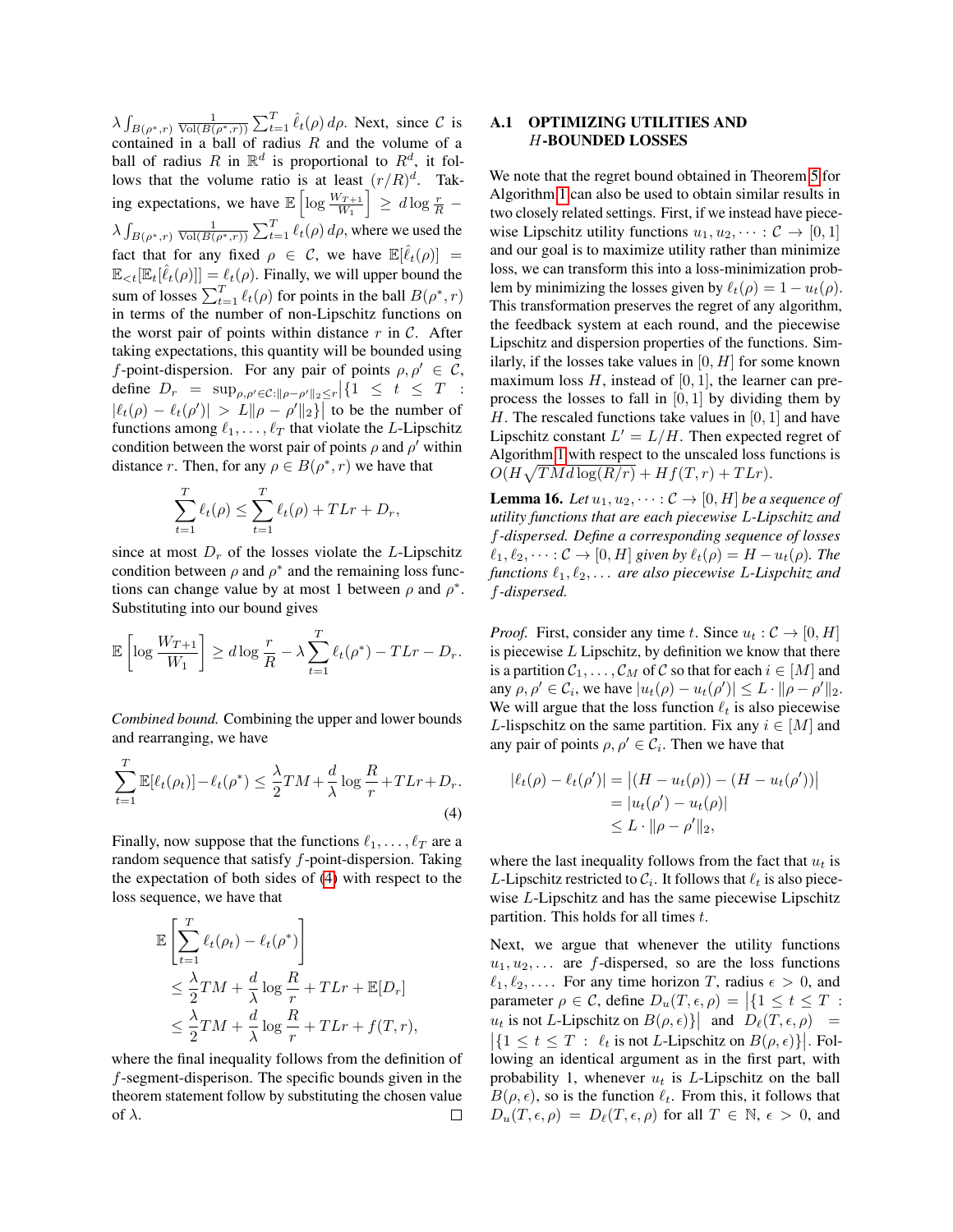$\rho \in \mathcal{C}$ . Finally, since the functions  $u_1, u_2, \ldots$  were fdispersed, we have that for all  $T \in \mathbb{N}$  and all radiuses  $\epsilon > 0$ , we have

$$
\mathbb{E}[\max_{\rho \in \mathcal{C}} D_u(T, \epsilon, \rho)] \le f(T, \epsilon).
$$

It follows that

$$
\mathbb{E}[\max_{\rho \in \mathcal{C}} D_{\ell}(T,\epsilon,\rho)] = \mathbb{E}[\max_{\rho \in \mathcal{C}} D_{u}(T,\epsilon,\rho)] \le f(T,\epsilon),
$$

and the loss functions  $\ell_1, \ell_2, \ldots$  are also f-dispersed.  $\Box$ 

### <span id="page-13-0"></span>A.2 EFFICIENT IMPLEMENTATIONS VIA INTERVAL TREES

In this section we show how to use the modified interval tree data structure of Cohen-Addad and Kanade [\[16\]](#page-9-6) to implement the continuous Exp3-SET algorithm efficiently for one-dimensional problems with piecewise constant loss functions. In particular, the per-round cost of updating the algorithm weights and sampling from them at time t is only  $O(\log(t))$ , while a direct implementation has running time given by  $O(t)$  instead. We also show how to use interval trees to implement the Exp3 algorithm on a set of  $N$  arms with per-round running time that is  $O(\log N)$ , which implies that a discretization-based algorithm in the bandit setting can be efficiently implemented even in high dimensions.

Interval Tree Summary. Cohen-Addad and Kanade [\[16\]](#page-9-6) introduce a modified interval tree data structure used for representing piecewise constant functions mapping  $\mathbb R$  to R. Their data structure represents the function as a balanced tree with one leaf corresponding to each constant interval of the function. It supports two main operations called DRAW and UPDATE:

- The DRAW procedure returns a sample from the density function that is proportional to the represented piecewise constant function f.
- The UPDATE procedure takes an interval  $[a, b)$  and an update  $u$ , and updates the represented piecewise function by multiplying the function values in  $[a, b)$ by  $u$ . That is, if the represented function was originally  $f : \mathbb{R} \to \mathbb{R}$ , after executing UPDATE with interval  $[a, b)$  and update u, the resulting function is

$$
f'(x) = \begin{cases} f(x) & \text{if } x \notin [a, b) \\ u \cdot f(x) & \text{if } x \in [a, b). \end{cases}
$$

Cohen-Addad and Kanade [\[16\]](#page-9-6) show that the operations DRAW and UPDATE can be implemented in  $O(\log P)$ time, where  $P$  is the number of constant pieces in the represented function. The data structure also makes it possible to implement a third procedure INTEGRATE in  $O(\log P)$  time, which takes an interval  $[a, b)$  and returns the integral of the represented represented function on the interval  $[a, b)$ .

Exp3-Set for Piecewise Constant One Dimensional Problems. First, we show how to efficiently implement Algorithm [1](#page-4-0) efficiently for one-dimensional optimization problems with piecewise constant loss functions. We simply use the interval tree datastructure of Cohen-Addad and Kanade [\[16\]](#page-9-6) to represent the weight function at each round. Pseudocode is given in Algorithm [4.](#page-13-2)

Lemma 17. *Consider an online optimization problem with loss functions*  $\ell_1, \ell_2 : [0, 1] \rightarrow [0, 1]$  *that are piecewise constant. Moreover, suppose that on each round*  $t$ *, the loss*  $\ell_t$  *is constant on each of the feedback sets* A (t) i *. For such a problem, Algorithm [4](#page-13-2) is equivalent to Algorithm [1.](#page-4-0) The overhead of sampling and updating the weights on round* t *takes* O(log t) *time.*

*Proof.* On each round we run UPDATE once to update the interval tree. This at most increases the number of constant intervals in the weights by 2, since the only constant intervals that might get split are the two containing the end points of the feedback set  $A_t$ . Therefore, on round t, the weight function is piecewise constant with at most  $O(2t)$  intervals. It follows that the sampling, integration, and update operations all take  $O(\log t)$  time, giving a total per-round cost of  $O(\log t)$ .  $\Box$ 

Algorithm 4 Continuous Exp3-SET for Piecwise Constant One Dimensional Problems

**Parameter:** Step size  $\lambda \in [0, 1]$ 

- 1. Initialize  $W$  to be the interval tree representing  $w(\rho) = \mathbb{I}\{\rho \in [0,1]\}.$
- 2. For  $t = 1, ..., T$ 
	- (a) Let  $\rho_t \leftarrow \text{DRAW}(W)$  and play  $\rho_t$ .
	- (b) Observe feedback interval  $A_t = A^{(t)}(\rho)$  and loss  $\ell_t(\rho_t)$ .
	- (c) Let  $\hat{\ell}_t \leftarrow$  $\frac{\ell_t(\rho_t)}{p_t(A_t)},$  where  $p_t(A_t) \leftarrow$  $\frac{N}{N}\frac{N}{N}\frac{N}{N}\frac{N}{N}\frac{N}{N}}$
	- (d) Call  $\text{UPDATE}(W, A_t, \hat{\ell}_t)$ .

## <span id="page-13-2"></span><span id="page-13-1"></span>B APPENDIX FOR DISPERSION RECIPE (Section [3\)](#page-4-2)

We begin by proving Theorem [6.](#page-5-1) In fact, we prove a more general version, given below:

**Theorem 18.** *Consider real vector*  $\mathbf{a} = (a_1, \ldots, a_k)^T$  $(k \leq d+1, |a_i| \leq R)$ 

$$
\phi(x) = \alpha_d x^d + \alpha_{d-1} x^{d-1} + \dots + \alpha_0
$$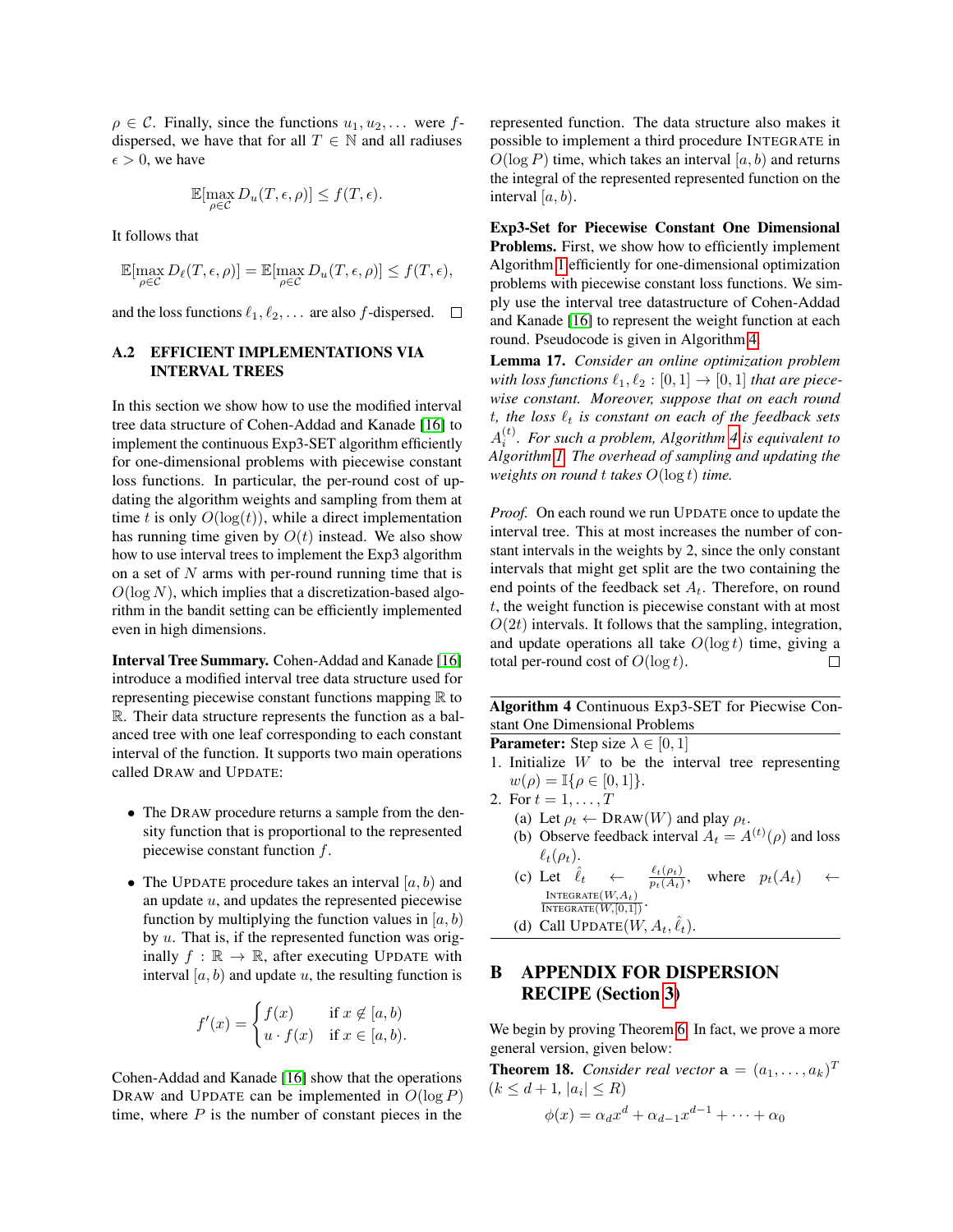where the coefficient vector  $(\alpha_{d-1}, \ldots, \alpha_0)^T$  is  $f(\mathbf{a})$  for some affine transformation  $f: \mathbb{R}^k \to \mathbb{R}^{d+1}$  which has the *property that for any real number* r*, there is some input to* f for which r is not a root of  $\phi(x)$ . Then there is an *absolute constant* K *depending only on* d*,* R*, and* f *such that if the vector* a *is chosen randomly from a distribution of density bounded by*  $\kappa$ *, and there is some interval*  $I \subseteq \mathbb{R}$ *of length* ≤ ε *such that*

$$
\Pr(\phi \text{ has a root in } I) \geq p,
$$

*then we have that*

$$
\kappa \varepsilon / p \geq K.
$$

*Proof.* We consider the polynomial

$$
\phi(x) = \alpha_d x^d + \alpha_{d-1} x^{d-1} + \dots + \alpha_1 x^1 + \alpha_0,
$$

where, in particular

<span id="page-14-0"></span>
$$
|\alpha_i| \le R_f := |f|_{\infty} R \tag{5}
$$

for all *i*, where  $|f|_{\infty}$  denotes the  $\ell^{\infty}$  operator norm of f.

Moreover, as the coefficient vector  $(\alpha_d, \dots, \alpha_0)$  belongs to the *f*-image of the cube  $[-R, R]^k$ , the set  $S_A$  of possible coefficient vectors has volume

$$
V_A := \sqrt{\det A^T A} (2R)^k,
$$

where here A denotes the linear part of A.

For a root  $\varrho$  of  $\phi$ , we can factor  $\phi(x)$  as  $\phi(x) = (x - \varrho)\psi(x)$  where we define  $\psi(x) =$  $(\beta_{d-1}x^{d-1} + \beta_{d-2}x^{d-2} + \cdots + \beta_1x^1 + \beta_0)$  and

<span id="page-14-1"></span>
$$
\alpha_j = \beta_{j-1} - \varrho \cdot \beta_j \quad \text{for each} \quad 1 \le j \le d,\tag{6}
$$

and  $\alpha_0 = \varrho \cdot \beta_0$ . In particular, the vector  $(\alpha_d, \alpha_{d-1}, \ldots, \alpha_0)^T$  is the product  $B^{\varrho} \cdot \mathbf{b}$  where **b** is the vector  $(\beta_{d-1}, \beta_{d-2}, \dots, \beta_0)^T$  and  $B^{\varrho}$  is the  $(d+1) \times d$ matrix

$$
B_{ij}^{\varrho} = \begin{cases} 1 & j = i \\ -\varrho & j = i + 1 \\ 0 & otherwise. \end{cases}
$$

In particular, allowing arbitrary  $\beta_{d-1}, \ldots, \beta_0 \in \mathbb{R}$ , the product  $B^{\varrho} \cdot b$  defines a d-dimensional subspace  $H_{B,\varrho}$  of  $\mathbb{R}^{d+1}$ ; this is precisely the subspace of coefficient vectors  $(\alpha_d, \ldots, \alpha_0)$  for which  $\rho$  is a root of  $\phi$ . By assumption, the image of f is an affine subspace of dimension  $k \leq d$ in  $\mathbb{R}^{d+1}$  which is not a subset of  $H_{B,\rho}$ , as a consequence, their intersection is (empty or) a hyperplane  $H_{C,\rho}$  of dimension  $d' < k$ , and the d'-dimensional volume  $V_S$  of  $S_{A,\varrho} := S_A \cap H_{C,\varrho}$  satisfies

<span id="page-14-3"></span>
$$
V_S \le 2^{d'} \sqrt{2}^{k-d'} (2R_f)^d \le 2^{d+1} R_f^d \tag{7}
$$

simply because this is the maximum  $d'$ -dimensional volume of the intersection of a  $d'$ -hyperplane with a  $k$ -cube of volume  $(2R_f)^k$  (see Ball, "Volumes of sections of cubes and related problems", 1989). Note that we are using here the bound [\(5\)](#page-14-0) on the  $\alpha_i$ 's to bound the volume of the cube of possible coefficient vectors.

Now we need to bound the change that can occur by allowing small changes in the root  $\rho$ . Observe that by Cauchy's bound on the roots of a polynomial, any root  $\rho$ of  $\phi$  satisfies  $|\varrho| \leq 1 + R_f \leq 2R_f$  for  $R_f \geq 1$ .

Now from [\(6\)](#page-14-1) we have that

$$
|\beta_{j-1}| \le R_f + |\varrho||\beta_j|,
$$

so that induction gives that

<span id="page-14-2"></span>
$$
|\beta_{d-j}| \le \frac{2R_f^j - R_f^{j-1} - R_f}{R_f - 1} \le 2R_f^d \tag{8}
$$

for all  $j$ .

In particular, if  $|\varrho' - \varrho| \leq \varepsilon$ , then any point in  $H_{B,\varrho}$ is at distance at most  $\varepsilon \cdot 2R_f^d$  from  $H_{B,e'}$  by [\(6\)](#page-14-1) and [\(8\)](#page-14-2), and likewise any point in  $S_{A,\rho}$  is at distance at most  $\varepsilon \cdot 2R_f^d$  from  $S_{A,\varrho'}$ , implying (recall  $V_S$  from [\(7\)](#page-14-3)) that the k-dimensional volume of  $\bigcup_{\varrho' \in I} S_{A,\varrho'}$  is at most  $(2\varepsilon) \cdot V_S$ if the interval I has width at most  $\varepsilon$ .

In particular, if, with probability p, the polynomial  $\phi$  has a root in the interval I (which has width  $\varepsilon$ ), then

$$
p \leq \kappa_A \cdot 2\varepsilon V_S/V_A,
$$

where  $\kappa_A = \kappa / \sqrt{\det(A^T A)}$  is the bound on the kdimensional density of joint distribution of the  $\alpha_i$ 's inherited from the density bound on the distribution of a.

$$
\Box
$$

**Theorem 7.** Let  $\ell_1, \ell_2, \cdots$  :  $\mathbb{R} \rightarrow \mathbb{R}$  be inde*pendent piecewise* L*-Lipschitz functions, each having at most* K *discontinuities.* Let  $D(T, \epsilon, \rho)$  =  $\left| \{ 1 \le t \le T \mid \ell_t \text{ is not } L\text{-Lipschitz on } [\rho - \epsilon, \rho + \epsilon] \} \right|$ *be the number of functions in*  $\ell_1, \ldots, \ell_T$  *that are not L*-Lipschitz on the ball  $[\rho - \epsilon, \rho + \epsilon]$ *. Then we have*  $\mathbb{E}[\max_{\rho \in \mathbb{R}} D(T, \epsilon, \rho)] \leq \max_{\rho \in \mathbb{R}} \mathbb{E}[D(T, \epsilon, \rho)] +$  $O(\sqrt{T \log(TK)})$ .

*Proof.* For simplicity, we assume that every function has exactly K discontinuities. For each function  $\ell_t$ , let  $\alpha^{(t)} \in \mathbb{R}^K$  denote the vector whose entries are the discontinuity locations of  $\ell_t$ . That is,  $\ell_t$  has discontinuities at  $\alpha_1^{(t)}, \dots, \alpha_K^{(t)}$ , but is otherwise L-Lispchitz. Since the functions  $\ell_1, \ell_2, \ldots$  are independent, the vectors  $\alpha^{(1)}, \alpha^{(2)}, \ldots$  are also independent.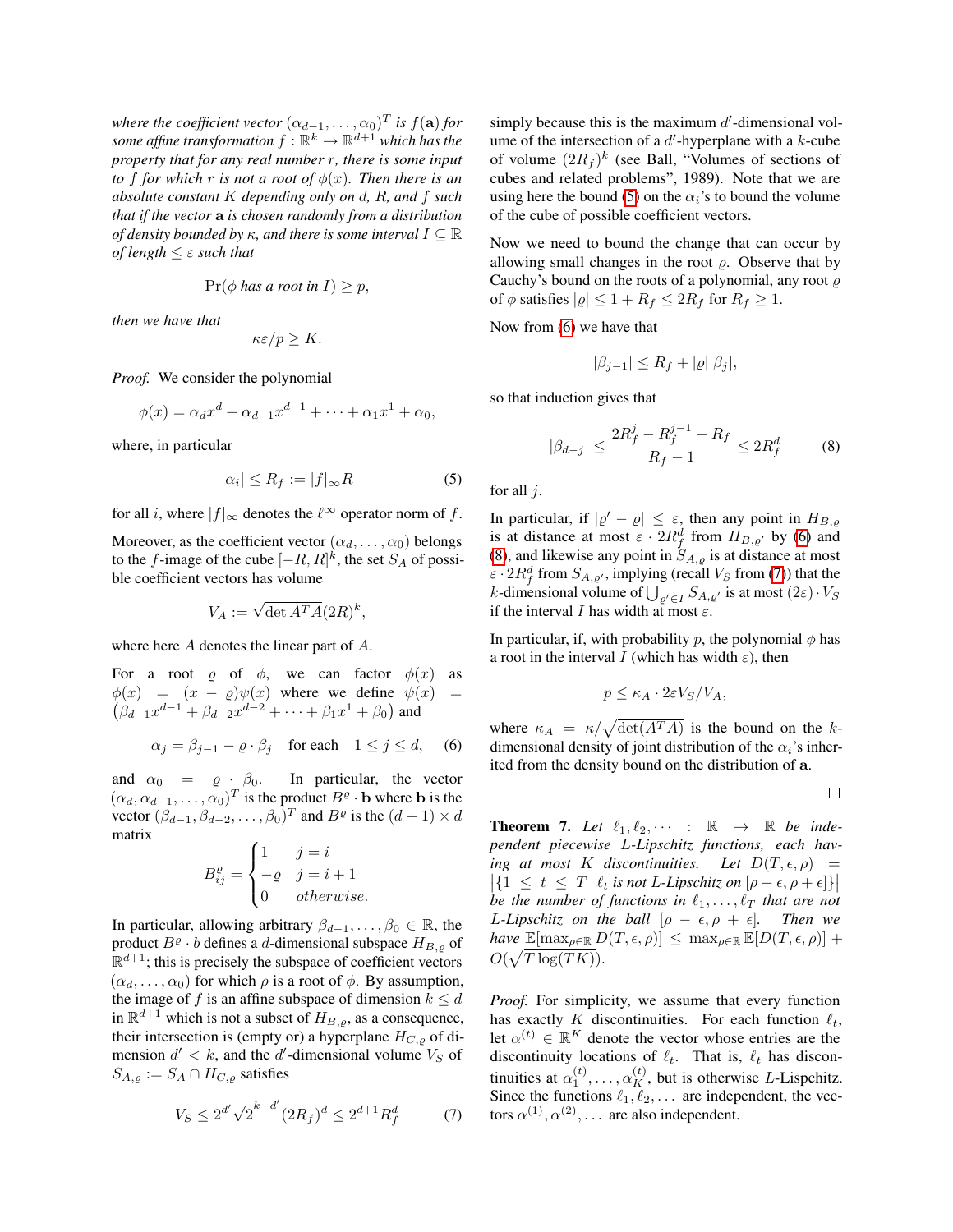For any interval  $I \subset \mathbb{R}$ , define the function  $f_I : \mathbb{R}^K \to$  $\{0, 1\}$  by

$$
f_I(\alpha) = \begin{cases} 1 & \text{if for some } i \in [K] \text{ we have } \alpha_i \in I \\ 0 & \text{otherwise,} \end{cases}
$$

where  $\alpha = (\alpha_1, \ldots, \alpha_K) \in \mathbb{R}^K$ . The sum  $\sum_{t=1}^{T} f_I(\alpha_{cm}^{(t)})$  counts the number of vectors  $\alpha^{(1)}, \ldots, \alpha^{(T)}$  that have a component in the interval I or, equivalently, the number of functions  $\ell_1, \ldots, \ell_T$ that are not  $L$ -Lipschitz on  $I$ . We will apply VCdimension uniform convergence arguments to the class  $\mathcal{F} = \{f_I : \mathbb{R}^K \to \{0,1\} | I \subset \mathbb{R} \text{ is an interval}\}.$  In particular, we will show that for an independent set of vectors  $\alpha^{(1)}, \ldots, \alpha^{(T)}$ , with high probability we have that  $\frac{1}{T} \sum_{t=1}^T f_I(\alpha^{(t)})$  is close to  $\mathbb{E}\big[\frac{1}{T} \sum_{t=1}^T f_I(\alpha^{(t)})\big]$  for all intervals I. This uniform convergence argument will lead to the desired bounds.

We begin by bounding the VC-dimension of  $\mathcal F$  by  $O(\log K)$ . The key observation is the following connection between  $F$  and the class of indicator functions for intervals: let  $S = \{x^{(1)}, \ldots, x^{(n)}\} \subset \mathbb{R}^K$ be any collection of *n* vectors in  $\mathbb{R}^K$  and let  $P =$  ${x_1^{(1)}, \ldots, x_K^{(1)}, \ldots, x_1^{(n)}, \ldots, x_K^{(n)}} \subset \mathbb{R}$  denote the set containing the union of their combined  $nK$  component values. Now consider any pair of intervals  $I$  and  $I'$ . If the indicator functions for  $I$  and  $I'$  agree on all the points in  $P$  (i.e., the intervals contain exactly the same subset of P), then we must have that  $f_I$  and  $f_{I'}$  agree on every vector in  $S$ . This is because if  $I$  and  $I'$  contain exactly the same subset of P, then for each vector  $x^{(i)}$ , both intervals contain the same subset of its component values. In particular, either they both contain none of the components, or they both contain at least one. In either case, we have that  $f_I(x^{(i)}) = f_{I'}(x^{(i)})$ . This shows that the number of distinct ways that functions from the class  $\mathcal F$  can label the set of vectors  $S$  is at most the number of ways that indicator functions for intervals can label the set of points P.

Now suppose that the VC-dimension of  $\mathcal F$  is  $V$ . Then there exists a set  $S \subset \mathbb{R}^K$  of vectors of size V that is shattered by F. Let  $P \subset \mathbb{R}$  be the set containing the union of their combined  $VK$  components (as above). From Sauer's Lemma together with the fact that the VCdimension of intervals is 2, we are guaranteed that indicator functions for intervals can label the set  $P$  of points in at most  $(eVK)^2$  distinct ways. By the above reasoning, it follows that  $F$  can label the set  $S$  of vectors in at most  $(eVK)^2$  distinct ways. On the other hand, since  $\mathcal F$  shatters S, we know that it can label S in all  $2^V$  possible ways, and it follows that  $2^V \le (eV)^2$ . Taking logs on both sides and rearranging, we have  $V \le \frac{2}{\ln 2} \ln(V) + \frac{2 \ln(eK)}{\ln 2}$ . Using the fact that for any  $a \ge 1$  and  $b \ge 0$ , the inequality

 $y \le a \ln(y) + b$  implies that  $y \le 4a \ln(2a) + 2b$ , we further have that  $V \n\t\leq \frac{8 \ln(4/\ln 2)}{\ln 2} + \frac{4 \ln(eK)}{\ln 2} = O(\log K)$ , as required.

Applying VC-dimension uniform convergence arguments for the class F, for any failure probability  $\delta > 0$ , if  $x^{(1)}, \ldots, x^{(T)} \in \mathbb{R}^K$  are independent random vectors (but not necessarily identically distributed), then following holds with probability at least  $1 - \delta$  simultaneously for all  $f_I \in \mathcal{F}$ :

$$
\left| \frac{1}{T} \sum_{t=1}^{T} \ell_I(x^{(t)}) - \mathbb{E} \left[ \frac{1}{T} \sum_{t=1}^{T} \ell_I(x^{(t)}) \right] \right|
$$
  
\n
$$
\leq O\left(\sqrt{\frac{\text{VCDim}(\mathcal{F}) + \log(1/\delta)}{T}}\right) = O\left(\sqrt{\frac{\log(K/\delta)}{T}}\right).
$$

In particular, for any point  $\rho$  and any radius  $\epsilon$ , we have that  $D(T, \epsilon, \rho) = \sum_{t=1}^{T} f_I(\alpha^{(t)}),$  where  $I = [\rho - \epsilon, \rho + \epsilon].$ Therefore, uniform convergence for  $\mathcal F$  implies that for all  $T \in \mathbb{N}$  and all  $\epsilon > 0$ , and any failure probability  $\delta > 0$ , we have that with probability at least  $1 - \delta$  the following holds for all  $\rho \in \mathbb{R}$ :

$$
\left|\frac{1}{T}D(T,\epsilon,\rho)-\mathbb{E}\left[\frac{1}{T}D(T,\epsilon,\rho)\right]\right|\leq O\bigg(\sqrt{\frac{\log(K/\delta)}{T}}\bigg).
$$

Multiplying both sides by  $T$  and rearranging gives

$$
D(T,\epsilon,\rho) \leq \mathbb{E}[D(T,\epsilon,\rho)] + O(\sqrt{T \log(K/\delta)}).
$$

Taking the maximum of both sides over  $\rho \in \mathbb{R}$ , we have

$$
\max_{\rho \in \mathbb{R}} D(T, \epsilon, \rho) \le \max_{\rho \in \mathbb{R}} \mathbb{E}[D(T, \epsilon, \rho)] + O(\sqrt{T \log(K/\delta)}).
$$

This is a high probability bound on the maximum number of non-Lipschitz functions among  $\ell_1, \ldots, \ell_T$  for any interval of radius  $\epsilon$ . All that remains is to convert this into a bound in expectation. Let  $\delta = 1/\sqrt{T}$  and let G denote the high-probability uniform convergence event above. Then we have

$$
\mathbb{E}[\max_{\rho \in \mathbb{R}} D(T, \epsilon, \rho)]
$$
\n
$$
= \mathbb{E}[\max_{\rho \in \mathbb{R}} D(T, \epsilon, \rho) | G] Pr(G)
$$
\n
$$
+ \mathbb{E}[\max_{\rho \in \mathbb{R}} D(T, \epsilon, \rho) | \overline{G}] Pr(\overline{G})
$$
\n
$$
\leq \max_{\rho \in \mathbb{R}} \mathbb{E}[D(T, \epsilon, \rho)] + O(\sqrt{T \log(TK)}) + \sqrt{T}
$$
\n
$$
= \max_{\rho \in \mathbb{R}} \mathbb{E}[D(T, \epsilon, \rho)] + O(\sqrt{T \log(TK)}),
$$

where the last inequality uses the facts that  $Pr(\underline{G}) \leq 1$ and  $\mathbb{E}[\max_{\rho \in \mathbb{R}} D(T,\epsilon,\rho) \, | \, \overline{G}] \Pr(\overline{G}) \leq T \delta = \sqrt{T}.$  This argument holds for all T and  $\epsilon$ , proving the claim.  $\Box$ 

<span id="page-15-0"></span>Next, we prove a weaker bound that follows from the analysis techniques of Balcan et al. [\[11\]](#page-9-4).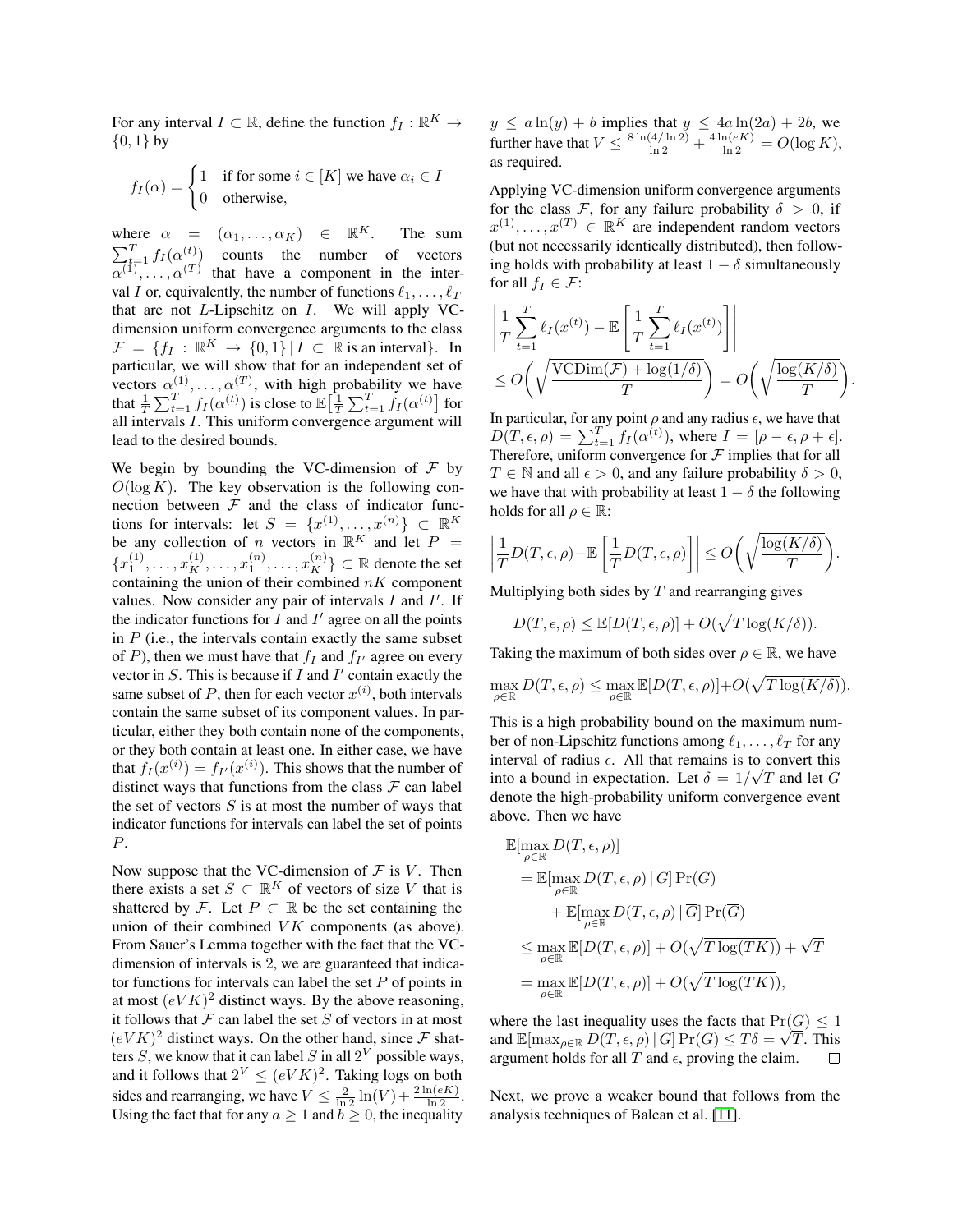**Lemma 19.** Let  $\ell_1, \ell_2, \cdots : \mathbb{R} \to \mathbb{R}$  be independent *piecewise* L*-Lipschitz functions, each having at most*  $K$  *discontinuities.* Let  $D(T, \epsilon, \rho) = |\{1 \leq t \leq \epsilon\}|$  $T \mid \ell_t$  is not *L*-Lipschitz on  $[\rho - \epsilon, \rho + \epsilon]$ } be the (ran*dom)* number of functions in  $\ell_1, \ldots, \ell_T$  that are not *L*-Lipschitz on the ball  $[\rho - \epsilon, \rho + \epsilon]$ *. Moreover, let*  $\tilde{D}(T,\epsilon,\rho) = \left| \{ (t,i) \in [T] \times [K] \mid \alpha_i^{(t)} \in [\rho-\epsilon,\rho+\epsilon] \} \right|,$ where  $\alpha^{(t)} \in \mathbb{R}^K$  is the vector of discontinuities of the loss  $\ell_t$ . That is,  $\tilde{D}(T, \epsilon, \rho)$  *is the number of discontinuities of the functions*  $\ell_1, \ldots, \ell_T$  *in the ball*  $[\rho - \epsilon, \rho + \epsilon]$ *. Then we have*

$$
\mathbb{E}[\max_{\rho \in \mathbb{R}} D(T,\epsilon,\rho)] \leq \max_{\rho \in \mathbb{R}} \mathbb{E}[\tilde{D}(T,\epsilon,\rho)] + K\sqrt{T \log(TK)}.
$$

Note that, using the notation of Lemma [19,](#page-15-0) we always have  $D(T, \epsilon, \rho) \leq D(T, \epsilon, \rho) \leq K D(T, \epsilon, \rho)$ . It follows that Lemma [19](#page-15-0) is looser than Theorem [7](#page-5-2) in two ways: first, the error term is a factor  $K$  larger. Second, the upper bound of Lemma [19](#page-15-0) multiply-counts functions that have repeated discontinuities in the same ball, while our sharper bound does not.

*Proof.* For simplicity, we assume that every function  $\ell_t$ has exactly K discontinuities. The proof techniques can be generalized to the case where each functions has at most  $K$  discontinuities.

For each time t, let  $\alpha^{(t)} \in \mathbb{R}^K$  be the vector of discontinuities of  $\ell_t$ . That is,  $\ell_t$  has discontinuities at the points  $\alpha_1^{(t)}, \ldots, \alpha_K^{(t)}$  and is otherwise L-Lipschitz. The key challenge is that the discontinuity locations  $\alpha_1^{(t)}, \dots, \alpha_K^{(t)}$  are not independent.

Fix any discontinuity index  $i \in [K]$  and define  $\tilde{D}_i(T, \epsilon, \rho) = |\{1 \le t \le T | \alpha_i^{(t)} \in [\rho - \epsilon, \rho + \epsilon]\}|.$ That is,  $\tilde{D}_i(T, \epsilon, \rho)$  counts the number of times t for which the *i*<sup>th</sup> discontinuity  $\alpha_i^{(t)}$  of  $\ell_t$  lands in the interval of radius  $\epsilon$  centered on  $\rho$ . Then we have that  $\tilde{D}(T, \epsilon, \rho) = \sum_i \tilde{D}_i(T, \epsilon, \rho)$  counts the total number of discontinuities that belong to the interval of radius  $\epsilon$  centered on  $\rho$ . Since the function  $\ell_t$  is not L-Lipschitz on an interval I only when I contains some discontinuity for  $\ell_t$ , we have

$$
D(T,\epsilon,\rho) \leq \sum_{i=1}^{K} \tilde{D}_i(T,\epsilon,\rho) = \tilde{D}(T,\epsilon,\rho).
$$

Next we will apply uniform convergence arguments to obtain high probability bounds on each  $\tilde{D}_i(T, \epsilon, \rho)$  in terms of their expectations. Fix a discontinuity index  $i \in [K]$ . The set of discontinuity locations  $\alpha_i^{(1)}, \dots, \alpha_i^{(T)}$  are independent and, since intervals have VC-dimension 2, applying standard uniform convergence guarantees implies that

for any  $\delta > 0$ , with probability at least  $1 - \delta$  the following holds for all  $\rho$ :

$$
\tilde{D}_i(T,\epsilon,\rho) \leq \mathbb{E}[\tilde{D}_i(T,\epsilon,\rho)] + O(\sqrt{T \log(1/\delta)}).
$$

Setting the failure probability to be  $1/(K)$ √  $T$ ), taking the union bound over all  $K$  discontinuities, and summing the resulting bounds, the following holds with probability at √ least  $1 - 1/\sqrt{T}$  for all  $\rho$ :

$$
\tilde{D}(T,\epsilon,\rho) = \sum_{i=1}^{K} \tilde{D}_i(T,\epsilon,\rho)
$$
\n
$$
\leq \mathbb{E}\left[\sum_{i=1}^{K} \tilde{D}_i(T,\epsilon,\rho)\right] + K \cdot O(\sqrt{T \log(KT)})
$$
\n
$$
= \mathbb{E}[\tilde{D}(T,\epsilon,\rho)] + O(K\sqrt{T \log(KT)}).
$$

Using the fact that  $D(T, \epsilon, \rho) \leq \tilde{D}(T, \epsilon, \rho)$  and taking the supremum over  $\rho$ , the following holds with probability at elast  $1 - 1/\sqrt{T}$ .

$$
\max_{\rho \in \mathbb{R}} D(T, \epsilon, \rho) \leq \max_{\rho \in \mathbb{R}} \mathbb{E}[\tilde{D}(T, \epsilon, \rho)] + O(K\sqrt{T \log (KT)}).
$$

Let G denote the high-probility uniform convergence event above. Then we have

$$
\mathbb{E}[\max_{\rho \in \mathbb{R}} D(T, \epsilon, \rho)]
$$
\n
$$
= \mathbb{E}[\max_{\rho \in \mathbb{R}} D(T, \epsilon, \rho) | G] Pr(G)
$$
\n
$$
+ \mathbb{E}[\max_{\rho \in \mathbb{R}} D(T, \epsilon, \rho) | \overline{G}] Pr(\overline{G})
$$
\n
$$
\leq \max_{\rho \in \mathbb{R}} \mathbb{E}[\tilde{D}(T, \epsilon, \rho)] + O(K\sqrt{T \log(TK)}) + \sqrt{T}
$$
\n
$$
= \max_{\rho \in \mathbb{R}} \mathbb{E}[\tilde{D}(T, \epsilon, \rho)] + O(K\sqrt{T \log(TK)}),
$$
\nrequired.

as required.

**Theorem 8.** *There is a constant*  $K_d$  (e.g.,  $K_2 \leq 11$ ) *depending only on* d *such that axis-aligned line segments cannot shatter any collection of*  $K_d$  *algebraic curves of degree at most* d*.*

*Proof.* Let the x-*extreme* points for f be the points  $p_0 =$  $(x_0, y_0)$  such that there is an open neighborhood N around  $p_0$  for which  $p_0$  has the smallest or largest x-coordinate among all points  $p \in N$  on f. We begin by noting the simple fact that  $f$  has a bounded number of  $x$ -extreme points, as a consequence of Bezout's theorem bounding the number of intersection points of algebraic curves (by the product of the degrees).

To recall how this goes, let the y-*critical* points for f be the points p at which  $\frac{d}{dy} f(p) = 0$ . By the Implicit Function Theorem, if  $p$  is not y-critical, then  $f$  locally defines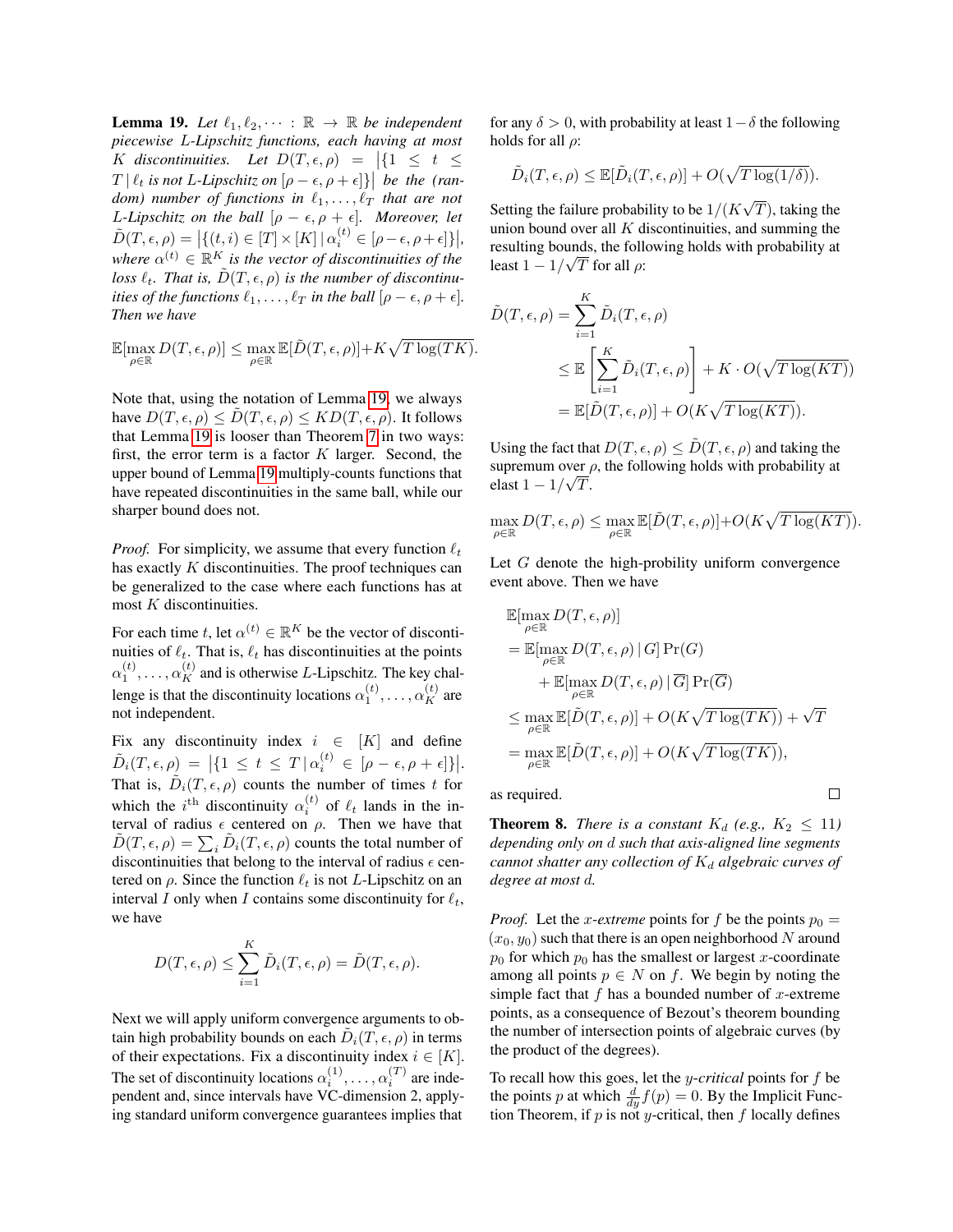a curve whose y coordinate  $\gamma(x)$  is a continuous function of  $x$ ; in particular, we see that if  $p$  is  $x$ -extreme then it must be y-critical. On the other hand, there are at most  $d(d-1)$  y-critical points. This is a simple consequence of Bezout's theorem, since if  $p_0$  is a y-critical point for f then we have that

$$
f(p_0) = 0 = \frac{d}{dy} f(p_0),
$$

where f and  $\frac{d}{dy}f$  are polynomials of degrees at most d and  $d - 1$ , respectively.

Now y-extreme points can be defined analogously, and there are also at most  $d(d-1)$  of those.

Consider now a collection  $C$  of  $k$  algebraic curves of degree at most d, and let the set  $P$  be the set of all points p where either:

- Two curves in  $C$  intersect at  $p$ , or
- p is x-extreme or y-extreme for some curve in  $\mathcal{C}$ .

By Bezout's theorem, there are at most  $\binom{k}{2}d^2$  points of the first type in C, and at most  $2kd(d-1)$  points of the second type.

Moreover, consider the horizontal lines  $L_c$  defined by the equations  $y = c$  for constants c. Define the equivalence relation  $L_{c_1} \sim L_{c_2}$  if the same curves in C intersect  $L_{c_1}$ and  $L_{c_2}$ , and in the same order (including with multiplicities). Note that if no points in  $P$  lie between the lines  $L_{c_1}$ and  $L_{c_2}$ , then  $L_{c_1} \sim L_{c_2}$ . In particular, there are at most

$$
|\mathcal{P}| + 1 \le \binom{k}{2}d^2 + 2kd(d-1) + 1
$$

equivalence classes for this equivalence relation.

Say a subset of  $C$  is *hit* by a line segment if the subset is exactly the set of curves in  $\mathcal C$  which intersect the segment, and *hit* by a line if some segment of the line hits the subset.

Now for a given horizontal line  $L_c$ , the set of subsets of  $C$  which can hit by any segment of  $L_c$  is just determined by the pattern intersection points of curves with  $L_c$ . The number of intersection points is at most  $d+1$  by Bezout's theorem, so for a given line there are at most  $\binom{d+2}{2}$  subsets which can be hit. On the other hand, any two lines in the same equivalence class hit precisely the same subsets. In total, the number of subsets hit by any  $x$ -axis aligned segment is thus

$$
\le \binom{d+2}{2}\left(\binom{k}{2}d^2+2kd(d-1)+1\right),
$$

and the number of subsets hit by either an  $x$ - or  $y$ -axis aligned segment is at most twice this. We are done since this is less than  $2^k$  for large k.  $\Box$  In the particular case  $d = 2$ , the upper bound in the last line is

$$
24\cdot \left(\binom{k}{2} + k + \frac{1}{4}\right),
$$

which is less than  $2^k$  for  $k \ge 11$ , showing that  $K_2 \le 11$ .

**Theorem 9.** Let  $\ell_1, \ell_2, \cdots$  :  $\mathbb{R}^2 \rightarrow \mathbb{R}$  be inde*pendent piecewise* L*-Lipschitz functions, each having a set of discontinuities specified by a collection of* K *algebraic curves of bounded degree. Let* L *denote the set of axis-aligned line-segments in*  $\mathbb{R}^2$ *. For each*  $s \in \mathcal{L}$ *, define*  $D(T, s) = |\{1 \leq$  $t \leq T$  :  $\ell_t$  has a discontinuity along s). Then *we have*  $\mathbb{E}[\sup_{s\in\mathcal{L}} D(T,s)] \leq \sup_{s\in\mathcal{L}} \mathbb{E}[D(T,s)] +$  $O(\sqrt{T \log(TK)})$ .

*Proof.* The key steps of the proof are identical to Theorem [7.](#page-5-2) The main difference is that instead of relating the number of ways intervals can label vectors of discontinuity points to the VC-dimension of intervals, we instead relate the number of ways line segments can label vectors of  $K$  algebraic curves of dimension  $d$  to the VC-dimension of line segments (when labeling algebraic curves), which from Theorem [8](#page-5-3) is constant.  $\Box$ 

## <span id="page-17-0"></span>C APPENDIX FOR APPLICATIONS (Section [4\)](#page-5-0)

Lemma 10. *Consider a knapsack instance with capacity* C and *n* items with values  $v_1, \ldots, v_n$  and sizes  $s_1, \ldots, s_n$ . *Algorithm [2](#page-6-1) runs in time* O(n log n)*. Moreover, there is a feedback system*  $A_1, \ldots, A_M$  *partitioning*  $C$  *into*  $M = O(n^2)$  intervals such that set of items output by *the algorithm is constant for*  $\rho \in A_i$ *. When run with parameter* ρ*, in addition to the item set* S*, the algorithm outputs the interval*  $A_i$  *containing*  $\rho$ *.* 

*Proof.* Sorting the items in step 1 requires  $O(n \log n)$ time, while all remaining steps make linear passes through the items, resulting in a total running time of  $O(n \log n)$ .

Computing the permutation  $\pi$  in step 1 of Algorithm [2](#page-6-1) takes  $O(n \log n)$  time. Finding the item set S in steps 2 and 3 only requires a linear pass through the items. Similarly, finding the interval  $A$  in steps 4 and 5 also only requires a linear pass through the items. Therefore, the total running time is  $O(n \log n)$ .

Gupta and Roughgarden [\[21\]](#page-9-5) show that for any knapsack instance, the algorithm's output is a piecewise constant function of the parameter  $\rho$  with at most  $O(n^2)$  discontinuities. In particular, for each pair of items  $i$  and  $j$ , there is a critical parameter value  $c_{ij} = \log(v_i/v_j) / \log(s_i/s_j)$ such that the relative order of items  $i$  and  $j$  only changes at  $\rho = c_{ij}$ . These critical parameter values partition C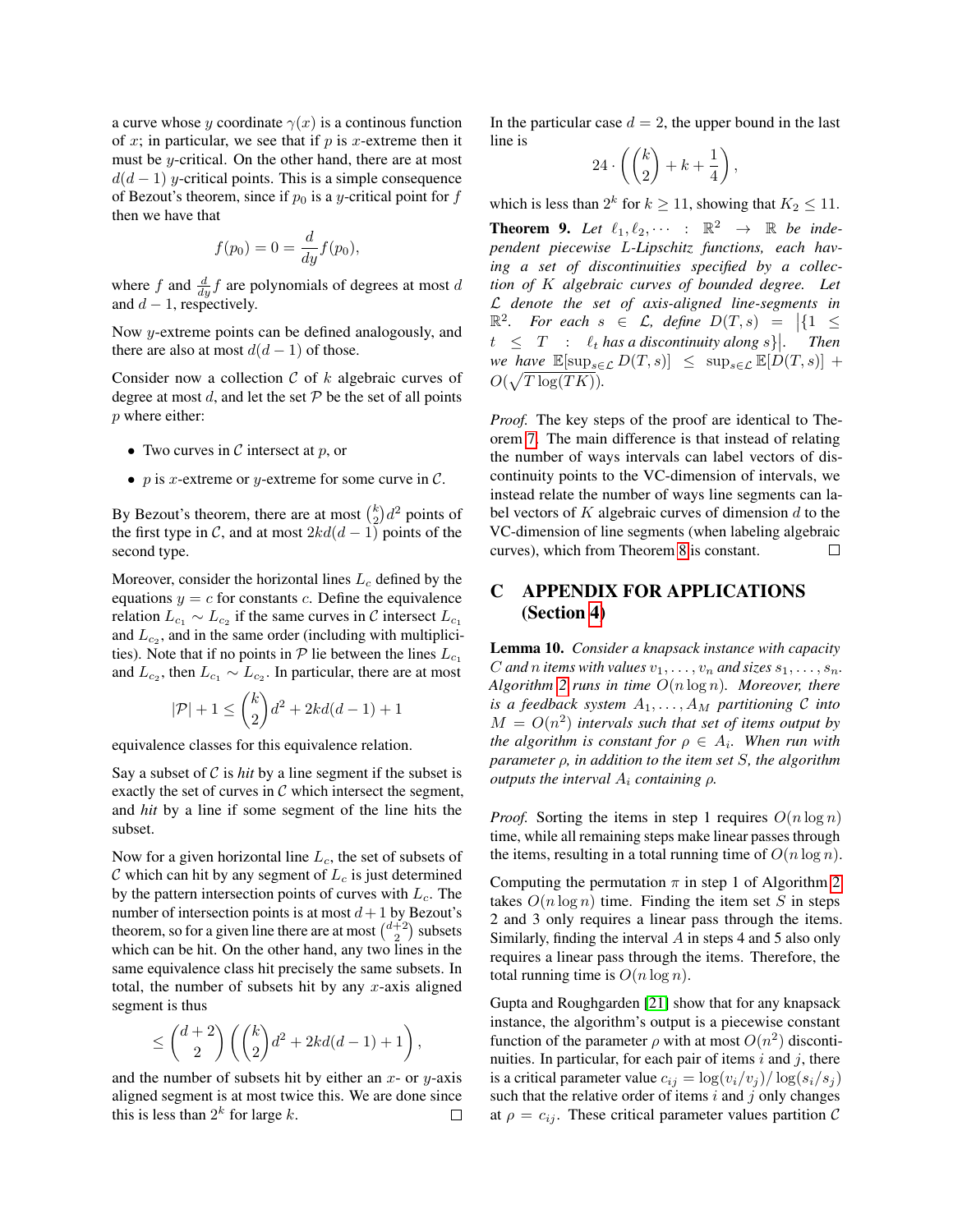into  $M = O(n^2)$  sets  $A_1, \ldots, A_M$  such that the item ordering is fixed for all  $\rho \in A_i$ . Algorithm [2](#page-6-1) computes the critical values for each consecutive pair of items  $\pi(i)$  and  $\pi(i+1)$  and outputs the largest interval A containing  $\rho$ and none of these critical values. For all  $\rho' \in A$ , we must have  $\sigma_{\rho}(\pi(i)) \geq \sigma_{\rho}(\pi(i+1))$  for  $i = 1, \ldots, n-1$ , and therefore the item ordering is constant for  $\rho' \in A$ . It follows that that A does not contain  $c_{ij}$  for any pair of items  $i$  and  $j$ . On the other hand, the end points of  $A$  are critical values, so  $A$  must be equal to one of the  $M$  sets  $A_i.$  $\Box$ 

Lemma 14. *Consider an adversary choosing clustering instances where the* t th *instance has symmetric distance*  $\textit{matrix} \ D^{(t)} \ \in \ [0,B]^{n \times n} \ \textit{and} \ \textit{for all} \ i \ \leq \ j, \ d^{(t)}_{ij} \ \textit{is} \ \kappa$ smooth. The losses  $\ell_1, \ell_2, \ldots$  defined above are piecewise constant, f-dispersed for  $f(T, \epsilon) = 32T\epsilon n^8 \kappa^2 M^2 + 1$  $O(\sqrt{T \log(Tn)})$  and  $\beta$ -dispersed for  $\beta = 1/2$ .

*Proof.* The key insight of Balcan et al. [\[9\]](#page-9-7) for this family of algorithms is that for a fixed distance matrix  $D$ , the function  $\rho \mapsto A_o(D)$  is piecewise constant with at most  $O(n^8)$  pieces. That is, the algorithm will only output at most  $O(n^8)$  different cluster trees, and each is produced for some subinterval of the parameter space. Their argument is as follows: for any pair of candidate cluster merges, say merging clusters  $C_1$  and  $C_2$ versus  $C_1'$  and  $C_2'$ , we can determine the values of the parameter  $\rho \in [0, 1]$  for which the algorithm would prefer to merge  $(C_1, C_2)$  instead of merging  $(C'_1, C'_2)$  (i.e., the values of  $\rho$  so that the  $d_{\rho}$  distance between  $C_1$  and  $C_2$  is smaller than between  $C'_1$  and  $C'_2$ ). In particular, the algorithm will merge clusters  $C_1$  and  $C_2$  instead of  $C'_1$  and  $C'_2$  if  $d_\rho(C_1, C_2) \leq d_\rho(C'_1, C'_2)$  or, equivalently, when  $(1 - \rho) d_{\min}(C_1, C_2) + \rho d_{\max}(C_1, C_2) \le$  $(1 - \rho) d_{\min}(C'_1, C'_2) + \rho d_{\max}(C'_1, C'_2)$ . Since the above inequality is linear in  $\rho$ , there is a single critical value of the parameter, given by  $c =$  $\frac{\mathrm{d}_{\mathrm{min}}(C'_1,C'_2)-\mathrm{d}_{\mathrm{min}}(C_1,C_2)}{\mathrm{d}_{\mathrm{max}}(C_1,C_2)-\mathrm{d}_{\mathrm{min}}(C_1,C'_2)+\mathrm{d}_{\mathrm{min}}(C'_1,C'_2)-\mathrm{d}_{\mathrm{max}}(C'_1,C'_2)}$  such that the relative preference of merging  $C_1$  and  $\tilde{C}_2$  or  $C_1'$ and  $C'_2$  changes only at  $\rho = c$ . Moreover, the definition of c only depends on a collection of 8 points: the closest and farthest pair between  $C_1$  and  $C_2$  and between  $C'_1$  and  $C_2'$ . In particular, every such critical parameter value  $c$  is given by

<span id="page-18-0"></span>
$$
c = \frac{d_{rr'}^{(t)} - d_{ii'}^{(t)}}{d_{jj'}^{(t)} - d_{ii'}^{(t)} + d_{rr'}^{(t)} - d_{ss'}^{(t)}}
$$
(9)

where  $i, i', j, j', r, r', s, s' \in [n]$  are the indices of 8 points. Similarly to the knapsack example, we show that each critical parameter value is random and has a density function bounded by  $16(\kappa B)^2$ . From this, it follows that for any interval I of radius  $\epsilon$ , the expected total number of critical values summing over all instances  $t = 1, \ldots, T$ that land in interval *I* is at most  $32T\epsilon(\kappa B)^2$ . This also bounds the expected number of functions  $\ell_1, \ldots, \ell_T$  that are not constant on I. By Theorem [7,](#page-5-2) the functions are f-dispersed for  $f(T, \epsilon) = 32T\epsilon(\kappa B)^2 + \sqrt{T \log(Tn)} =$  $\tilde{O}(T\epsilon + \sqrt{T})$ , also implying  $\frac{1}{2}$ -dispersion.

When the four distances present in the equation for  $c$  are distinct entries of the distance matrix  $D$ , then they are independent. However, it is possible that the closest and furthest pair of points between a pair of clusters can be the same, for example, when both clusters consist of just a single point. In this case, the corresponding distances are no longer independent, and we will need to modify our analysis slightly. Note a critical parameter  $c$  only arises for competing pairs of merges  $(C_1, C_2)$  and  $(C'_1, C'_2)$  that differ on at least one cluster (since otherwise both merges are identical). Moreover, since the set of clusters at any given round of the algorithm partition the data, any pair of clusters the algorithm encounters are either equal or disjoint. From this it follows that there are only four cases to consider depending on whether the closest and farthest pairs of points between  $C_1$  and  $C_2$  are the same, and whether the closest and farthest pairs of points between  $C'_1$  and  $C'_2$  are the same. That is, whether  $(i, i') = (j, j')$ and whether  $(s, s') = (r, r')$ .

*Case 1:*  $(i, i') \neq (j, j')$  *and*  $(r, r') \neq (s, s')$ *.* Let  $X = d_{rr'} - d_{ii'}$  and  $Y = d_{jj'} - d_{ss'}$ . Rewriting ex-pression for c given in [\(9\)](#page-18-0), we have that  $c = X/(X + Y)$ . Moreover, both  $X$  and  $Y$  are the sum of two independent random variables having  $\kappa$ -bounded densities, so from Lemma [25,](#page-21-0) it follows that  $X$  and  $Y$  also have densities bounded by  $\kappa$ . Next, since X and Y are independent, take values in  $[-2M, 2M]$ , and have  $\kappa$ -bounded densi-ties, Lemma [27](#page-21-1) ensures that the ratio  $X/(X + Y)$  has an  $16(\kappa M)^2$  bounded density.

*Case 2:*  $(i, i') = (j, j')$  *and*  $(r, r') \neq (s, s')$ *.* In this case, we are guaranteed that  $d_{ii'} = d_{jj'}$ , and the expression for c simplifies to

$$
c = \frac{d_{rr'} - d_{ii'}}{d_{rr'} - d_{ss'}}
$$

Defining  $X = -d_{ii'}$ ,  $Y = -d_{ss'}$ , and  $Z = d_{rr'}$ , we have that  $\beta = (X + Z)/(Y + Z)$ . The variables X, Y, and Z are independent, each have  $\kappa$ -bounded densities, and  $|Y| \leq M$  and  $|Z| \leq M$  with probability 1. Applying Lemma [28](#page-22-0) to these random variables guarantees that the density function for  $\beta$  is  $4(\kappa M)^2$ -bounded.

*Case 3:*  $(i, i') \neq (j, j')$  *and*  $(r, r') = (s, s')$ *.* This case is symmetric to case 2 and an identical argument applies.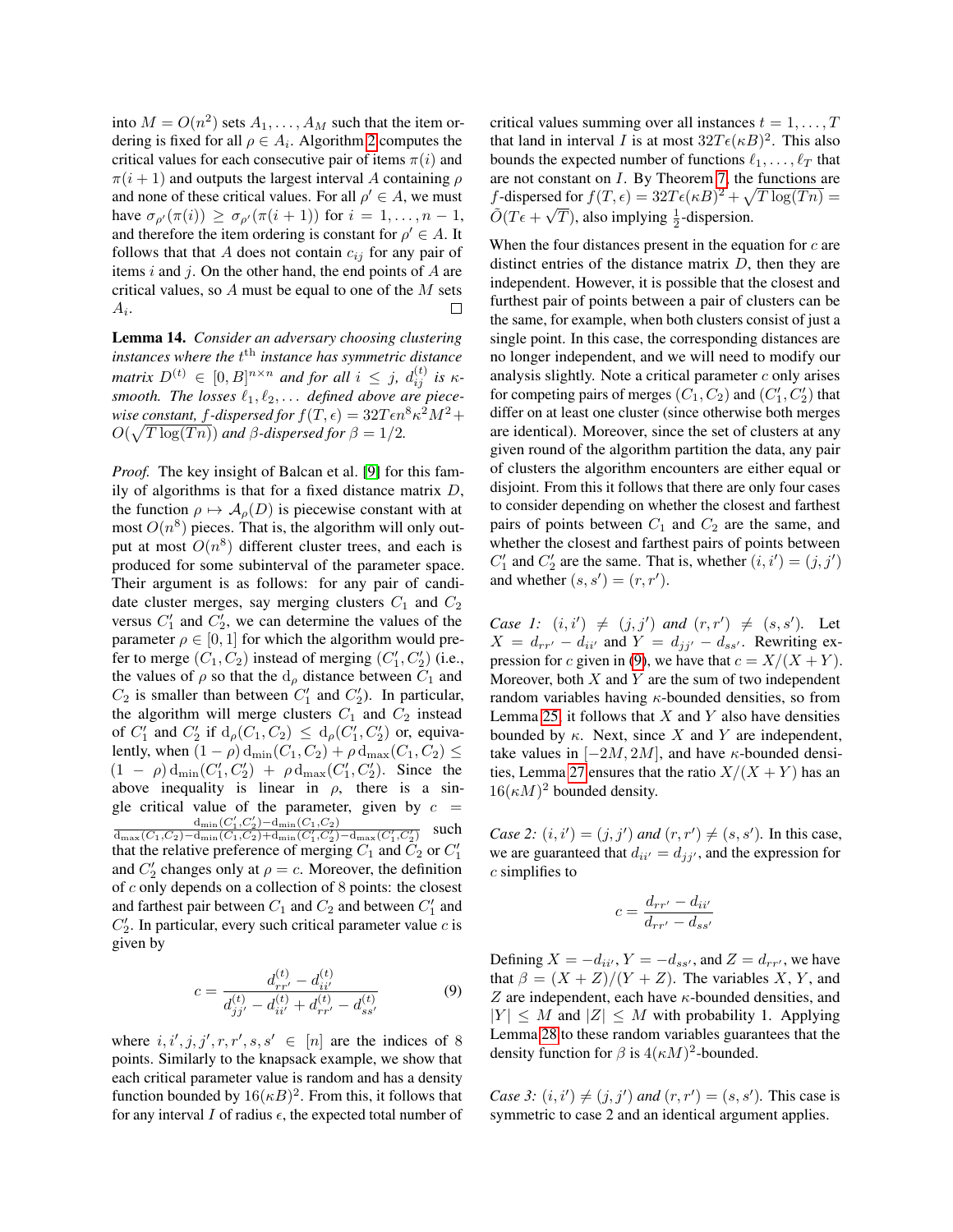*Case 4:*  $(i, i') = (j, j')$  *and*  $(r, r') = (s, s')$ *.* In this case, the  $d_{\rho}$  distance between  $C_1$  and  $C_2$  is constant, as is the  $d_{\rho}$  distance between  $C_1'$  and  $C_2'$ . Therefore, for all values of  $\rho$  we will prefer to merge the same pair of clusters and there is no critical parameter value where we switch from one merge to the other.

In every case, the density of the critical parameter value  $\beta$ is upper bounded by  $16\kappa^2 M^2$ , completing the proof.  $\Box$ 

Lemma 13. *Consider a clustering instance with distance matrix*  $D \in \mathbb{R}^{n \times n}$ *. Algorithm [3](#page-7-0) runs in time*  $O(n^3)$ *. Moreover, there is a feedback system*  $A_1, \ldots, A_M$  par*titioning* [0, 1] *into*  $M = O(n^8)$  *intervals such that the cluster tree output by the algorithm is constant for*  $\rho \in A_i$ . *When run with parameter* ρ*, in addition to the cluster tree* T*, the algorithm outputs the interval* A<sup>i</sup> *containing* ρ*.*

*Proof.* The algorithm performs  $n - 1$  merges. For each merge, the algorithm makes two passes through the  $O(n^2)$ clusters in order to find the closest pair, as well as to update the interval  $(\rho_{\min}, \rho_{\max})$ . These passes both require us to compute the  $d_{\rho}$  distance between all pairs of clusters. However, starting from the input matrix  $D$ , we can maintain two distance matrix  $D^{\min}$  and  $D^{\max}$  storing the minimum and maximum distances between the current set of clusters, respectively. After merging two clusters, these distance matrices can be updated in  $O(n)$  time, since at most  $O(n)$  distances change. It follows that finding the closest pair of clusters and updating the interval  $(\rho_{\min}, \rho_{\max})$  can be done in  $O(n^2)$  time per merge. This leads to a total running time of  $O(n^3)$ .

Balcan et al. [\[9\]](#page-9-7) prove that there exists a partition  $A_1, \ldots, A_M$  of C into  $M = O(n^8)$  intervals such that the algorithm output is constant for  $\rho \in A_i$ . In particular, for any pair of possible cluster merges  $(C_1, C_2)$  and  $(C'_1, C'_2)$  with  $d_{\min}(C_1, C_2) < d_{\min}(C'_1, C'_2)$ , the algorithm prefers to merge  $C_1$  and  $C_2$  over  $C'_1$  and  $C'_2$  for all values of the parameter  $\rho < c(C_1, C_2, C'_1, C'_2)$ . Moreover, since  $c(C_1, C_2, C'_1, C'_2)$  only depends on 8 points the closest and farthest pairs of points between  $C_1$  and  $C_2$ and between  $C'_1$  and  $C'_2$ —and there are only  $O(n^8)$  ways to select 8 points, these critical parameter values partition C into the  $M = O(n^8)$  intervals. For  $\rho \in A_i$ , the ordering on all possible merges is fixed, so the algorithm will output the same cluster tree.

Finally, on each iteration of the algorithm, we iterate through all  $O(n^2)$  pairs of clusters  $(C'_1, C'_2)$  that the algorithm did not merge. For each, we calculate the critical parameter value  $c(C_1, C_2, C'_1, C'_2)$ , which is the value of  $\rho$  at which the algorithm would prefer to merge  $(C'_1, C'_2)$ over  $(C_1, C_2)$ . We shrink the interval  $(\rho_{\min}, \rho_{\max})$  so that it does not contain any of these critical values. It follows that the interval  $(\rho_{\min}, \rho_{\max})$  satisfies the follow-

ing invariant: for all  $\rho' \in (\rho_{\min}, \rho_{\max})$ , the sequence of cluster merges made by the algorithm with parameter  $\rho'$  up until the current iteration would match those made by the algorithm with parameter  $\rho$ . In particular, when the algorithm returns, we are guaranteed that the same cluster tree would be output for all parameter values  $\rho' \in (\rho_{\min}, \rho_{\max})$ . Since the endpoints  $\rho_{\min}$  and  $\rho_{\max}$ always belong to the  $M = O(n^8)$  critical parameter values, there are at most  $M = O(n^8)$  intervals the algorithm might output for a fixed clustering instance.  $\Box$ 

### <span id="page-19-0"></span>C.1 SINGLE PARAMETER PIECEWISE UNIQUE ALGORITHMS

Next we provide a general approach for obtaining semibandit feedback that applies to many single-parameter algorithms. This enables semi-bandit feedback, but we still rely on problem-specific dispersion analysis. This approach applies to any algorithm with a single real-valued parameter whose output is both a piecewise constant function of the parameter for any instance, and such that no output value is repeated across any distinct intervals in the piecewise decomposition. We call such an algorithm *single-parameter piecewise-unique*. Without loss of generality, we assume that the parameter space is given by  $C = [0, 1]$ . Let  $A : \Pi \times [0, 1] \rightarrow \mathcal{Y}$  be an algorithm mapping problem instances  $x \in \Pi$  and parameters  $\rho \in [0, 1]$  to outputs in some space *y*. Given a parameter  $\rho \in [0, 1]$  and a problem instance x, and an accuracy parameter  $\epsilon > 0$ , we will return both  $\mathcal{A}(x, \rho)$ , together with an interval  $I = [\rho_{\min}, \rho_{\max}]$  such that for all  $\rho' \in I$ we have  $\mathcal{A}(x, \rho') = \mathcal{A}(x, \rho)$ . Moreover, for any point  $\rho' \notin [\rho_{\min} - \epsilon, \rho_{\min} + \epsilon],$  we have  $\mathcal{A}(x, \rho') \neq \mathcal{A}(x, \rho).$ In other words, the interval  $I$  output by the algorithm is nearly the largest piecewise constant interval containing  $\rho$ . The high level idea of our approach is to run binary search twice to determine the upper and lower bounds  $\rho_{\text{max}}$  and  $\rho_{\text{min}}$ , respectively. Each search will require that we run the algorithm A at most  $O(\log 1/\epsilon)$  times. In cases where the algorithm parameters are specified using b bits of precision, then this procedure exactly determines the interval using  $O(b)$  invocations of the base algorithm. Pseudocode is given in Algorithm [5.](#page-20-1) Steps 3 and 4 perform binary search to find the upper bound on the constant interval, while steps 5 and 6 perform binary search to find the lower bound.

**Lemma 20.** Let  $A : \Pi \times [0,1] \rightarrow \mathcal{Y}$  be any single*parameter piecewise-unique algorithm and suppose*  $y<sub>o</sub>$ *and*  $I = [\rho_{\min}, \rho_{\max}]$  *is output by Algorithm* [5](#page-20-1) *when run on A with problem instance*  $x \in \Pi$ *, parameter*  $\rho \in [0, 1]$ *, and target accuracy . Then Algorithm [5](#page-20-1) runs the base algorithm*  $A$  *at most*  $O(\log 1/\epsilon)$  *times and we have that*  $\mathcal{A}(x,\rho') = y_\rho$  for all  $\rho' \in I$ ,  $\rho \in I$ , and for all  $\rho' \notin$  $[\rho_{\min} - \epsilon, \rho_{\max} + \epsilon]$  *we have*  $\mathcal{A}(x, \rho') \neq y_{\rho}$ .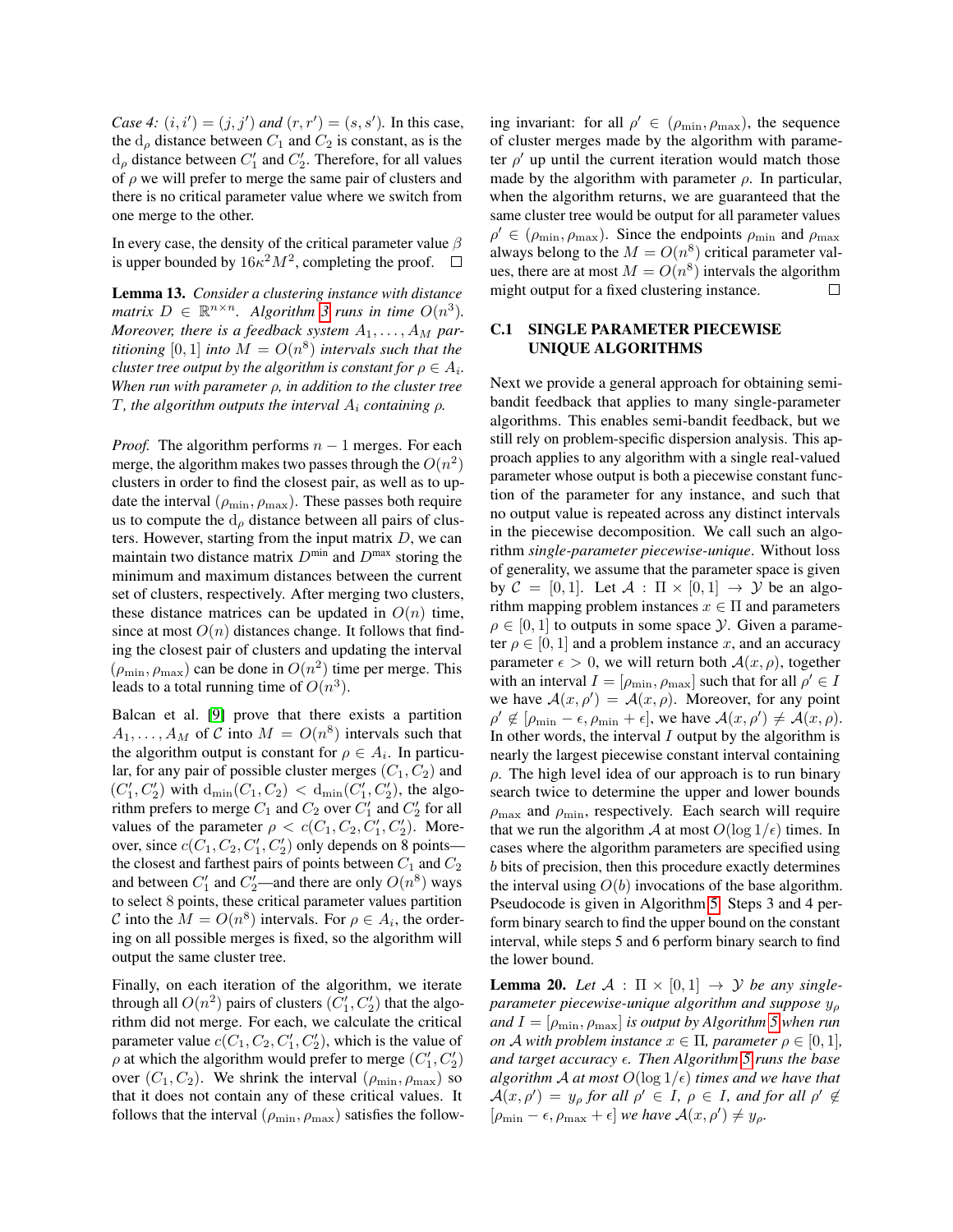*Proof.* From step 1 of the algorithm, we know that  $A(x, \rho) = y_{\rho}$ , by definition. Since the algorithm is single-parameter and piecewise-unique, we know that  $\mathcal{A}(x, \rho')$  will output  $y_\rho$  for all  $\rho'$  belonging to some interval  $[\rho^*_{\min}, \rho^*_{\max}]$  containing  $\rho$ , and it will not output  $y_\rho$  for any point outside that interval. In particular, restricted to the interval  $[\rho, 1]$ , there is exactly one critical parameter value, namely  $\rho_{\text{max}}^*$  below which the algorithm always outputs  $y_\rho$  and above which the algorithm always outputs something different. The binary search performed in step 3 guarantees that  $\rho_{\text{max}}^*$  is always contained in the interval  $[a, b]$ , yet on each iteration the length of the interval is halved. Similarly, each iteration of the binary search in step 6 guarantees that  $\rho_{\min}^* \in [c, d]$ , and the width of the interval halves on each iteration. Each iteration of both binary search instances requires us to run the base algorithm A once, and we will require  $O(\log 1/\epsilon)$  iterations to guarantee the width of both intervals is less than  $\epsilon$ .

Since  $a \leq \rho_{\max}^*$  and  $d \geq \rho_{\min}^*$ , we have  $[a, d] \subset$  $[\rho^*_{\min}, \rho^*_{\max}]$  and it follows that  $\mathcal{A}(x, \rho') = y_\rho$  for all  $\rho' \in [a, d]$ , as required. Moreover, we know that  $a + \epsilon \ge b \ge \rho_{\max}^*$  and  $d - \epsilon \le c \le \rho_{\min}^*$ , implying that  $\mathcal{A}(x, \rho') \neq y_\rho$  for all  $\rho' \notin [a - \epsilon, d + \epsilon]$ , as required. Figure [1](#page-20-2) depicts the relation between [a, b], [c, d], and  $[\rho^*_{\min}, \rho^*_{\max}]$  at the end of the algorithm. П

Algorithm 5 Blackbox Bandit Feedback for Singleparameter Algorithms

**Input:** Algorithm  $A : \Pi \times [0, 1] \rightarrow \mathcal{Y}$ , parameter  $\rho \in$ [0, 1], problem instance  $x \in \Pi$ .

- 1. Let  $y_{\rho} \leftarrow \mathcal{A}(x, \rho)$  be the output of A run on x with parameter  $\rho$ .
- 2. Let  $a \leftarrow 0$  and  $b \leftarrow \rho$ .
- 3. While  $b a > \epsilon$ :
	- (a) Set  $m \leftarrow (a+b)/2$ .
		- (b) If  $\mathcal{A}(x, m) = y_0$  then set  $b \leftarrow m$
- (c) Otherwise set  $a \leftarrow m$ .
- 4. Let  $\rho_{\min} \leftarrow b$ .
- 5. Let  $c \leftarrow \rho$  and  $d \leftarrow 1$ .
- 6. While  $d c > \epsilon$ :
	- (a) Set  $m \leftarrow (c+d)/2$ .
	- (b) If  $\mathcal{A}(x, m) = y_\rho$  then set  $c \leftarrow m$
	- (c) Otherwise set  $d \leftarrow m$ .
- 7. Let  $\rho_{\min} \leftarrow c$
- <span id="page-20-1"></span>8. Output  $y_\rho$  and interval  $I = (\rho_{\min}, \rho_{\max})$ .

## <span id="page-20-0"></span>C.2 LEARNING A METRIC AND INTERPOLATING BETWEEN SINGLE AND COMPLETE LINKAGE

Finally, we consider an extension of the clustering algorithm family introduced in Section [4.2](#page-7-2) that allows us to

<span id="page-20-2"></span>

Figure 1: Relationship between the binary search intervals  $[a, b]$  and  $[c, d]$  and the true interval  $\left[\rho_{\min}^*, \rho_{\max}^*\right]$  on which  $\mathcal{A}(x,\rho')$  outputs  $y_{\rho}$ .

also learn the best metric to use for a specific clustering domain. We suppose that the clustering domain is equipped with two base metrics and our goal is to learn the best convex combination of them. For example, one metric could be based on a neural network feature embedding and the other could be a hand-designed metric based on domain expertise. Formally, each clustering instance is described by a pair of distance matrices  $D_0$  and  $D_1$  specifying the distances between each pair of points according to the two metrics.

The algorithm family we consider called  $\rho$ -metric-linkage has two parameters,  $\rho \in [0, 1]$  which is used to interpolate between single and complete linkage as in Section [4.2,](#page-7-2) and  $\alpha \in [0, 1]$ , which is used to interpolate between the two distance metrics. In particular, for any  $\alpha \in [0, 1]$ , let  $D_{\alpha} = (1 - \alpha)D_0 + \alpha D_1$  and denote its entries by  $(d_{\alpha,i,j})$ . The algorithm with parameters  $\rho$  and  $\alpha$  repeatedly merges the pair of clusters  $A$  and  $B$  that are closest according to the distance  $d_{\rho,\alpha}(A, B) = (1 - \rho) \min_{a \in A, b \in B} d_{\alpha, a, b} +$  $\rho \max_{a \in A, b \in B} d_{\alpha, a, b}.$ 

We provide dispersion analysis for this algorithm family under the assumption that both distance matrices for each problem instance are  $\kappa$ -smooth, meaning that their entries are independent and each have  $\kappa$ -bounded discontinuities.

Theorem 21. *Consider an adversary choosing cluster*ing instances where the  $t^{\text{th}}$  instance has two symmetric distance matrices  $D_0^{(t)}, D_1^{(t)} \in [0,B]^{n \times n}$  and for all  $i < j$ , the  $(i, j)$ <sup>th</sup> entry of  $D_0^{(t)}$  and  $D_1^{(t)}$  are  $\kappa$ -smooth. *The loss functions*  $\ell_1, \ell_2, \ldots$  *defined above are piecweise constant and f-dispersed for*  $f(T, \epsilon) = O(Tn^8 \kappa^3 \epsilon + \sqrt{T \log(Tn)} )$  *and*  $\beta$ *-dispersed for*  $\beta = 1/2$ .  $\sqrt{T \log(Tn)}$  *and*  $\beta$ -dispersed for  $\beta = 1/2$ .

*Proof sketch.* First, we argue that for any pair of distance matrices  $D_0$  and  $D_1$ , we can partition the  $\alpha$ -parameter space into  $O(n^4)$  regions such that on each region the ordering over pairs of points  $(i, j)$  according to the distance  $d_{\alpha,i,j}$  is fixed. In particular, on each region, the closest and farthest pair of points between any pair of clusters are constant. Next, restricted to each of these regions, we find that we can express the distance  $d_{\rho,\alpha}(A, B)$  between any pair of clusters as a quadratic function of the parameters  $\rho$  and  $\alpha$ . This implies that for any pair of candidate merges  $(A, B)$  and  $(A', B')$ , the algorithm prefers to merge  $(A, B)$  over  $(A', B')$  whenever the quadratic poly-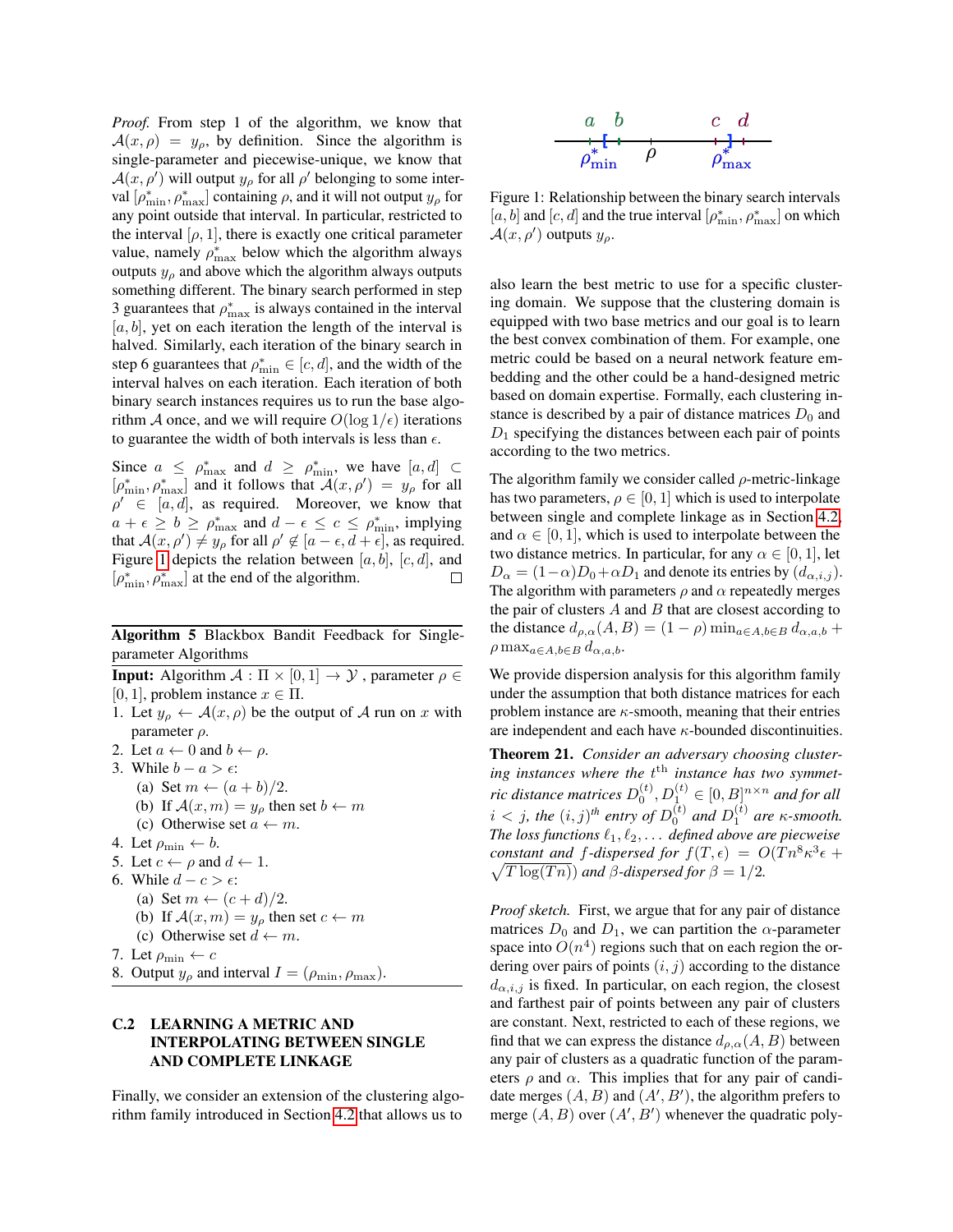nomial  $q_{A,B,A',B'}(\rho,\alpha) = d_{\rho,\alpha}(A,B) - d_{\rho,\alpha}(A',B')$  is negative. While there are exponentially many choices of the 4 clusters, the coefficients of this quadratic depend on the distances between a set of 8 points, and therefore there are only  $O(n^8)$  unique quadratic functions. Next, we argue that for any fixed  $\alpha$ , the polynomial  $\rho \mapsto q_{A,B,A',B'}(\rho, \alpha)$  has coefficients with joint density bounded by  $O(\kappa^3)$  and whose magnitude are bounded by  $O(B)$  (and similarly for fixing any  $\rho$  and treating the polynomial as a function of  $\alpha$  alone). Now consider any pair of parameters  $(\rho, \alpha)$  and  $(\rho', \alpha')$  that are within distance  $\epsilon$ . The piecewise-linear path given by the line segment from  $(\rho, \alpha)$  to  $(\rho, \alpha')$  followed by the line segment  $(\rho, \alpha')$ to  $(\rho', \alpha')$  has total length  $O(\epsilon)$ . The above arguments combined with Theorem [6](#page-5-1) ensures that this path contains a root of the quadratic  $q_{A,B,A',B'}$  with probability at most  $O(\kappa^3 \epsilon)$ . Therefore, the expected number of discontinuities intersecting the rectilinear path between any pair of paremeter vectors at distance  $\epsilon$  is upper bounded by  $O(Tn^8\kappa^3\epsilon)$  (by summing over the  $O(n^8)$  different quadratics obtained from each of the  $T$  instances). Apply-ing Theorem [9](#page-5-4) we are guaranteed that the worst rectilinear path has at most  $\tilde{O}(Tn^8\kappa^3\epsilon+\sqrt{T})$  discontinuities, which proves the claim. П

## D TRANSFORMATIONS OF BOUNDED DENSITIES

In this section we summarize several useful results that provide upper bounds on the density of random variables that are obtained as functions of other random variables with bounded density functions. These results allow us to reason about the distribution of discontinuity locations that arise as transformations of random problem parameters in algorithm configuration instances.

In many cases, we make use of the following result:

Theorem 22 (Density Function Change of Variables). *Let*  $X \in \mathbb{R}^d$  be a random vector with joint probability density *function*  $f_X : \mathbb{R}^d \to [0, \infty)$  *and let*  $\phi : \mathbb{R}^d \to \mathbb{R}^n$  *be any bijective differentiable function. Then the random vector*  $Y = \phi(X)$  also has a density function  $f_Y : \mathbb{R}^n \to [0, \infty)$ given by  $f_Y(y) = |\det(J_{\phi^{-1}}(y))| f_X(\phi^{-1}(y))$ , where  $J_{\phi^{-1}}(y)$  denotes the Jacobian of  $\phi^{-1}$  evaluated at y.

Lemma 23 (Lemma 6 from [\[11\]](#page-9-4)). *Suppose* X *and* Y *are random variables taking values in* (0, 1] *and suppose that their joint distribution is* κ*-bounded. Then the distribution of*  $Z = \ln(X/Y)$  *is*  $\kappa/2$ *-bounded.* 

Lemma 24 (Lemma 8 from [\[11\]](#page-9-4)). *Suppose* X *is a random variable with a* κ*-bounded density and suppose* c *is a constant. Then* Z = X/c *has a* cκ*-bounded density*

<span id="page-21-0"></span>Lemma 25. *Let* X *and* Y *be two independent random variables each having densities upper bounded by* κ*. The* *random variable*  $U = X + Y$  *has density*  $f_U$  *satisfying*  $f_U(u) \leq \kappa$  *for all u.* 

*Proof.* Let  $f_X$  and  $f_Y$  be the density functions for X and  $Y$ , respectively. The density for  $U$  is the convolution of  $f_X$  and  $f_Y$ . With this, we have

$$
f_U(u) = \int_{-\infty}^{\infty} f_X(u-y) f_Y(y) dy \le \int_{-\infty}^{\infty} \kappa f_Y(y) dy = \kappa.
$$

It follows that  $U = X + Y$  has a density that is upper bounded by  $\kappa$ . П

<span id="page-21-2"></span>Lemma 26. *Let* X *and* Y *be random variables with joint density*  $f_{XY}$  *that is*  $\kappa$ *-bounded and such that*  $|Y| \leq M$ *with probability 1 and let*  $U = X/Y$ *. Then the density*  $function f_U$  is  $\kappa M^2$ -bounded.

*Proof.* Consider the change of variables given by  $U =$  $X/Y$  and  $V = Y$ . This corresponds to the transformation function  $\phi(x, y) = (x/y, y)$ . The inverse of  $\phi$  is given by  $\phi^{-1}(u, v) = (uv, v)$ . The Jacobian of  $\phi^{-1}$  is

$$
J_{\phi^{-1}}(u,v) = \begin{bmatrix} v & u \\ 0 & 1 \end{bmatrix},
$$

whose determinant is always equal to  $v$ . Therefore, the joint density of  $U$  and  $V$  is given by

$$
f_{UV}(u,v) = |v| f_{XY}(uv,v).
$$

To get the marginal density for  $U$ , we integrate over  $v$ and use the fact that the density  $f_{XY}(x, y) = 0$  whenever  $|y| > M$ . This gives

$$
f_U(u) = \int_{-M}^{M} |v| f_{XY}(uv, v) dv \le \kappa \int_{-M}^{M} |v| dv = \kappa M^2.
$$

It follows that the density for U satisfies  $f_U(u) \leq \kappa M^2$ for all  $u$ , as required.  $\Box$ 

<span id="page-21-1"></span>Lemma 27. *Let* X *and* Y *be independent random variables with*  $\kappa$ *-bounded densities so that*  $|X| \leq M$  *and*  $|Y| \leq M$  with probability one and define  $Z = X/(X +$ Y). The random variable Z has a density function  $f_Z$ *that is*  $4\kappa^2 M^2$ -bounded.

*Proof.* Consider the change of variables given by  $U = X$ and  $V = X + Y$ . We will argue that the joint density  $f_{UV}$  is  $\kappa^2$ -bounded. Then, since  $|X + Y| \le 2M$  with probability 1, we can apply Lemma [26](#page-21-2) to ensure that the density of  $Z = U/V$  is bounded by  $\kappa^2 (2M)^2 = 4\kappa^2 M^2$ , as required.

It remains to bound the joint density of  $U = X$  and  $V = X + Y$ . This change of variables corresponds to the transformation function  $\phi(x, y) = (x, x + y)$ , whose